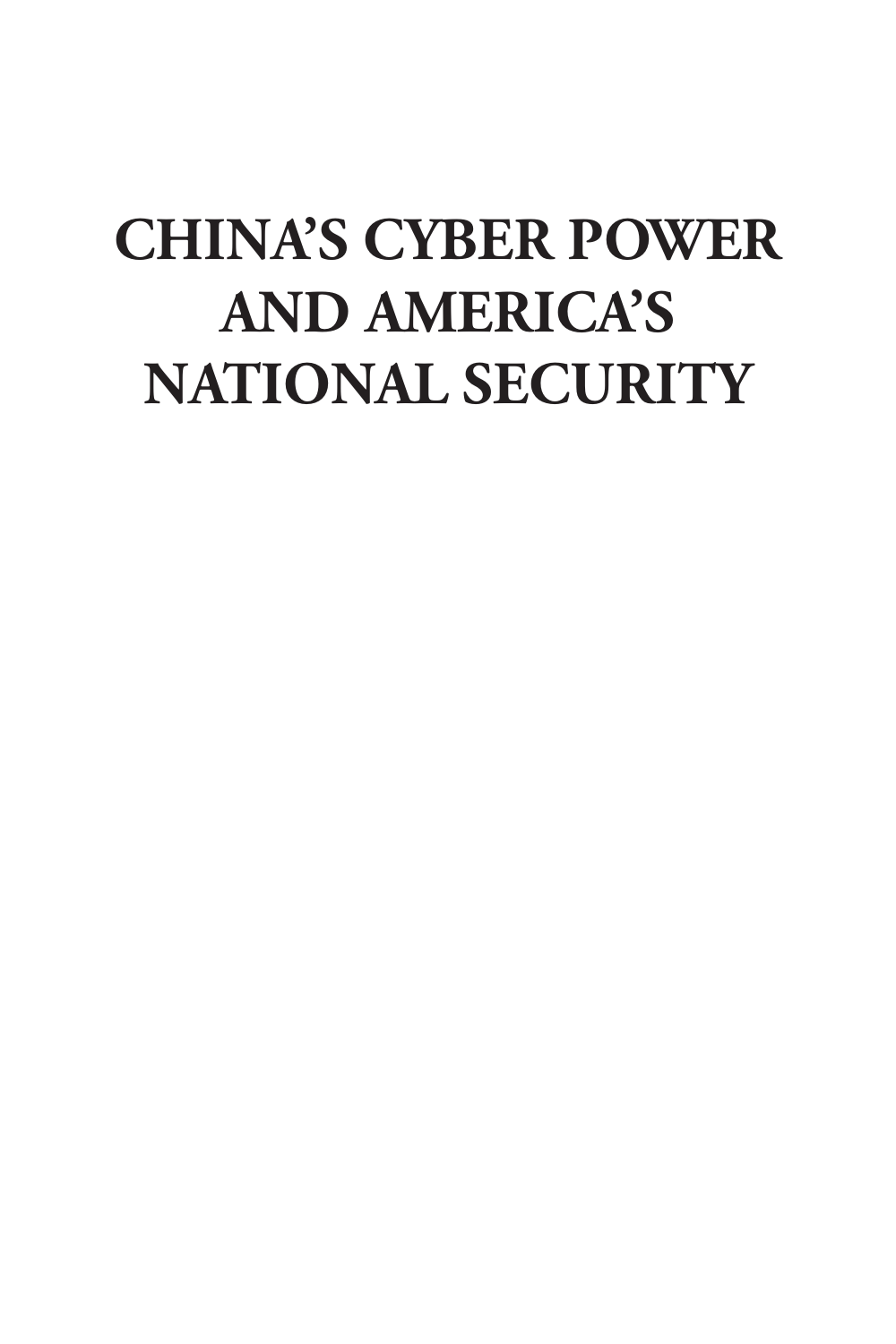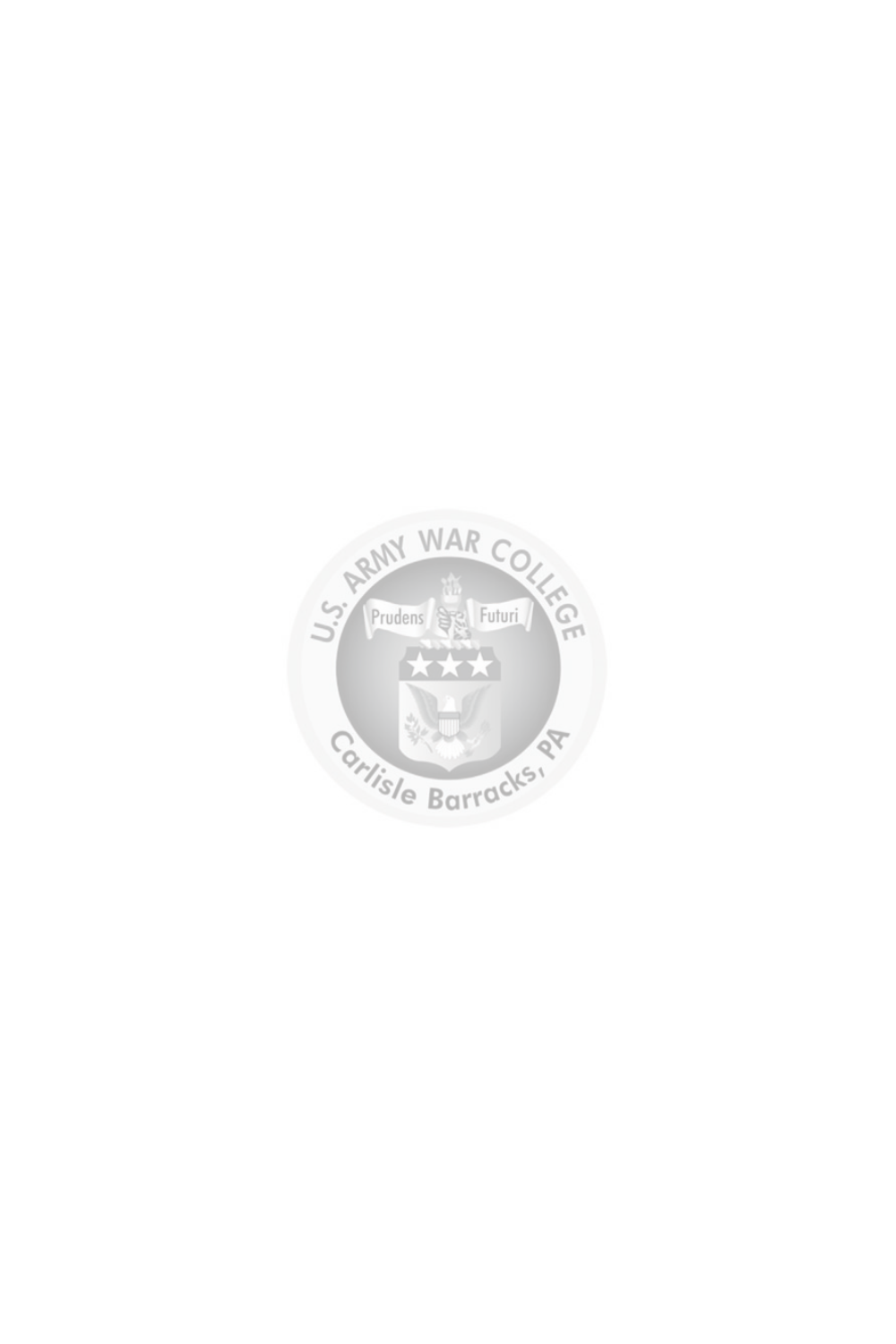## **China's Cyber Power and America's National Security**

**by**

**Colonel Jayson M. Slade**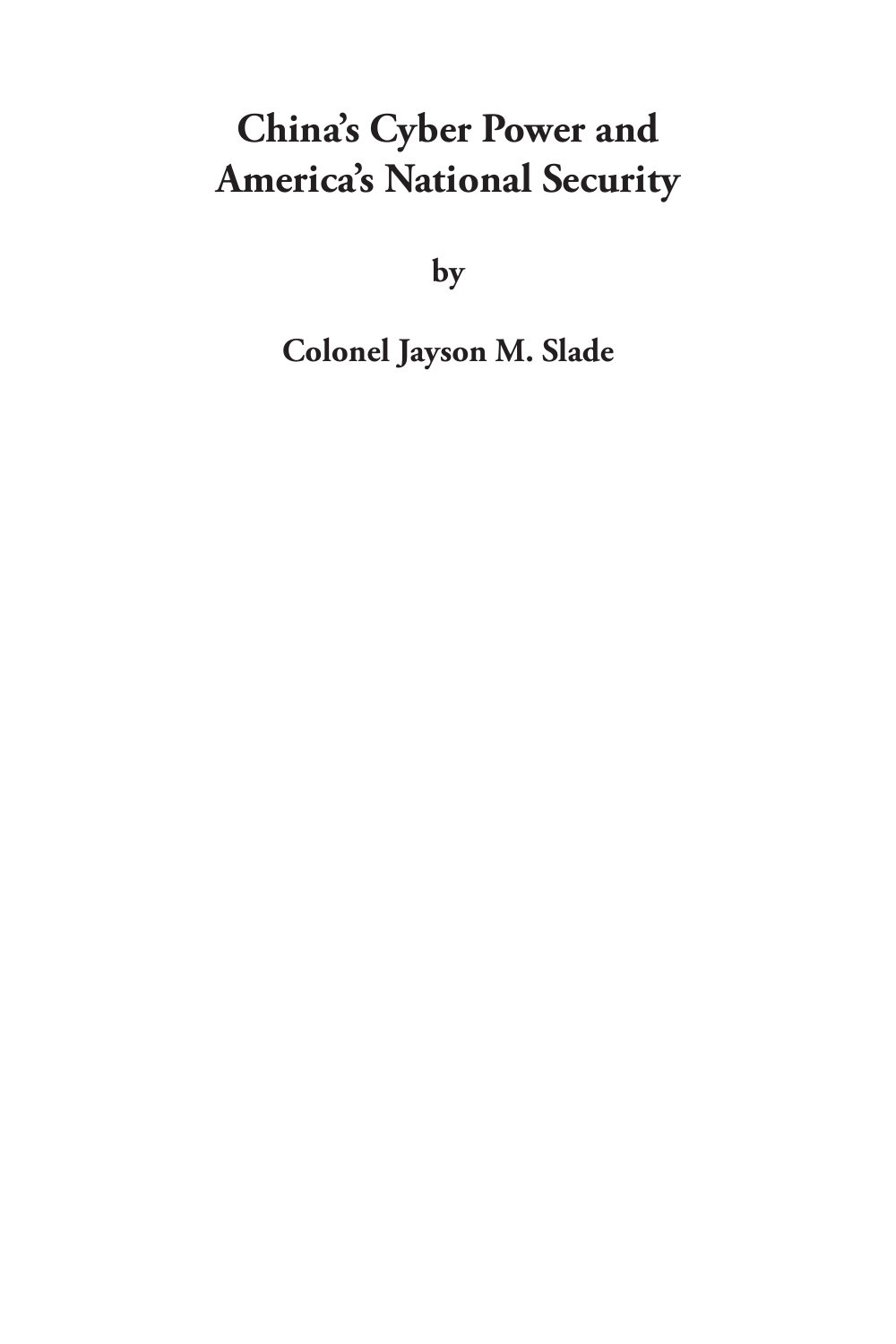### **CHINA'S CYBER POWER AND AMERICA'S NATIONAL SECURITY**

**by**

**Colonel Jayson M. Spade United States Army**

> *Edited by: Jeffrey L. Caton*

**Executive Agent for the Mongraph: United States Army War College**

**The views contained in this publication are those expressed by the authors and do not necessarily reflect the official policy or position of the United States Army War College, the Department of Defense, or any other Department or Agency within the United States Government. This publication is cleared for public release; distribution is unlimited.**

**Published May 2012.**

**This publication is available on line at the following:**

**[http://www.carlisle.army.mil/dime](http://www.carlisle.army.mil/dime/) or, <http://www.csl.army.mil/InfoAsPower.aspx>**

**Cover photograph by Staff Sgt. DeNoris A. Mickle, USAF. Used by permission.**

## **U.S. ARMY WAR COLLEGE CARLISLE BARRACKS, PENNSYLVANIA 17013**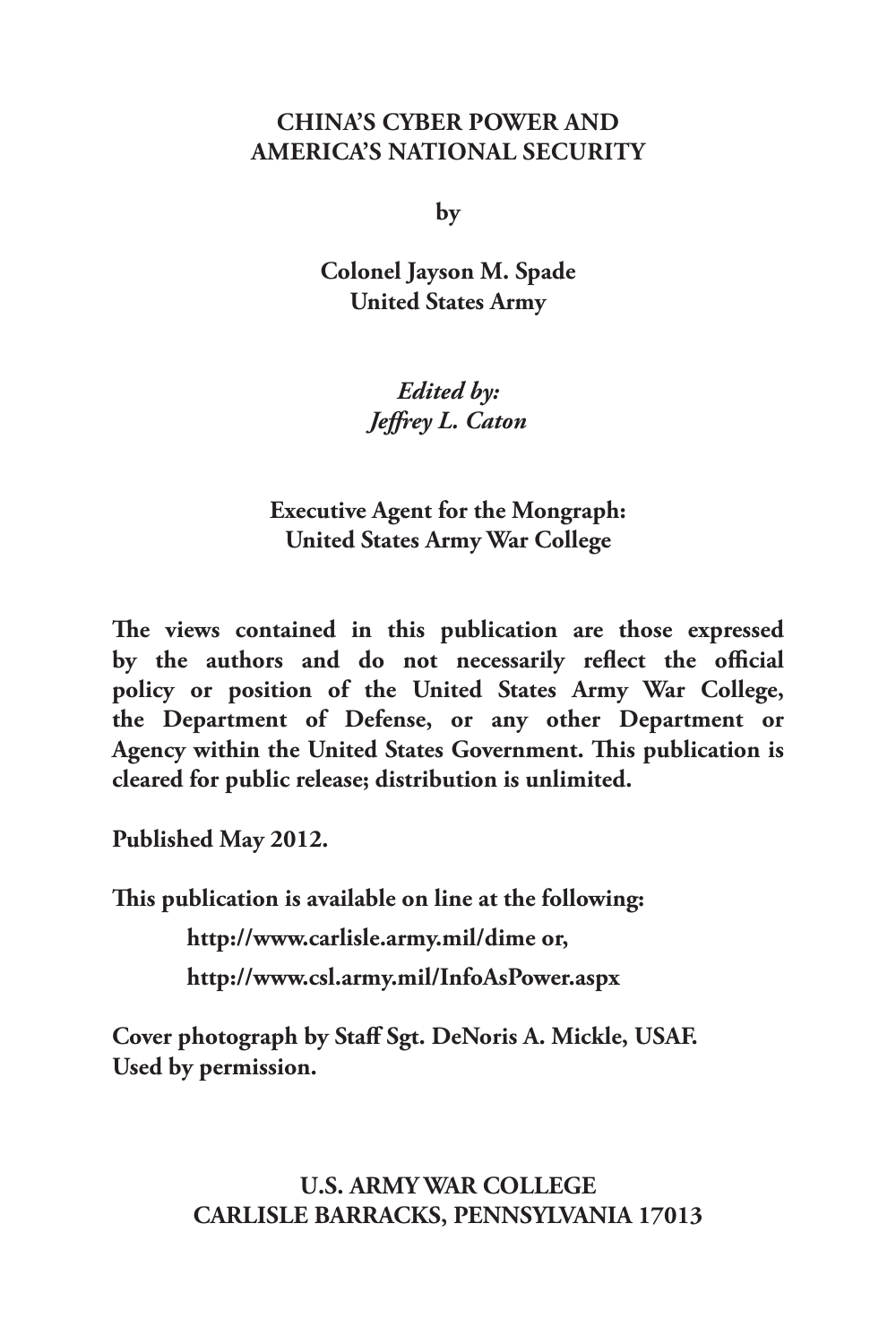## **Preface**

The Information in Warfare Group of the U.S. Army War<br>College is proud to publish "China's Cyber Power and<br>America's National Security" by Colonel Jayson M. Spade.<br>This effort represents the first research paper published College is proud to publish "China's Cyber Power and America's National Security" by Colonel Jayson M. Spade. This effort represents the first research paper published outside the annual "Information as Power" student anthology as a stand-alone monograph. There are several reasons for this distinction. Spade's work is exceptionally well-researched and written as evidenced by its receipt of the Armed Forces Communications and Electronics Association (AFCEA) writing award in 2011. Additionally, the topic of cyber power and national security remains a wicked U.S. national security problem that requires thoughtful and scholarly discourse toward a possible solution. To that end, Spade masterfully pushes the body of knowledge forward in this paper.

Originally submitted as a Strategy Research Project, this monograph examines the growth of Chinese cyber power and their known and demonstrated capabilities for offensive, defensive and exploitive computer network operations. Comparing China's capacity and potential to the United States' current efforts for cyber security, Spade highlights the degree to which the People's Republic of China's cyber power poses a threat to United States' national security and offers proposals to improve future U.S. policy for cyber security and defense.

Like the "Information as Power" student anthology, this paper provides a resource for U.S. Army War College graduates, senior military officers, and national security practitioners concerned with the information element of power. It is indicative of importance of the Army as a learning organization that values soldier-scholars like Colonel Spade.

> Professor Dennis M. Murphy Director, Information in Warfare Group United States Army War College Carlisle, Pennsylvania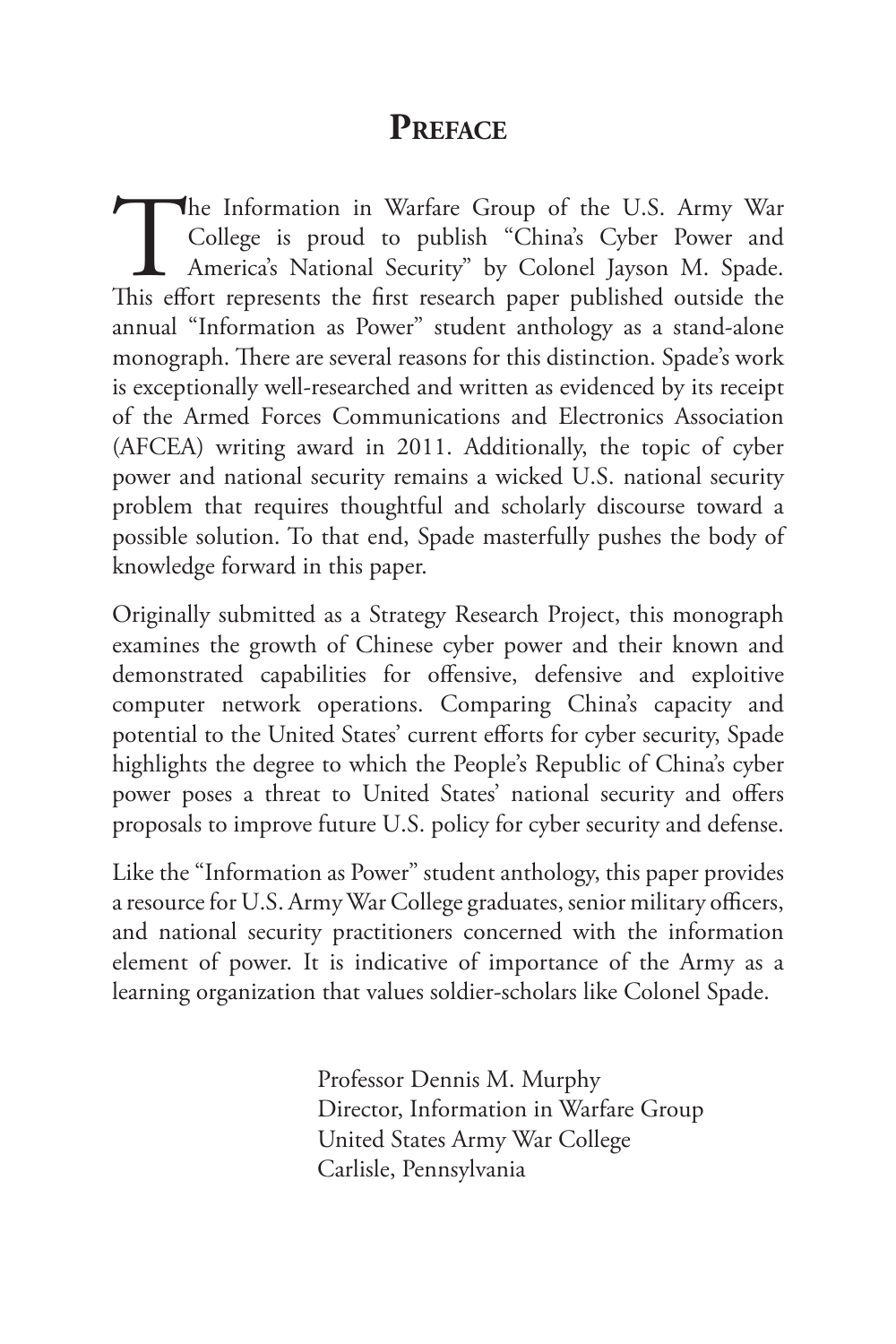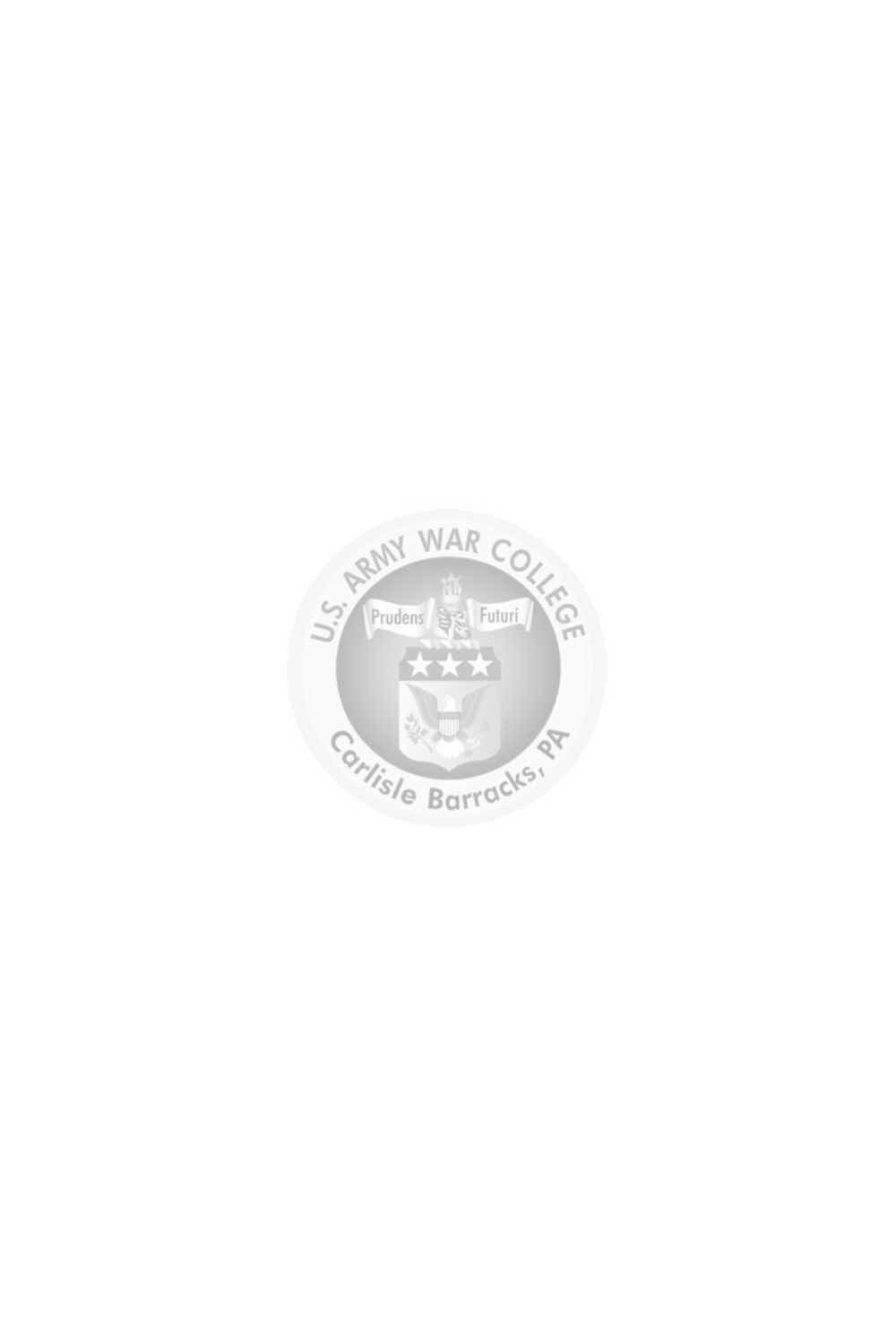## **CHINA'S CYBER POWER AND AMERICA'S NATIONAL SECURITY**

*Information warfare is entirely different from the conventional concept of aiming at a target and annihilating it with bullets, or of commanders relying on images and pictures obtained by visual detection and with remote-sensing equipment to conduct operations….The multidimensional, interconnected networks on the ground, in the air (or outer space), and under water, as well as terminals, modems, and software, are not only instruments, but also weapons. A people's war under such conditions would be complicated, broad-spectrum, and changeable, with higher degrees of uncertainty and probability, which requires full preparation and circumspect organization.*

— Wei Jincheng, "Information War: A New Form of People's War" *Liberation Army Daily*<sup>1</sup>

IMTERMS OF MILITARY CAPABILITIES, the United States has<br>been the world's only superpower since 1991. In future conflicts,<br>adversaries who cannot match U.S. military capabilities will<br>necessarily look for asymmetric means t N TERMS OF MILITARY CAPABILITIES, the United States has been the world's only superpower since 1991. In future conflicts, Ladversaries who cannot match U.S. military capabilities will As demonstrated in the 1991 Gulf War and the 2003 invasion of Iraq, information technology is critical to America's military superiority in areas such as command, control, and communications; intelligence gathering, surveillance, and reconnaissance; logistics, transportation, and administration. This reliance on information technology might prove to be America's asymmetric Achilles' heel.

Cyber power, the employment of computer network attack and computer network exploitation, is a relatively inexpensive but potentially effective means by which an adversary might counter U.S. military power. And the potential for cyber power is not limited to use in a direct fight with America's military. Military power is one facet of national power, which also includes the economy as well as political and national will. The United States as a whole – the government and civil sector – is dependent on cyberspace and information systems for many routine and daily functions. America's highly networked society, using an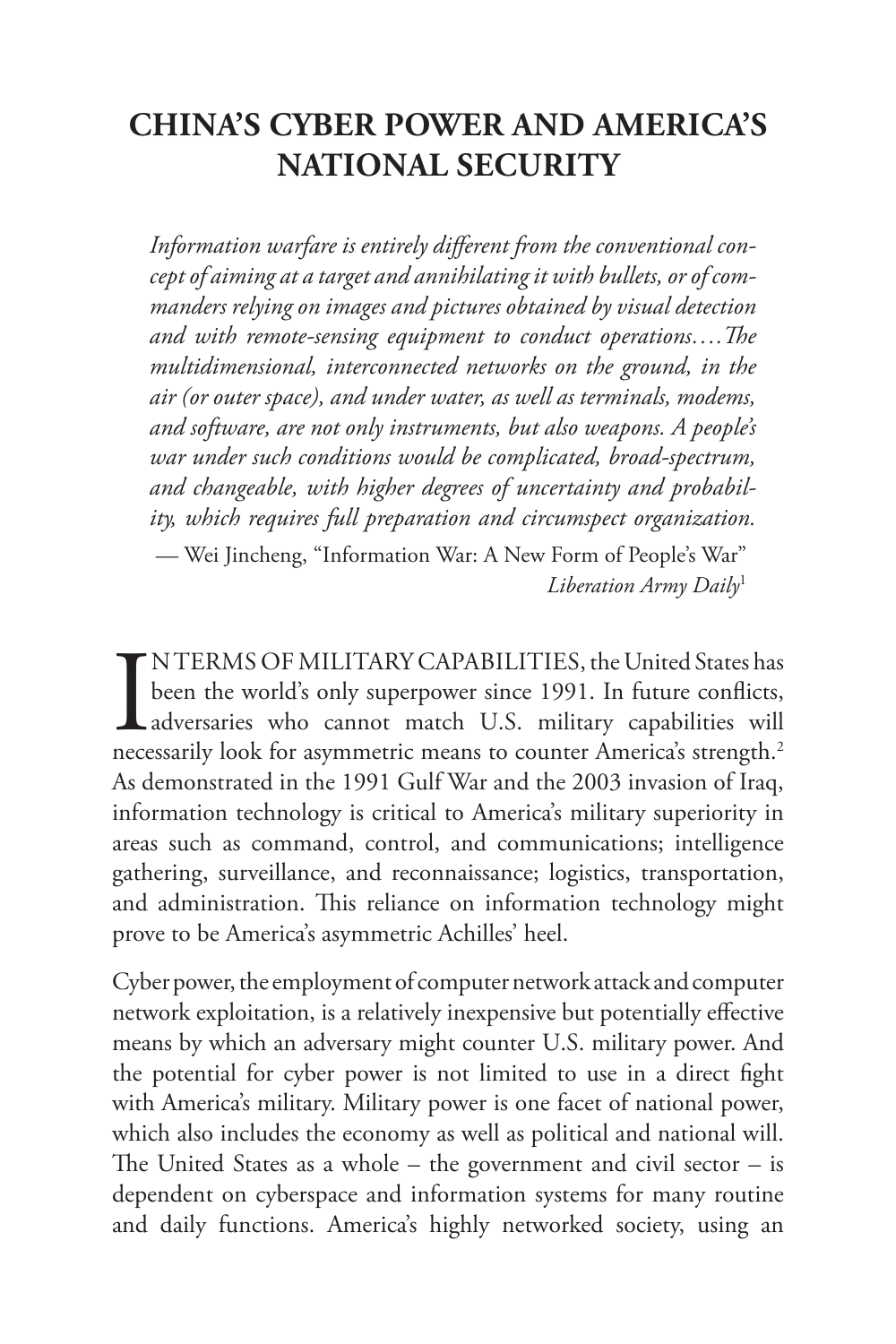Internet designed for open and easy information exchange, could be subject to cyber attack in  $21<sup>st</sup>$  century cyber warfare.<sup>3</sup>

Since 1991, the People's Republic of China has increasingly funded, developed, acquired, and fielded advanced cyber technology in its government, military and civil sectors. This is a holistic effort to build China's political and economic power. It is also a deliberate attempt to develop a cyber warfare capability as an asymmetric means to fight and defeat the United States' superior military power. The Chinese recognize that cyberspace can be a war fighting domain and that cyber power now ranks with land, sea, and air power in terms of military strength, victory or defeat.<sup>4</sup>

The People's Liberation Army (PLA) is preparing for total cyber warfare. They are conducting cyberspace reconnaissance; creating the ability to do economic harm and damage critical infrastructure; preparing to disrupt communications and information systems necessary to support conventional armed conflict; and readying to conduct psychological operations to influence the will of the American people.5 The People's Republic of China is one of the world's leading cyber powers and is working steadily with the intent to develop the capacity to deter or defeat the United States fighting in and through cyberspace. Given these facts, how should the United States' national security structure change to address the evolving strength of China in cyberspace? This paper examines the growth of Chinese cyber power; their known and demonstrated cyber capabilities; and how they might use cyber power in support of Chinese national security objectives. By comparing China's cyber capacity and potential to the United States' cyber security capabilities, this paper examines the degree to which China's cyber power threatens American national security and then offers proposals to improve U.S. policy for cyber security and defense.

### **Cyberspace: Increasing Dependence, Increasing Threat**

One could argue that cyberspace was born in 1969 through the efforts of the Advanced Research Projects Agency (ARPA). The ARPANET project aimed to network geographically separated computers to allow research contractors to exchange information more efficiently. It began modestly, linking civilian and military researchers through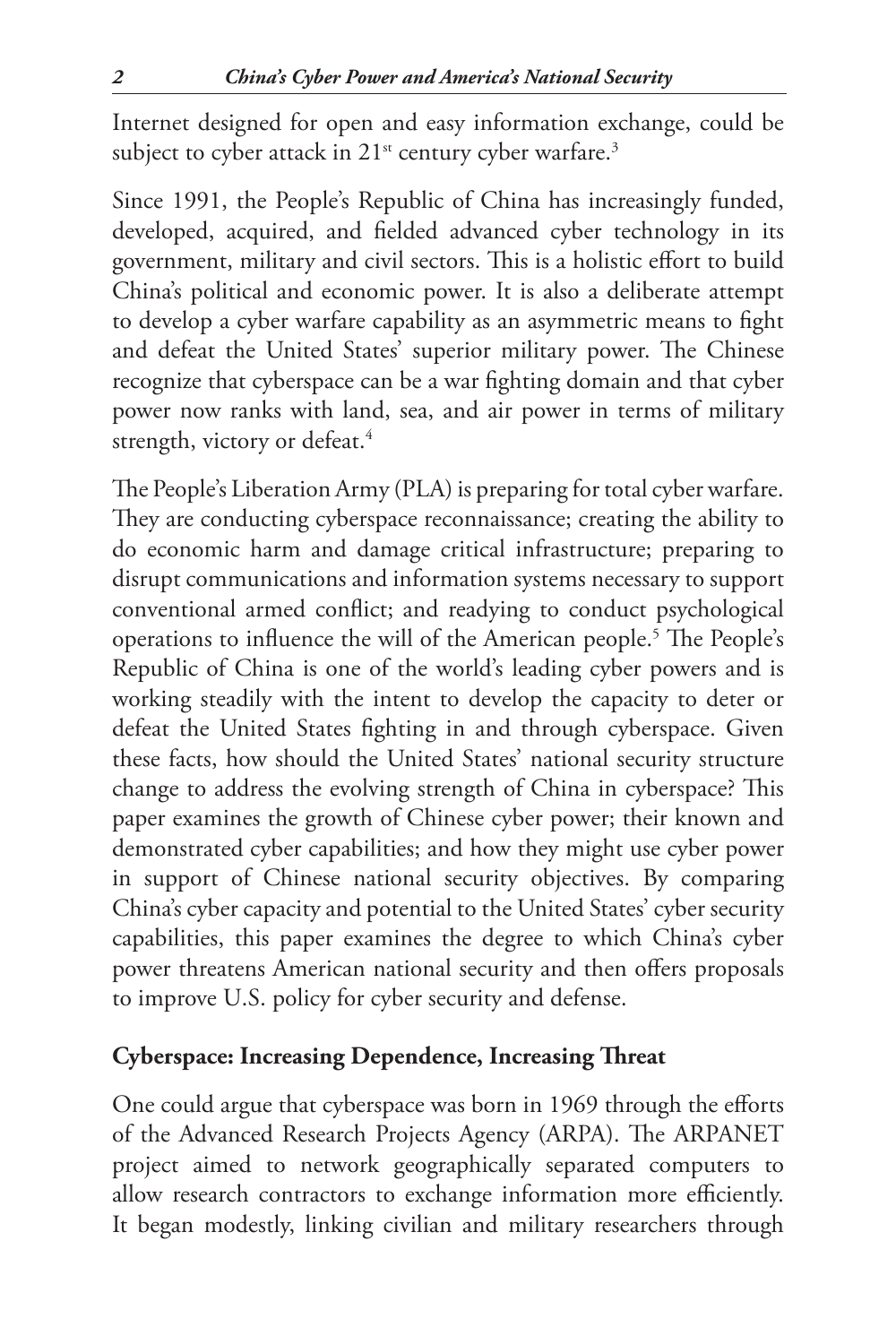computers at Stanford Research Institute, the University of California at Los Angeles and Santa Barbara, and the University of Utah. The first message consisted of three letters and the receiving computer crashed after the third letter.<sup>6</sup> Despite this inauspicious beginning there were 13 computers on ARPAnet in 1970, 57 computers in 1975, and 213 computers by 1981, with more computers connecting roughly every 20 days.7 By 2010, over 77 percent of the American population actively used the Internet for business, research, education, communication, and entertainment. $8$ 

In 40 years, cyberspace activity has expanded exponentially and permeated almost every dimension of human interaction. It is an immeasurable network of smaller networks used by government, business, research institutions, and individuals around the world. Americans depend on information technology (IT) and the Internet for news and information, work and personal communication, banking transactions and investments, shopping, travel, and social networking. Globally, almost two billion people use the Internet, a 400 percent increase from 2000 to 2010.9 Globalization is dependent on people's ability to interact in cyberspace, using online networks to enable the exchange of information, goods, and services around the world.<sup>10</sup>

As cyberspace use has increased, so has misuse of cyberspace. In the last 10 years, world-wide incidents of cyber attacks<sup>11</sup> have escalated, in both government and private sectors. Some attacks are cyber crime, using the Internet to generate illegal financial profit.<sup>12</sup> Some are purely malicious, such as a hacker releasing a virus into the Internet. But there is an increasing trend for cyber attacks to play a part in international state-versus-state conflict. When U.S. aircraft accidently bombed China's Belgrade Embassy in 1999, Chinese hackers defaced U.S. government websites and American hackers responded in kind. This situation repeated itself in May 2001 when a U.S. Navy P-3 Orion collided with a People's Liberation Army Navy (PLAN) F-8 fighter. Hacker-wars accompanied NATO's intervention in Kosovo, Israel's 2006 incursion into Lebanon, and the Russian conflict in Chechnya.13

The degree of governmental complicity in hacker activity is hotly debated. In 2007, when the government of Estonia moved a World War II Soviet monument contrary to the wishes of the Russian government, a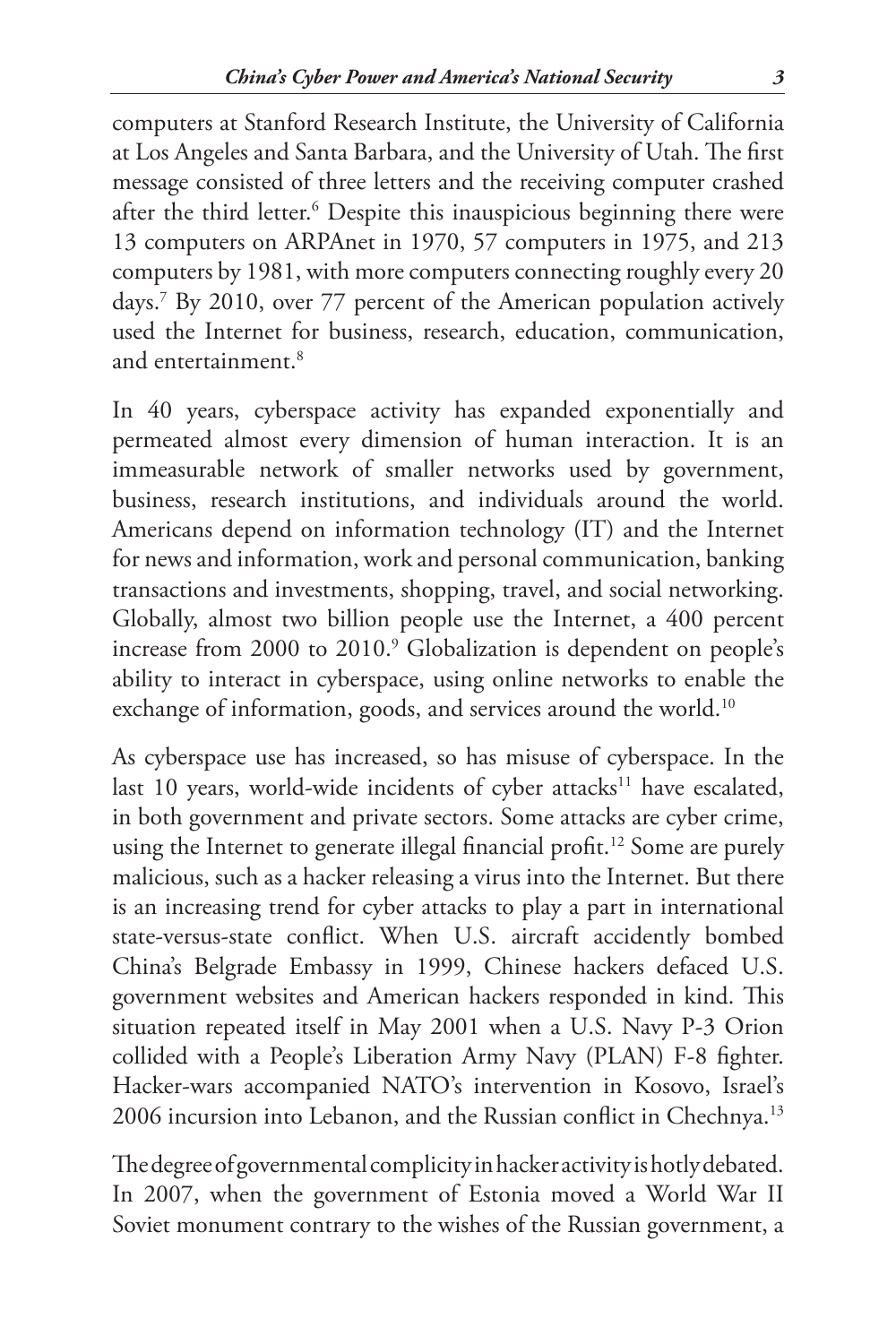massive distributed denial of service (DDoS) attack blocked Estonia's access to cyberspace.<sup>14</sup> Shortly before Russia invaded Georgia in 2008, Georgia suffered a DDoS attack that shut down its Internet access. In both cases, the Russian government denied involvement, attributing the attacks to the actions of 'patriotic hackers.'15 While this attribution is partially true, there is evidence that the Russian government enabled and abetted the hackers, using methods that allowed the government plausible deniability.16

The People's Republic of China (PRC) is prominent among countries employing cyber attacks and intrusion against other nations. Taiwan is a perennial favorite for PRC-based cyber attacks. The first 'Taiwan-China Hacker War' erupted in 1999 when the President of Taiwan suggested state-to-state relations between the island and mainland. Chinese hackers responded by defacing Taiwan government, university and commercial sites. In 2003, mainland hackers penetrated networks in 30 Taiwan government agencies, including the Defense Ministry, Election Commission, National Police Administration, and many Taiwan companies. In 2004 hackers infiltrated the Ministry of Finance and Kuomintang Party. In 2005, the Taiwan National Security Council was targeted with socially engineered emails<sup>17</sup> containing malicious code.18

China's cyber activities are not limited to Taiwan; they are global. In May 2007, Trojan horse<sup>19</sup> programs sent terabytes<sup>20</sup> of information from government networks at the German Chancellery and their foreign, economic and research ministries to what officials believe were PLA-supported servers in Lanzhou and Beijing. Security officials estimate 40 percent of all German companies have been targeted by state-sponsored Internet espionage, most coming from either China or Russia.21 In November 2007, the United Kingdom's Director-General of MI522 sent a confidential letter warning 300 chief executives and security chiefs at banks, accounting and legal firms of electronic espionage by "Chinese state organizations." These attacks used Trojans customized to defeat the firms' IT security systems and exfiltrate confidential data.<sup>23</sup> In March 2009, the University of Toronto's Munk Center for International Studies exposed a cyber espionage ring that had penetrated more than 1,200 computer systems in 103 countries.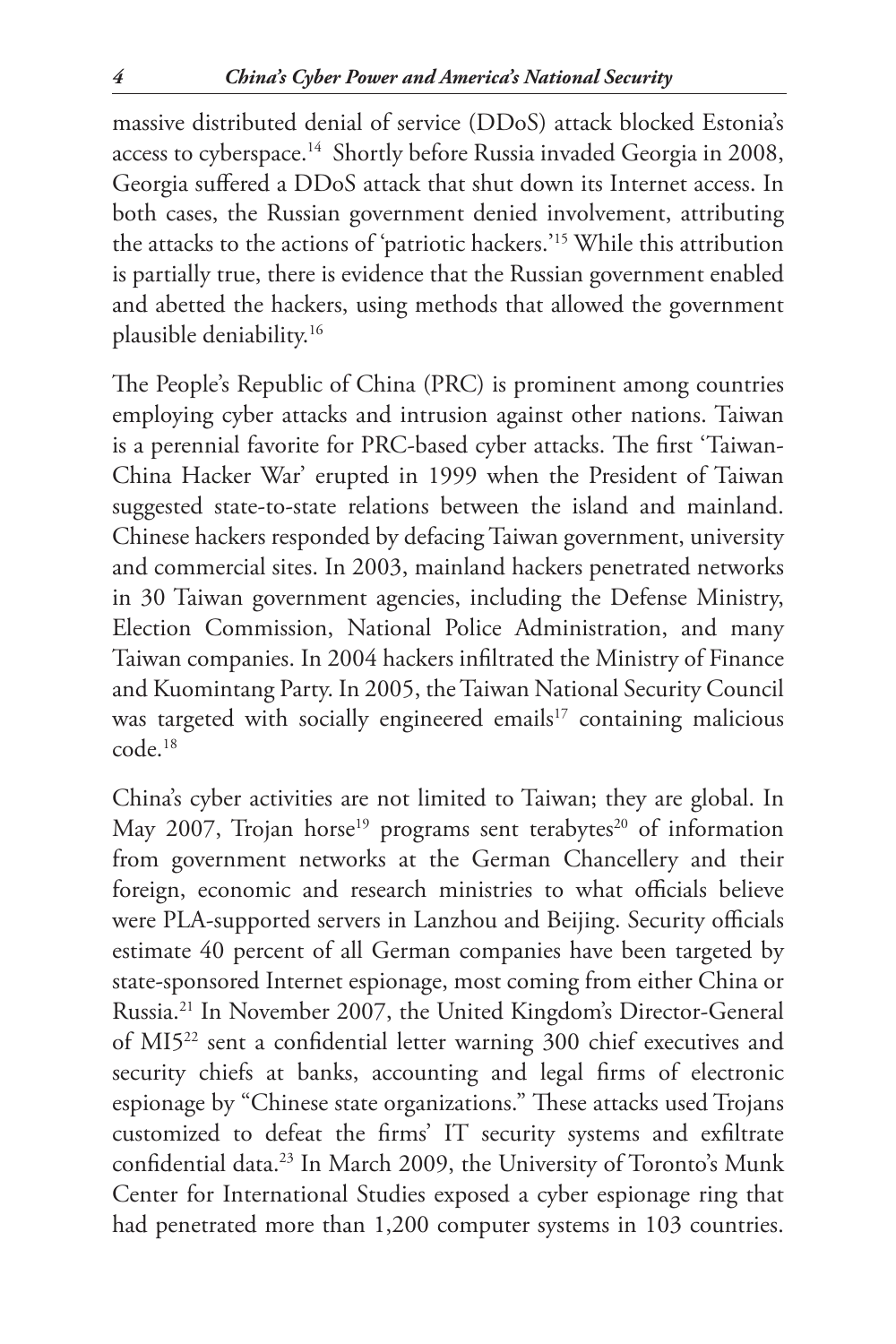Targets included news media, government ministries and embassies, and nongovernmental and international organizations. Dubbed 'Ghostnet' by the investigating team, these computer network exploitations (CNE) used Chinese malware and three of the four control servers were in Chinese provinces.<sup>24</sup>

China has repeatedly targeted the United States. In 2004, a CNE exfiltrated terabytes of data from Sandia Laboratories,<sup>25</sup> the National Air and Space Administration, and several U.S. defense contractors. Code-named *Titan Rain*, this CNE routed the data through servers in South Korea, Hong Kong, and Taiwan before sending it to China.<sup>26</sup> In August 2006, a CNE originating from China infiltrated computer systems belonging to Members of Congress and the House Foreign Affairs Committee. Congressman Frank Wolf (R-VA) maintains that *"*critical and sensitive information about U.S. foreign policy and the work of Congress" was exfiltrated.<sup>27</sup> In October 2006, computer network attacks launched from Chinese servers forced the Commerce Department's Bureau of Industry and Security (BIS) to block Internet access for over a month. BIS replaced hundred computers to expunge their network of all malicious code.<sup>28</sup> Between 2007 and 2009, a CNE exfiltrated data on Lockheed Martin's F-35 fighter program. Forensics found that the intruders searched for data on the plane's design, performance statistics, and electronic systems. Investigators traced the CNE to Chinese Internet protocol addresses<sup>29</sup> used in previous network intrusions.30

#### **Cyberspace, Cyber Power & Cyber War**

For most of human history, people lived, worked, and waged war in two physical domains: land and sea. In 1903 mankind added air to its accessible domains and, in 1957, added the space domain. All these domains exist in nature; cyberspace is the first manmade domain. While one could argue that the world has lived with and in cyberspace for four decades, the term itself, 'cyberspace,' has been widely and variously defined, understood, and misunderstood.<sup>31</sup> According to the 2008 *National Security Presidential Directive 54/Homeland Security Presidential Directive 23*, cyberspace is "the interdependent network of information technology infrastructures, and includes the Internet,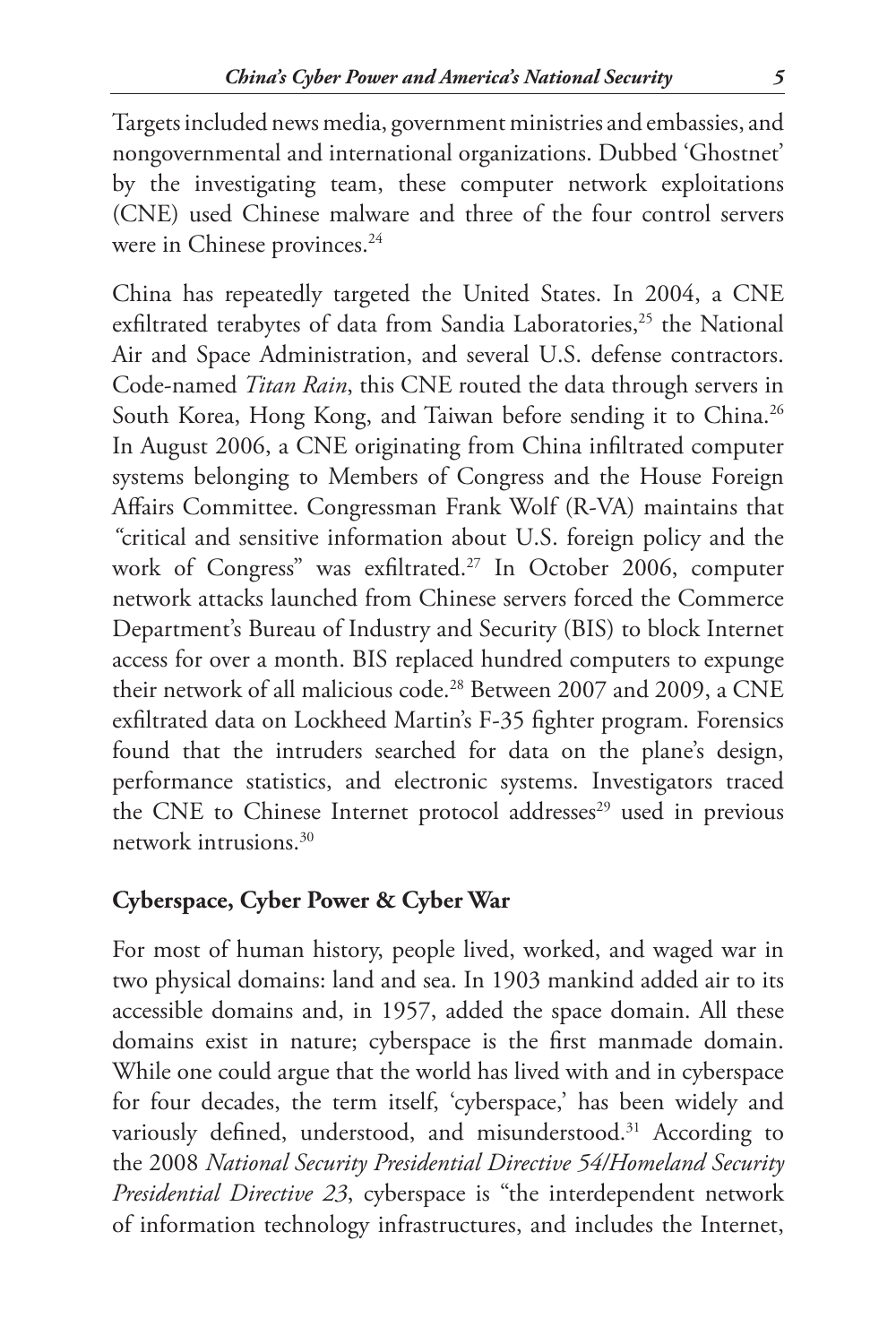telecommunications networks, computer systems, and embedded processors and controllers in critical industries. Common usage of the term also refers to the virtual environment of information and interactions between people."32

Cyberspace is both a physical and virtual domain. The physical part is the millions of networked information and communication technologies that create and enable it: computers, servers, routers, processors, satellites, switches, and cables. The virtual part is formed by electronic connections and by the data sent between and stored in the pieces of its physical infrastructure. It exists globally, created and transmitted, stored and maintained by governments, public and private owners. Cyberspace changes and evolves as people develop new hardware and software technology. It is pervasive, transcending organizational boundaries and geopolitical borders and readily accessible to almost anyone from almost anywhere in the world. From a military perspective, cyberspace both enables operations in the other four domains and is a domain in which operations can be conducted.33

For national defense and national power, nation-states have developed military capabilities for each of the natural domains: sea power (navies), land power (armies), air power (air and air defense forces), and space power (spacecraft and satellites). The purpose of these powers is for the nation-state to establish control and exert influence within and through the domains, control and influence being steps toward the state achieving its national goals and objectives. States create armies to control, defend, and extend their borders; navies to protect their coasts, control sea lanes, and attack others' by sea; air and outer space forces to attack through the sky, defend against like attacks, and conduct observation. Each of these powers is intended to use a domain to the advantage of the state.<sup>34</sup> And each of these powers can support and reinforce the powers dominant in the other domains. Land power protects the ports and airfields from which sea and air power originates. Air and space power provides overhead protection for land and sea power. Air and sea power enables land power projection. While designed to operate primarily in its own domain, each of the powers can exert influence into the other domains.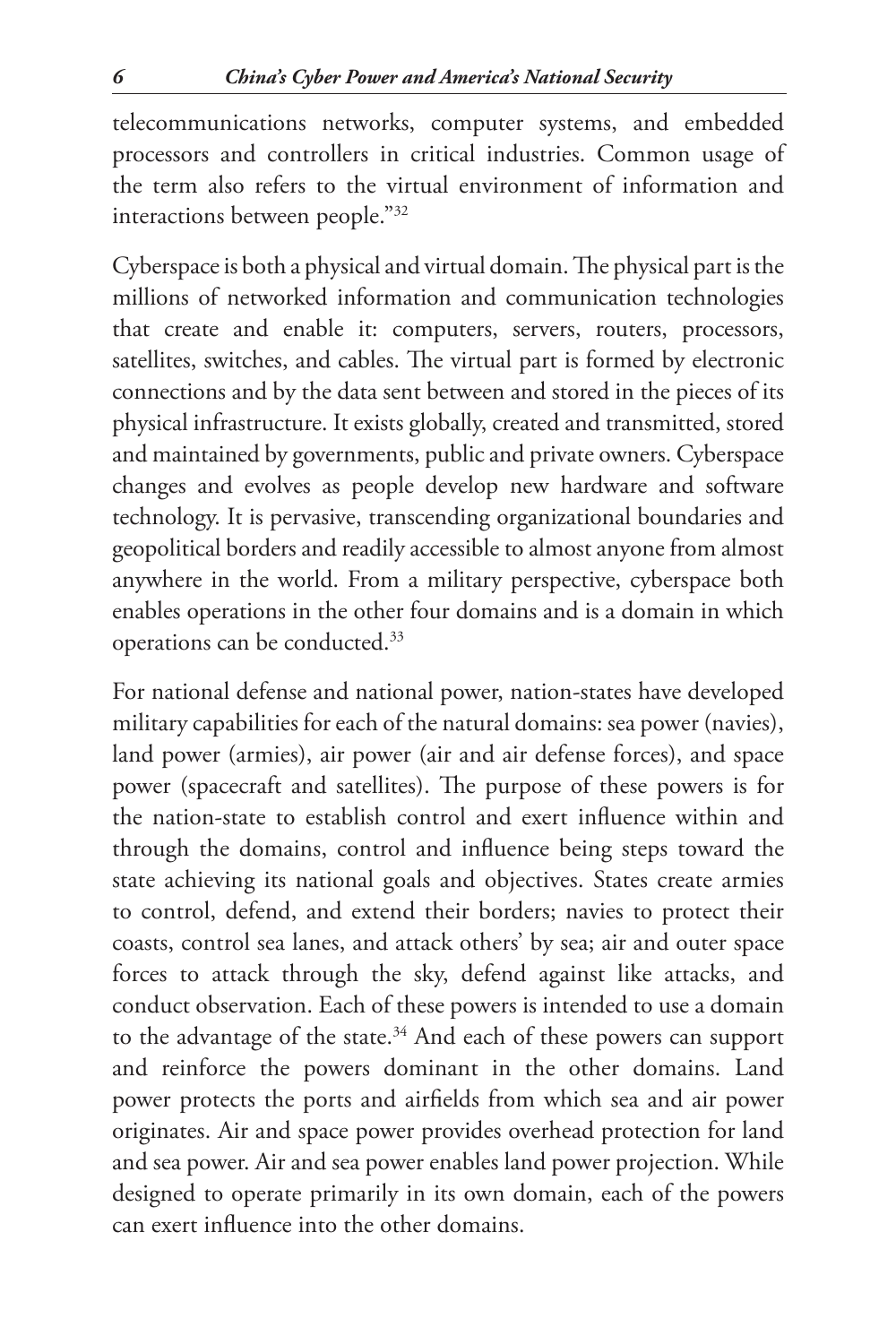Cyber power is the ability of a nation-state to establish control and exert influence within and through cyberspace, in support of and in conjunction with the other domain-elements of national power. Attaining cyber power rests on the state's ability to develop the resources to operate in cyberspace. Cyber power as a nation-state capability is no different than land, sea, air, or space power. Instead of tanks, ships, and airplanes, the state needs networked computers, telecommunication infrastructure, programs and software, and people with the requisite skills. As with the land, sea, air, and space domains, the state can produce effects within cyberspace or into another domain through cyberspace.35 A cyber attack could corrupt an adversary's logistics database, degrading the adversary's rapid deployment capabilities; bring down an air defense network, enabling an air attack; or jam the signals of a global positioning satellite, interfering with a warship's ability to navigate or target its weapons systems.

The U.S. military refers to applications of cyber power as Computer Network Operations (CNO) and subdivides them into three categories: Computer Network Defense (CND), Computer Network Attack (CNA), and Computer Network Exploitation (CNE). These categories are analogous to thinking within China's PLA.36 The offensive capabilities of cyber power are CNA and CNE. CNA are destructive, "actions taken through the use of computer networks to disrupt, deny, degrade, or destroy information resident in computers and computer networks or the computers and networks themselves."37 The immediate objective of CNA is to deny the enemy the ability to use their computer systems, stored information, and networks as designed or intended. The secondary objective is to affect all those people, systems, or organizations that rely on that information technology, interfering with or denying them the ability to do their jobs.

CNEs are intrusive, involving unauthorized entry into a network, but do not necessarily cause damage. CNEs are "enabling operations and intelligence collection to gather data from automated information systems or networks."38 As an enabler, a CNE not only gathers information, but can map networks for future attacks and can leave behind backdoors or malware designed to execute or facilitate an attack. Timothy Thomas, a retired Army intelligence officer and expert on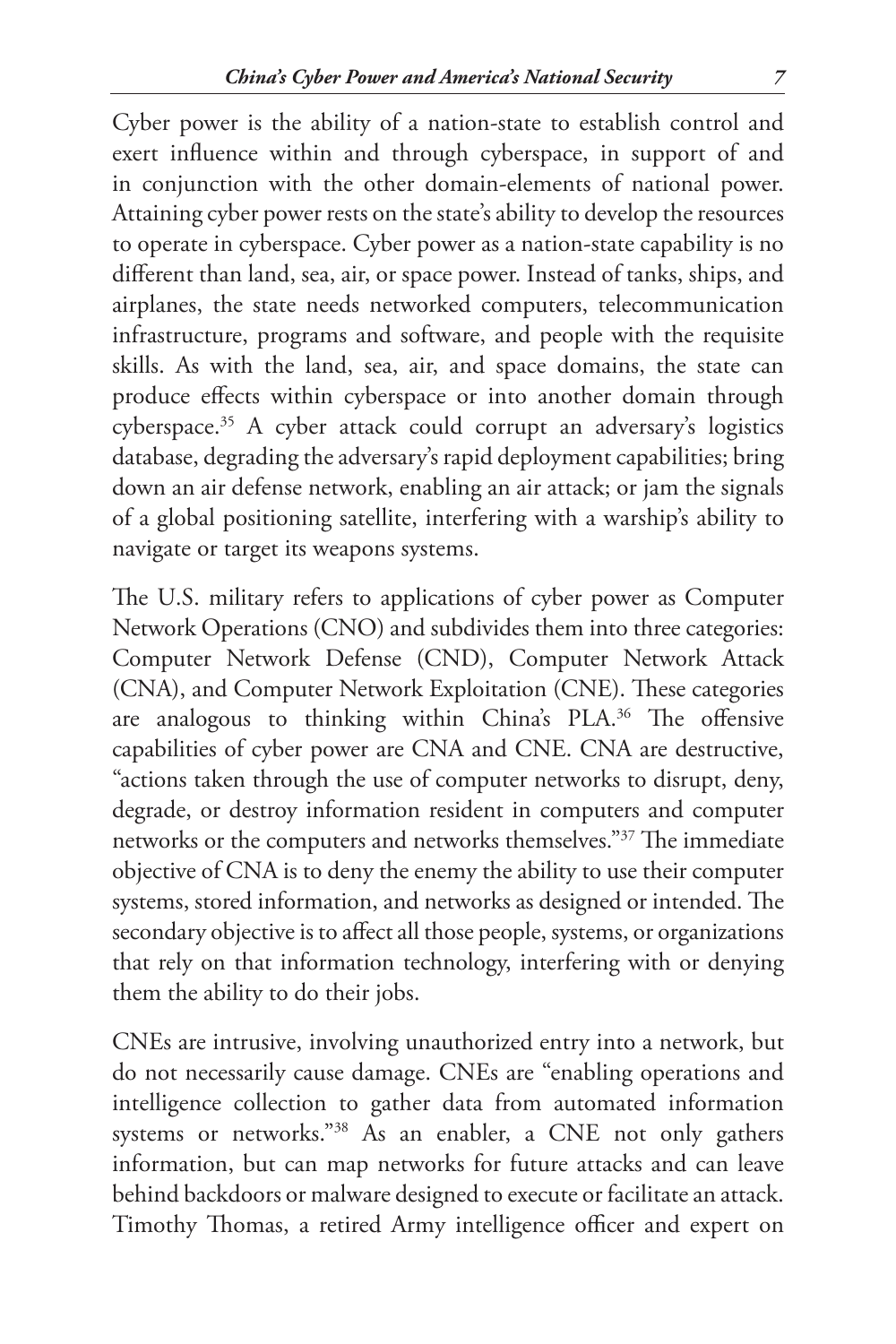PRC cyber warfare, believes China's CNEs are reconnaissance missions: mapping networks, collecting intelligence, looking for system vulnerabilities, and planting programs in U.S. networks. This pre-conflict reconnaissance would give the PLA the advantage in a confrontation with the United States. Thomas believes this behavior reflects an old Chinese stratagem: "A victorious army first wins and then seeks battle. A defeated army first battles and then seeks victory."39

The distinction between cyber attack and cyber exploitation is both technical and a question of intent.<sup>40</sup> According to U.S. Deputy Secretary of Defense William J. Lynn, "There's no agreed-on definition of what constitutes a cyber attack. It's really a range of things that can happen – from exploitation and exfiltration of data to degradation of networks to destruction of networks or even physical equipment, physical property."41 Nevertheless, in terms of a nation-state using or reacting to a CNE, the distinction is important. CNE is essentially espionage, historically a common tool for nation-states. International law does not address the legality of peacetime espionage and espionage during armed conflict is lawful under the Hague Conventions.<sup>42</sup>

CNE can also support psychological operations, actions intended to influence the emotions, motives, objective reasoning, and behavior of a specific, targeted audience.<sup>43</sup> According to Richard Clarke, former Special Advisor to the President on Cybersecurity, U.S. cyber units infiltrated the secret Iraqi Defense Ministry intranet prior to the 2003 invasion and sent emails to thousands of military officers. The messages are not public record, but provided instructions on how Iraqi units could surrender without being destroyed. Many Iraqi officers followed the instructions, parking their tanks in rows and sending their troops on leave. The combination of the message, probably a reminder of how the United States destroyed the Iraqi Army in 1991, and the medium, penetration of a secret, closed-loop network, had its intended effect. It convinced Iraqi leaders they would not win and thereby took entire Iraqi divisions out of the war without fighting.<sup>44</sup>

Network attacks and system vulnerabilities might also be introduced through the supply chain. CND is generally focused on preventing external infiltration or attack, but networks can be exploited from within by the hardware and software purchased and installed by the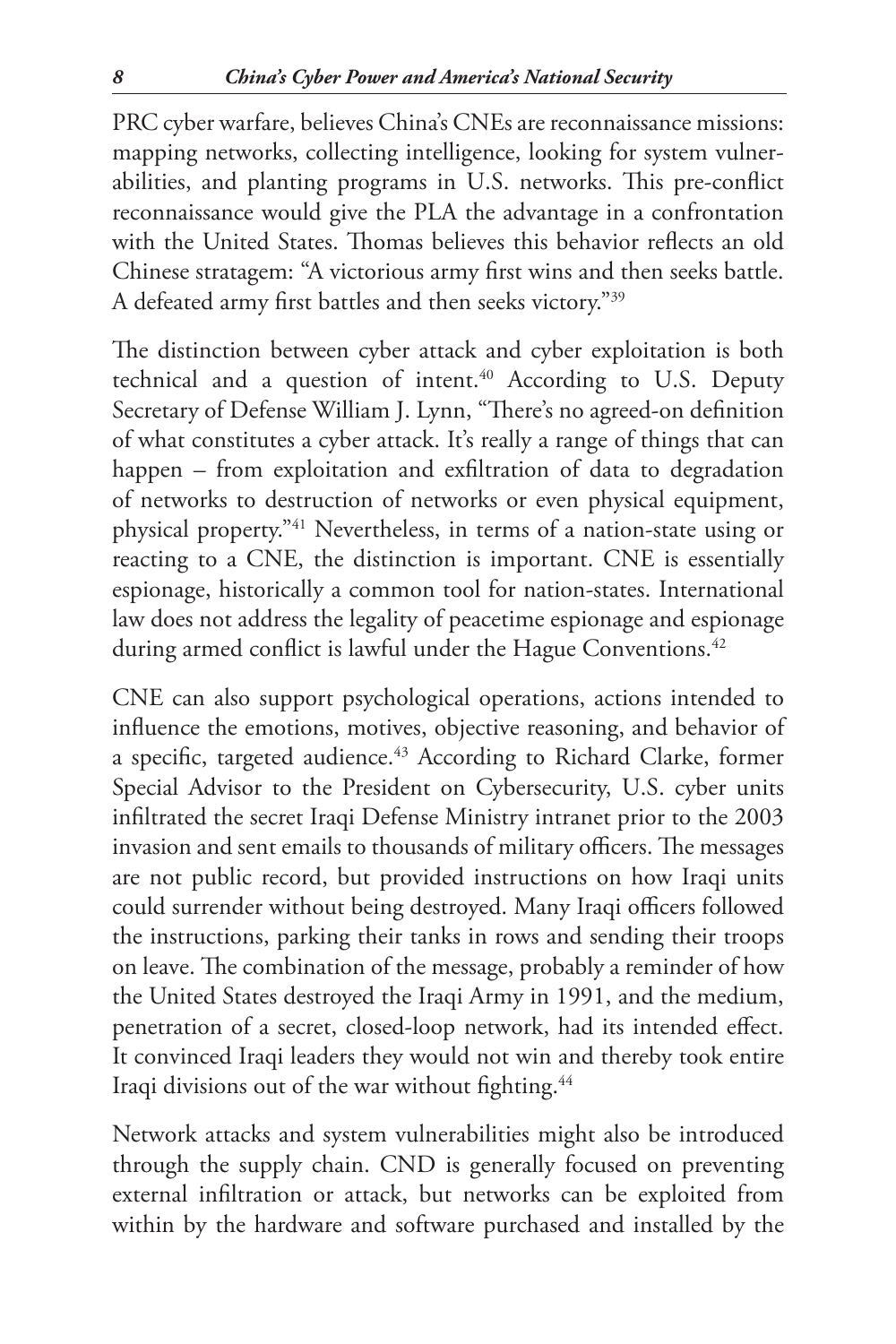user. A hostile cyber power could access the procurement system and introduce hardware or software equipped with malicious code: back doors for future access, logic bombs to create on demand malfunctions, viruses to infect a network, or kill switches to bring down parts of the network. Deputy Secretary Lynn calls the "risk of compromise in the manufacturing process...very real."45

Introduction of corrupted software or hardware would not be difficult given the large number of subcontractors and vendors who contribute components to end item servers, routers, switches and computers. The co-opting of a single employee in the production line could be enough to tamper with significant components – easier still if the cyber power state has industries that export computer network hardware. Software design, conducted by teams of code writers, could be infiltrated even more easily. Or pirated software, reengineered and inserted into the procurement chain, could carry malicious code into targeted networks.<sup>46</sup>

As with the term 'cyberspace,' the terms 'cyber war' and 'cyber warfare' are widely used without common definition. The U.S. Department of Defense defines cyberspace operations as "the employment of cyber capabilities where the primary purpose is to achieve military objectives or effects in or through cyberspace."47 General Keith Alexander, commander of U.S. Cyber Command, stated: "The focus of cyber warfare is on using cyberspace (operating within or through it) to attack personnel, facilities, or equipment with the intent of degrading, neutralizing or destroying enemy combat capability, while protecting our own."48 Published articles on the subject agree that nation-states with the capacity for cyber power will fight wars in and through cyberspace.

*Cyber war* consists of two states fighting only in and through cyberspace, using only computers to attack one another's networks. *Cyber warfare* is conducted as part of a larger, traditional war, combined with land, sea, air, space and other elements of national power. Defensively, cyber warriors will attempt to defend their networks from cyber attack. Offensively, the immediate objective in cyber warfare will be to damage or degrade the adversary's information networks and information technology with the ultimate objective of shaping the overall battlespace.<sup>49</sup> As information technology supports and enables all elements of national power, losing the ability to use national IT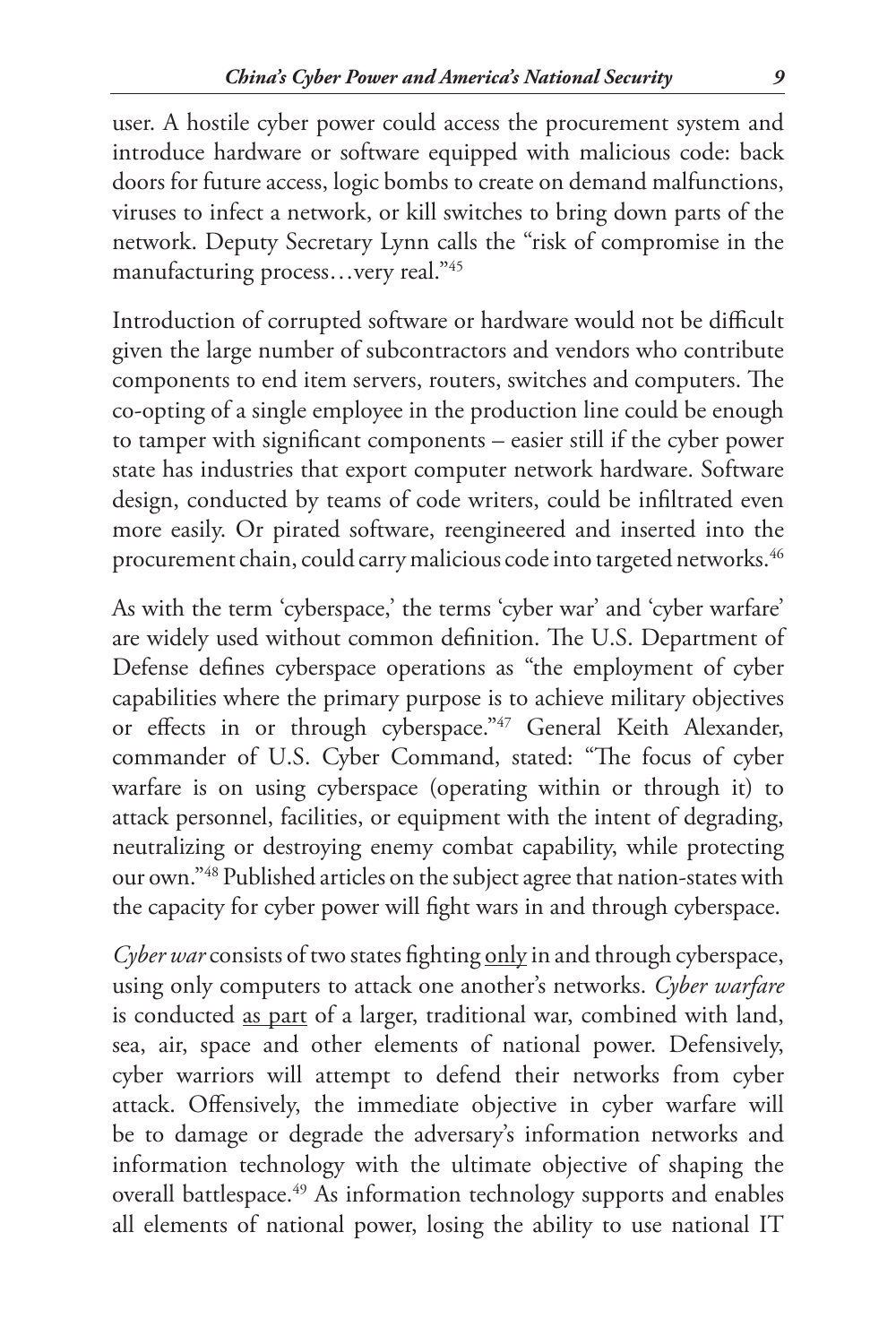systems will significantly degrade a cyber-dependent state's ability to coordinate its resources to wage war. Russia's alleged cyber attack on Estonia is an example of what cyber war might look like.<sup>50</sup> Russia's 2008 attack on Georgia illustrates cyber warfare as part of a larger conflict.<sup>51</sup>

With cyberspace as a war fighting domain, cyber attacks can damage a nation's networks and destroy virtual infrastructure, thereby rendering useless the physical infrastructure it enables. In a highly networked nation-state, the list of strategic cyber targets and the possibilities for second- and third-order effects are nearly endless.<sup>52</sup> Attacks on government and military command and control networks could distract and confuse enemy leadership. Attacking transportation and commerce-related networks could impair supply lines and movement of military forces. Attacks on power grids, water and sewage systems, and financial institutions could cause economic and social panic, weakening national cohesion and political will, and further distracting and confusing the government. Attacking media networks could give the attacker the advantage in shaping global perceptions of the conflict.<sup>53</sup> At the operational and tactical levels of war, a network-centric military could lose its ability to command and control its forces; to access its intelligence, surveillance, and reconnaissance capabilities; even the ability to target and fire weapons systems.

If cyber power is the ability of a nation-state to establish control and exert influence within and through cyberspace, then China has demonstrated that it is a strong cyber power. Most recently, in April 2010, China Telecom<sup>54</sup> – a PRC-owned Internet service provider – introduced erroneous network traffic routes into the Internet. In an event lasting only 18 minutes, these instructions propagated across the World Wide Web causing foreign Internet service providers to route 15 percent of the world's Internet traffic through Chinese servers. Affecting 37,000 networks, this re-routing included traffic to and from U.S. government and military sites, including the U.S. Senate, Departments of Defense and Commerce, and others, as well as commercial websites, including Dell, Yahoo!, Microsoft, and IBM.55

In its 2010 annual report to Congress, the U.S.-China Economic and Security Review Commission worried that "[t]his level of access could enable surveillance of specific users or sites. It could disrupt a data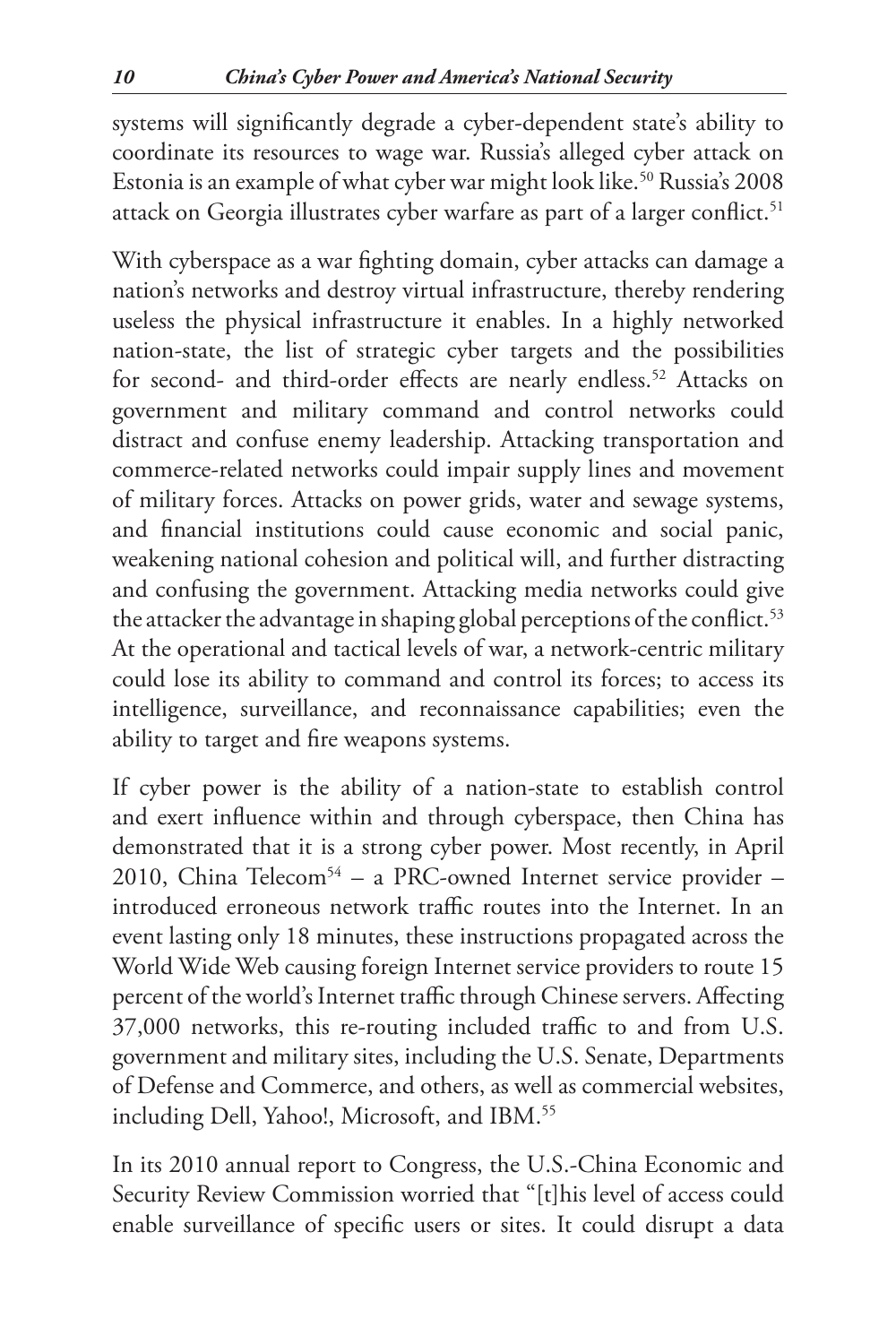transaction and prevent a user from establishing a connection with a site. It could even allow a diversion of data to [a destination] that the user did not intend …." Further, that "control over diverted data could possibly allow a telecommunications firm to compromise the integrity of supposedly secure encrypted sessions."56 While the Commission could not produce definitive evidence that this incident was a deliberate attempt to manipulate foreign Internet traffic, the Commission believes the event demonstrates that China has the ability to do so at will.<sup>57</sup>

For its part, China Telecom denied that it that it was complicit in hijacking Internet traffic.<sup>58</sup> The PRC foreign ministry responded without directly addressing the Commission's allegation: "We advise this so-called commission to stop interfering in China's internal affairs and do more for mutual trust and cooperation between China and the United States."59 Historically, China has always denied involvement in any and all incidents of cyberspace intrusion attributed to its citizens, companies, or servers.<sup>60</sup>

## **China: Objectives, Strategy and Cyber Power**

What will China's government do with their cyber power? U.S. government and think tank studies suggest that China has three primary national security objectives: sustaining regime survival (rule of the Chinese Communist Party [CCP]), defending national sovereignty and territorial integrity, and establishing China as both a regional and world power. Critical to those objectives are sustaining stable economic and social development, modernizing the military, and preventing Taiwan independence. The CCP must maintain a position of national and international strength to sustain China's security and their legitimacy as China's ruling body.<sup>61</sup>

While China does not routinely publish documents like the United States' *National Security Strategy*, the China's Information Office of the State Council did release *China's National Defense in 2008,* a document which confirms external analysis. The Chinese government sees itself "confronted with long-term, complicated, and diverse security threats and challenges," including the economic, scientific, technological, and military "superiority of the developed countries," "strategic maneuvers and containment from the outside," "disruption and sabotage by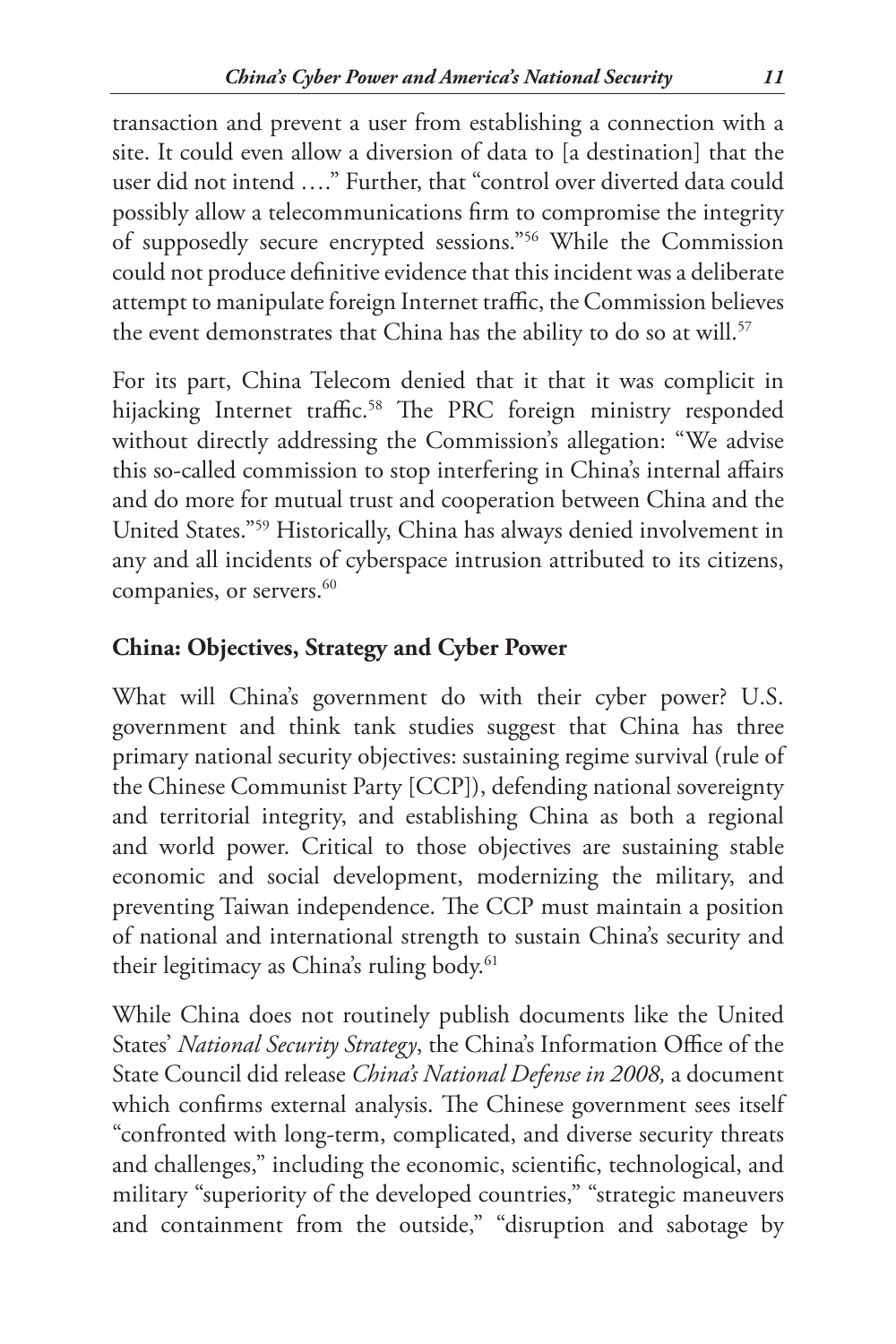separatist(s)," and the forces of "economic and social transition" causing "many new circumstances and new issues in maintaining social stability."62

The United States is prominent in China's assessment of threats and challenges, with mistrust dominating the relationship since the creation of the People's Republic in 1949. Politically, survival of the CCP rests on its legitimacy with the Chinese people, embodied by its ability to sustain economic development and prosperity and protect the territorial integrity of China. Any perceived American interference in these two areas can be viewed as a threat to the PRC's national security. Militarily, the U.S. Department of Defense sees China as a near-peer competitor and is deeply concerned over the PLA's Revolution in Military Affairs  $(RMA)$ ,<sup>63</sup> a modernization program with the potential to challenge America's military presence and force projection in the region.<sup>64</sup>

From China's perspective, they are a rising world power and the United States, as the sole superpower, is both the standard for military technological achievement and China's principal adversary for regional dominance.<sup>65</sup> China sees the United States trying to ring and contain it with military bases and alliances. It sees U.S. concerns over human rights, particularly concerning groups the CCP sees as subversive or separatist elements, as a means of destabilizing the regime. And the American relationship with and military support for Taiwan poses a threat to national sovereignty and therefore regime legitimacy.<sup>66</sup>

Economically, the United States and China are interdependent. America is China's main source of modern technology and a major market for exports. China is the second largest holder of U.S. securities and Treasuries, therefore critical to financing the federal deficit.<sup>67</sup> In order to maintain economic and social stability, China projects that its economy must grow by eight percent a year. Some Chinese feel that the United States is actively attempting to stop China's rise as a major economic power. They worry that the United States will deny them access to resources; manipulate concerns over global warming to drive up production costs and impede industrial growth; or come between China and its Asian trading partners.<sup>68</sup> In America, there is concern over Chinese currency manipulation and its effects on the economy; worry that China would block U.S. participation in Asia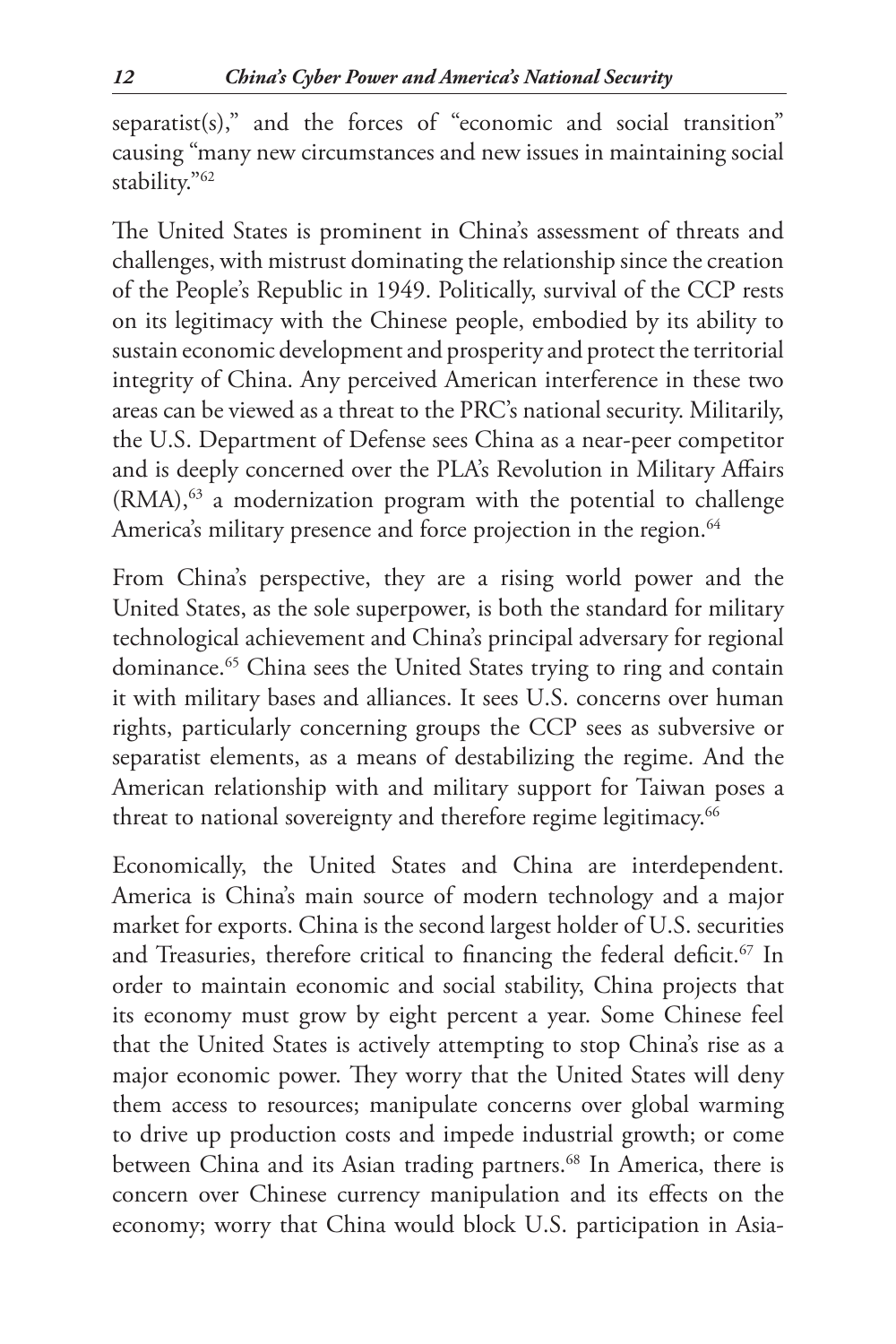Pacific economic groups; and general unease about China's growing presence in Africa and Latin America.<sup>69</sup>

History weighs heavily on the relationship, going beyond residual Cold War animosity. China and the United States share a sense of national exceptionalism; a sense of uniqueness and entitlement among nations. China's self-perception is deeply influenced by its ancient history and civilization, predating America by thousands of years. As the world's oldest nation-state, the inheritors of the Middle Kingdom, they are highly sensitive to criticism or interference from outsiders. Chinese nationalism, and their drive to develop into a world power, is partly fueled by the national memory of China's victimization and humiliation by Western nations and Japan during the 19<sup>th</sup> and 20<sup>th</sup> centuries. The Chinese chafe at thoughts that they are behind or less than any other nation. Nationalistic pride demands that China develop into and be recognized as one of the world's superpowers.70 Herein is a potentially fatal flaw to the U.S.-PRC relationship. Seeing the world through an exceptionalist lens, with each perceiving its own actions as "uniquely virtuous,"71 makes it difficult for both America and China to understand and trust one another.

*China's National Defense in 2008* spells out the PRC's national military strategy:

*China pursues a national defense policy which is purely defensive in nature. China places the protection of national sovereignty, security, territorial integrity, safeguarding of the interests of national development, and the interests of the Chinese people above all else. China endeavors to build a fortified national defense and strong military forces compatible with national security and development interests, and enrich the country and strengthen the military while building a moderately prosperous society in all aspects.*<sup>72</sup>

China's defense strategic framework includes four major provisions geared toward transforming their military and defense systems. First is the modernization of national defense and the armed forces through "informationization."73 This includes a networked military and development of cyber capabilities. Second is the coordination of national defense spending and economic development, with an emphasis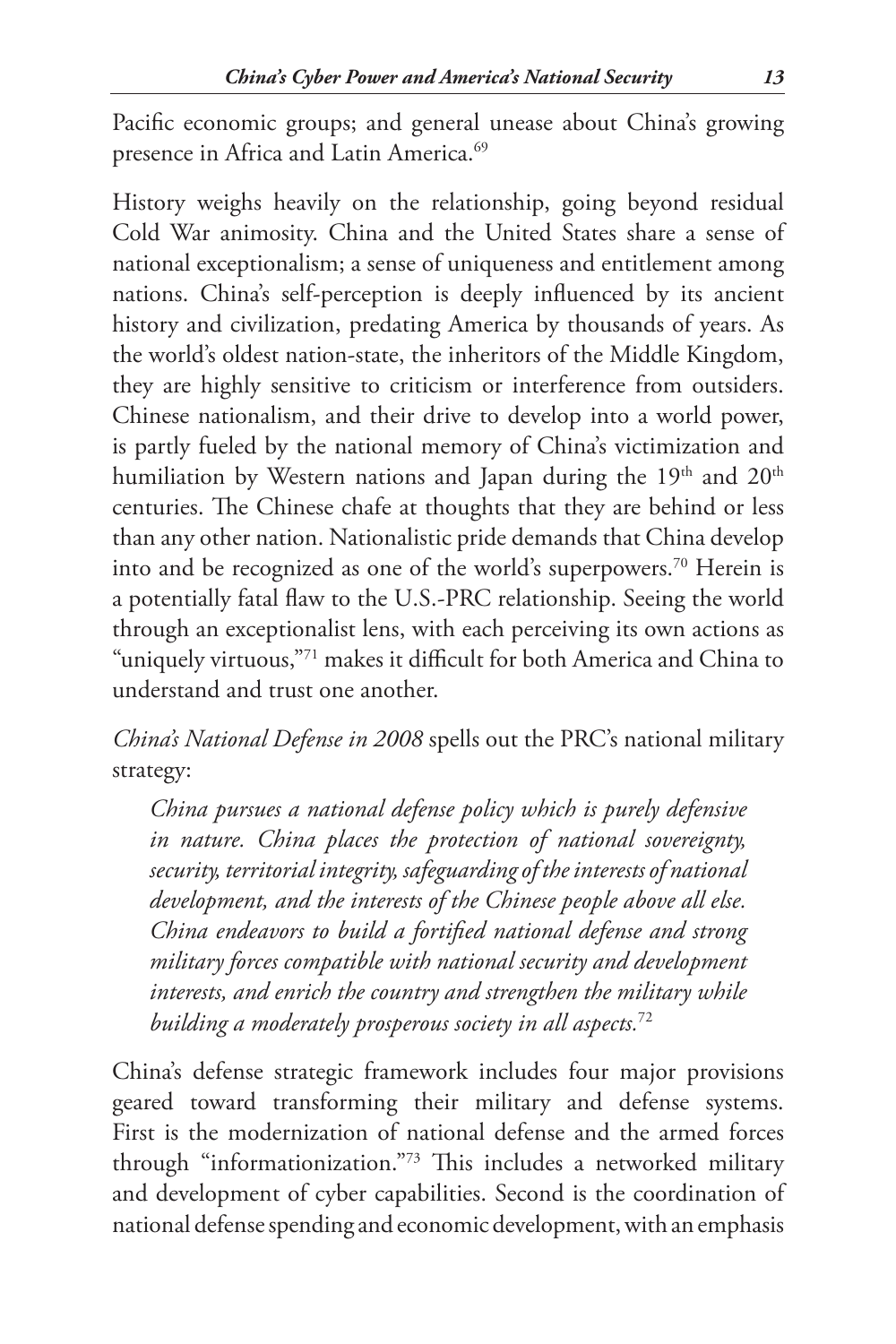on ensuring ample resources for the military and dual-use industries and technology. Third is the reform of national defense and the armed forces. This includes science and technology, procurement, research and development, and manufacturing, again stressing integrated defense and civilian dual-purpose industry. Reform also includes an improved "national defense mobilization system."74 The fourth provision is "leapfrogging" military science and technology development; that is, bypassing the gradual, developmental path the United States took to build a networked force in order to equal American capabilities by the mid-21<sup>st</sup> century.<sup>75</sup>

The thinking behind the PRC's efforts to modernize and reform national defense and defense industry dates to 1991. The PLA was thoroughly impressed with America's military performance in the Gulf War, seeing the advantage high technology provided over a less developed military. Subsequent military actions in the Balkans, Afghanistan, and Iraq convinced the Chinese that having a networked military was a critical American advantage. These later conflicts also demonstrated that high technology forces could be countered or stymied asymmetrically, by low or high technological means.<sup>76</sup> Overall, the last 20 years of American military experience spurred and helped shape the PRC's RMA with Chinese characteristics: informationization of the military, development of asymmetric capabilities, and support of the RMA by the technological-industrial base.<sup>77</sup>

One of the first, open-source indications of China's thinking was the 1999 book *Unrestricted Warfare*, authored by two senior PLA colonels, Qiao Liang and Wang Xiangsui. Impressed with American military technological capabilities and concerned about China's ability to catch up, Qiao and Wang looked at developments in technology, warfare, and the effects of globalization. They argued that it was possible for state and non-state actors to fight a technologically superior opponent asymmetrically. Non-war actions, taken off the actual battlefield, may be more important to winning a conflict than military weapons. The title *Unrestricted Warfare* suggests that future warfare employ asymmetric attacks on all elements of national power – economic, political, information, and military – as a means to deter, intimidate, or defeat a militarily superior enemy. Instead of trying to match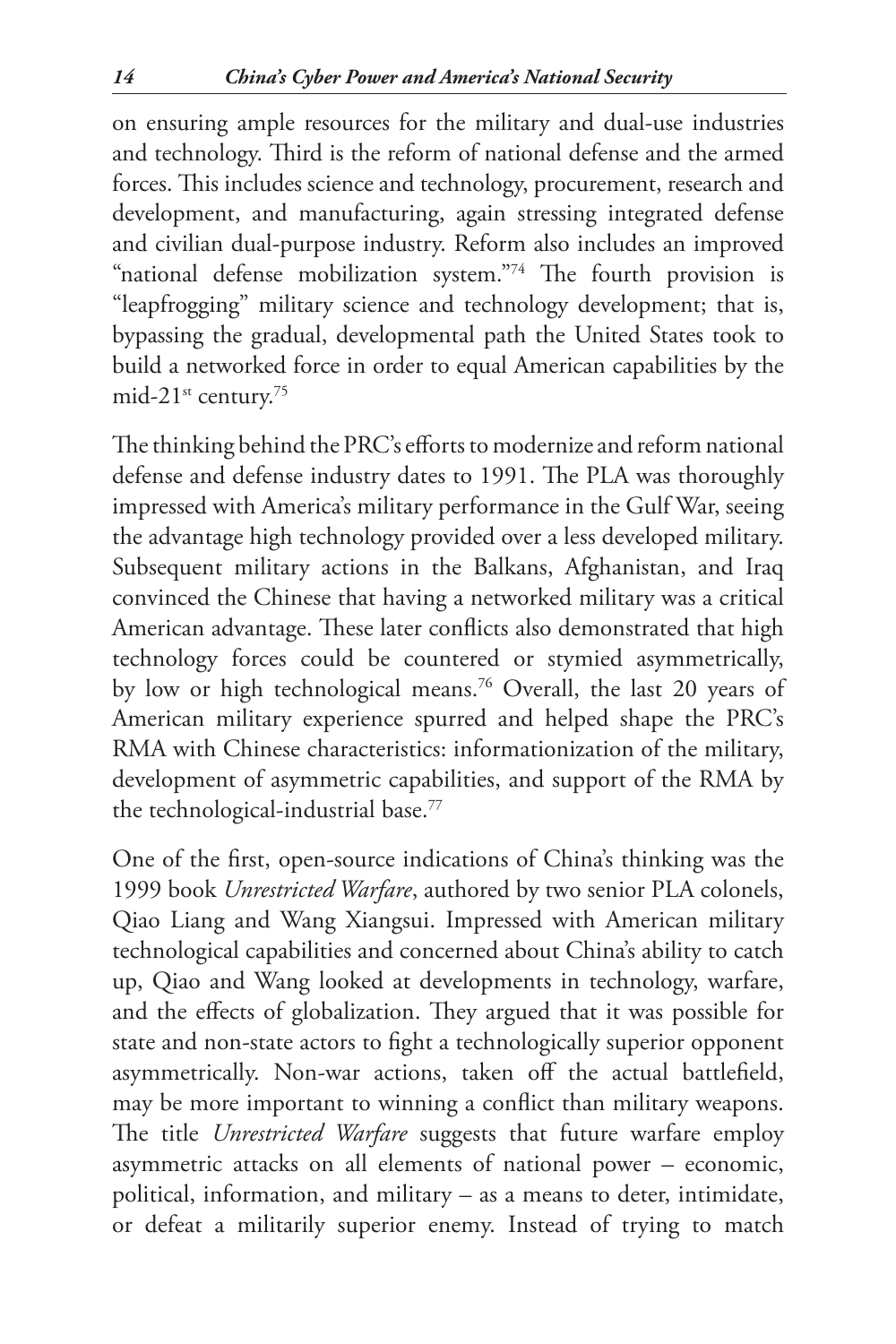American military strength, China could target America's weaknesses, in particular, its reliance on information technology and satellites.<sup>78</sup>

Whether *Unrestricted Warfare* reflected Chinese thinking or inspired it, China has worked steadily towards creating a modern, informationized force, capable of joint network-centric operations and fighting in and through cyberspace. China down-sized its military twice in the 1990s, while mechanizing and informationizing it, creating a flatter organization supported by information technology for command, control, communications, computers, intelligence, surveillance, and reconnaissance (C4ISR). The PLA has revised doctrine, education and training to support a networked, high-technology enabled force.79 Its goal is to convert from a mass army to a smaller, more capable military which can win "local wars under conditions of informationization;"80 a force capable of joint operations which can win against a high technology enemy in modern warfare near its national borders – and potentially beyond. Under RMA, with increased emphasis on a communications network linking all services as well as joint training, modernization of equipment, and the acquisition of power projection platforms, the Chinese military is developing a regional defense capability.<sup>81</sup>

The RMA includes strong emphasis on information warfare and information dominance with a goal to establish control of an adversary's information flow, while denying or degrading the enemy's ability to transmit, receive, access or use information.82 In February 2007, *China National Defense News* defined cyber warfare as a "use of network technology and methods to struggle for an information advantage in the fields of politics, economics, military affairs, and technology," including a "series of actions like network surveillance, network attack, network defense, and network support," with the goal of establishing network control.83 The PLA developed an approach called Integrated Network Electronic Warfare (INEW) that combines computer network tools and electronic warfare against an adversary's information systems. Under INEW, the PLA would conduct a coordinated combination of computer network and electronic warfare attacks on adversary C4ISR and supporting networks to deny enemy access to information systems used during support combat operations.<sup>84</sup>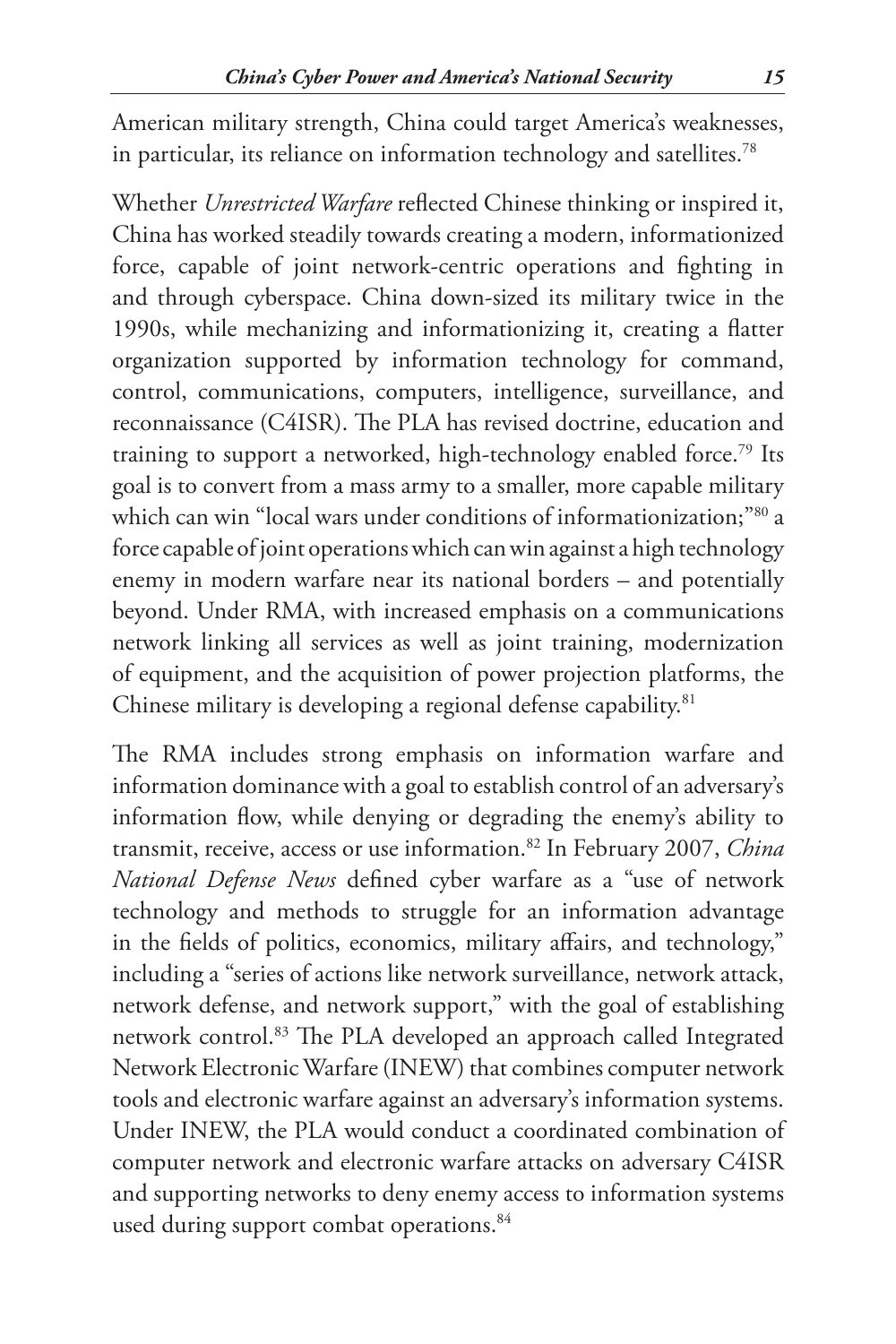To support INEW strategy, the PLA is actively recruiting technical experts to develop and improve cyber warfare capabilities.<sup>85</sup> The PLA has established at least three cyber warfare training centers for selected members of its officer corps: the Communications Command Academy, Wuhan; the Information Engineering University, Zhengzhou; and the National Defense Science and Technology University, Changsha. Course curriculum and officer training includes radar technology and electronic countermeasures, cyber warfare rules and regulations, cyber warfare strategy and tactics, computer virus attacks and counterattacks, and jamming and counter-jamming of communications networks.<sup>86</sup> Between October 1997 and July 2000, the PLA conducted multiple army and military region cyber warfare training exercises, with cyber detachments conducting CND and CNA against one another. Their tactics and techniques included "conducting information reconnaissance, planting information mines, changing network data, releasing information bombs, dumping information garbage, disseminating propaganda, applying information deception, releasing clone information, organizing information defense, and establishing network spy stations."87

At the 2003 National People's Congress, the PLA announced it was activating information warfare units equipped to conduct network warfare and incorporating these units in all PLA armies.<sup>88</sup> Given the 1997-2000 training exercises, this announcement may have been belated; other reports indicate that the PLA had computer warfare units in three military regions as early as 2001.<sup>89</sup> In July 2010, the *People's Liberation Army Daily* announced the creation of the PLA's Information Security Base, co-located with the General Staff Department, to improve Chinese cyber security and strengthen cyber infrastructure. China's *Global Times* quoted a General Staff officer who said, "…our army is strengthening its capacity and is developing potential military officers to tackle information-based warfare."90

In keeping with Mao's doctrine of The People's War, the mass mobilization of citizens for war, the PRC's cyber warfare strategy includes incorporating already skilled computer network operators into the reserves and militia. As stated in *China's National Defense in 2008, "*Importance has been attached to establishing militia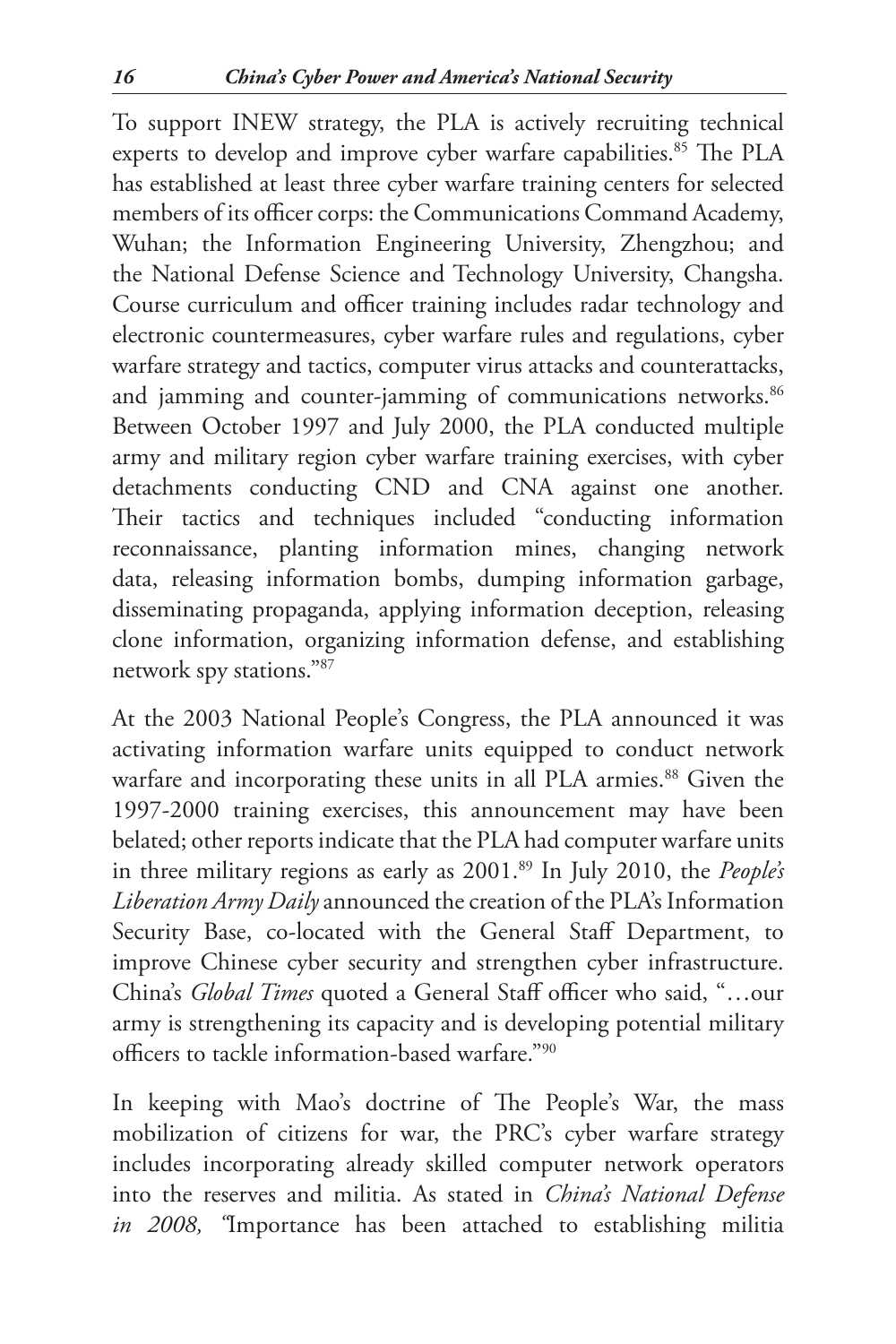organizations in emerging enterprises and high‐tech industries to increase the technology content of the militia force."91 Given China's growing computer industry, this creates thousands of prospective recruits. Militia cyber warfare units have been established in several cities<sup>92</sup> and these units are trained in a variety of tasks including CNA, CND, psychological warfare, and deception operations. The PLA not only recruits information technology workers and academics, they also establish militia units within civilian telecommunications and IT companies. For example, between 2003 and 2006, the Guangzhou Military Region established four Militia Information Technology battalions in local firms using the companies' personnel, financial resources and equipment.<sup>93</sup> This gave the PLA use of an already skilled work force and the companies' infrastructure: their computers, network connections, and new software applications. Potentially, this militiaindustry collusion could give the PLA access to any company doing business with militarized telecommunications or IT firms, through the company networks or through products developed by the company.

Hackers also play a role in The People's War. Major General (retired) Dai Qingmin, formerly director of the PLA Communication Department of the General Staff and responsible for information warfare, believed that information warfare made all Chinese with computer skills a potential "auxiliary information fighting force."94 How fully Chinese hackers and hacker communities are integrated into the PRC's cyber warfare strategy is unknown. Chinese hackers have attacked Taiwanese, Japanese, and American websites on multiple occasions. As with the Russian denial of service attacks on Estonia and Georgia, the PRC could make use of patriotic 'hacktivists'95 to support national objectives while maintaining plausible deniability.<sup>96</sup>

There is evidence of collusion between the PLA, Chinese industry, and hackers. The PLA hosts hacking competitions to encourage hackers to develop CNE techniques and software.<sup>97</sup> Some intrusions into U.S. networks were made using software and tools developed by Chinese 'black hat' programmers.<sup>98</sup> Chinese IT companies who support the PLA have hired hackers.<sup>99</sup> The degree to which the PRC can trust or control the hacker community is unknown. While China controls the state's computer networks, hackers tend to be independent.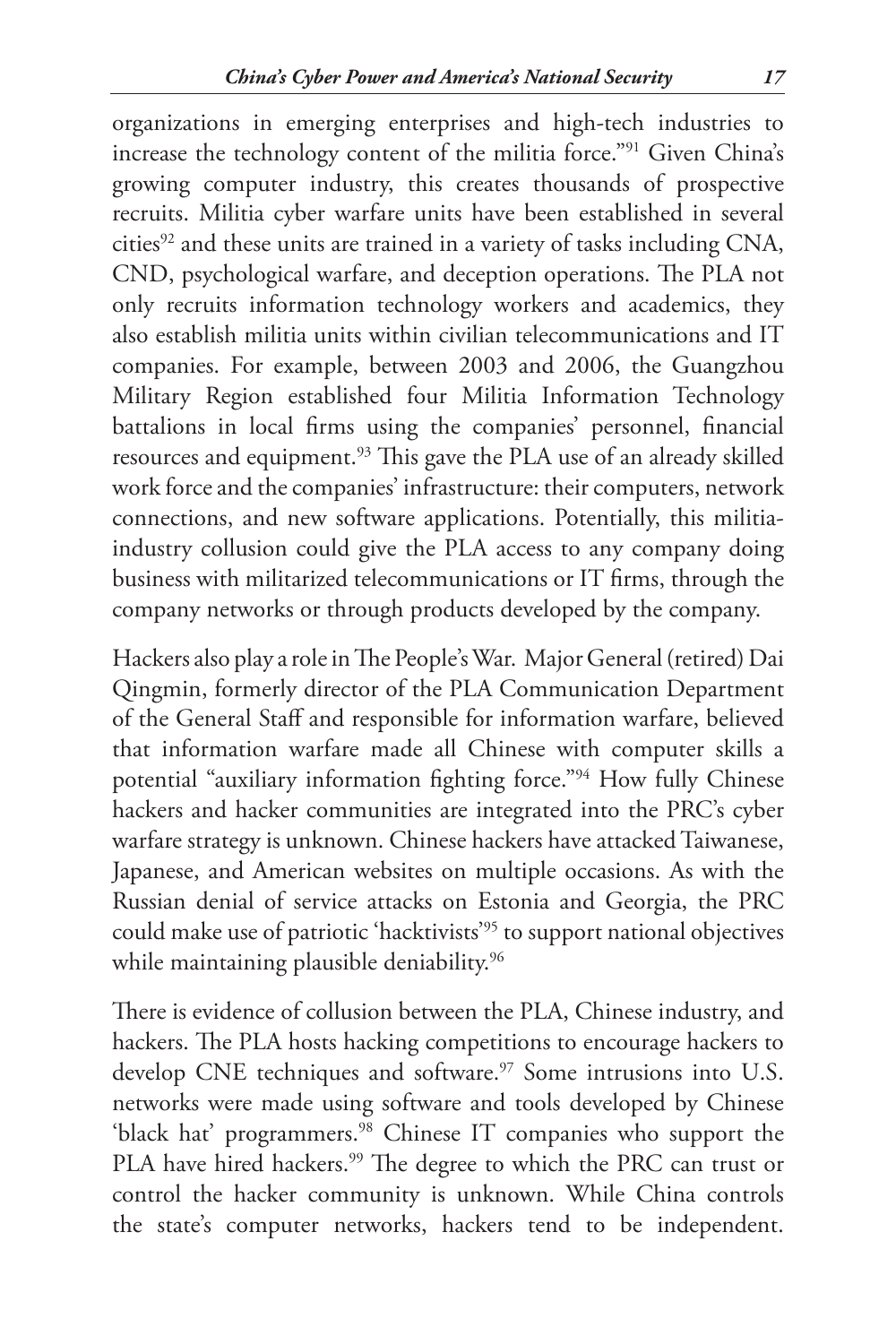Their online activism could as easily embarrass the CCP as support its interests. And the CCP worries that hacktivism could be turned against the Party.<sup>100</sup> China's repeated strengthening of its domestic anti-hacking laws indicates CCP concern over its ability to control its hacker population.<sup>101</sup>

The PLA's concept for information dominance includes kinetic strikes against information systems to augment INEW attacks. Space-based information systems are critical for network-centric nations and the PLA is therefore developing counter-space, information warfare weapons systems, including anti-satellite (ASAT) missiles, lasers, microwave systems, direct energy weapons (DEW), jammers and electromagnetic pulse (EMP) weapons.102 In 2006, China blinded a U.S. optoelectronic reconnaissance satellite using a ground-based anti-satellite laser. In 2007, China tested a kinetic ASAT missile, using it to destroy a nonoperational PRC weather satellite. The ASAT test showed that China can destroy low-earth orbit satellites and the DEW capability allows them to incapacitate a satellite's sensors without actually destroying it.<sup>103</sup>

The U.S. military depends on satellites for many critical functions: ground, air, and naval navigation, surveillance and reconnaissance, targeting precision strike weapons, early warning, and communications. Communications extend from the Pentagon to forward-based units and ships as well as logistics and transportation support, at home and abroad. During the 2003 invasion of Iraq, at peak use, the U.S. military sent and received roughly three billion bits per second of information via satellites. America's communications, global positioning, weather, and reconnaissance satellites are a critical part of network-centric warfare.<sup>104</sup> With anti-satellite weapons in play, this reliance on satellites becomes a significant vulnerability.

China's defense policy calls for the "coordinated development of economy and national defense," making "national defense building an organic part of its social and economic development."105 From the 1950s through the early 1980s, China's defense industry was a whollyowned government enterprise. The PRC initiated defense industry conversion, selling some of its military industry and allowing private Chinese enterprises to bid for contracts. At first this caused a brain drain, with employees of formerly state-owned industries moving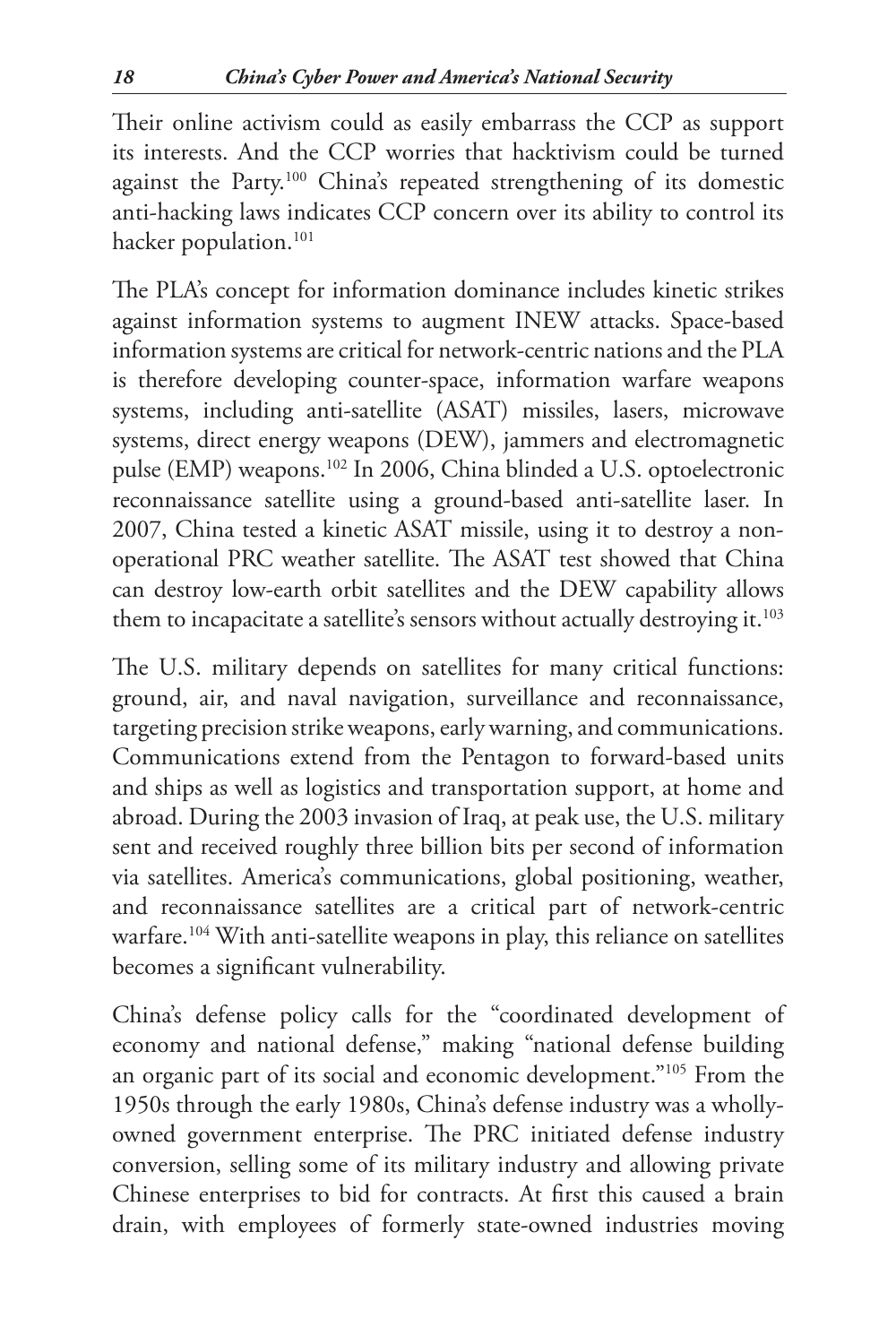to the private sector. This trend reversed in the early 2000s with heavy government investment in research and development (R&D). By 2008, China was second only to America in R&D investment. This defense industry conversion spurred development of dual-use technologies, creating an integrated system of collaboration between defense, industry, universities, and research institutes. This serves three purposes: self-sufficiency in defense-related industry, improving China's overall military capabilities, and advancing economic development and prosperity.106 According to the *2010 Report to Congress of the US-China Economic and Security Review Commission,* this approach seems to be working:

*China's defense industry has benefited from integration with China's rapidly expanding civilian economy and science and technology sector, particularly elements that have access to foreign technology. Progress within individual defense sectors appears to be linked to the relative integration of each into the global production and research and development chain. For example, the shipbuilding and defense electronics sectors, benefiting from China's leading role in producing commercial shipping and information technologies, have witnessed the greatest progress over the last decade.*<sup>107</sup>

Foreign technology acquisition is a key part of China's dual-use industry growth and helps them to "leapfrog development."108 Foreign technology transfer allows China to skip years of expensive research and development, eroding the advantages foreign companies and militaries possess. The 2010 report to Congress states: "This network of commercial and government-affiliated companies and research institutes often enables the PLA to gain access to sensitive and dualuse technologies or knowledgeable experts under the guise of civilian research and development."109

One means for technology transfer is through joint ventures, which China routinely insists on for foreign entry to its markets. With one billion potential customers, European and American companies would rather enter a joint venture than miss an opportunity for profit. Airbus established a joint venture for its A320 aircraft, giving China insight into advanced aeronautics.<sup>110</sup> Joint ventures with U.S. Lucent Technologies and France's Alcatel enabled China to create a domestic fiber optics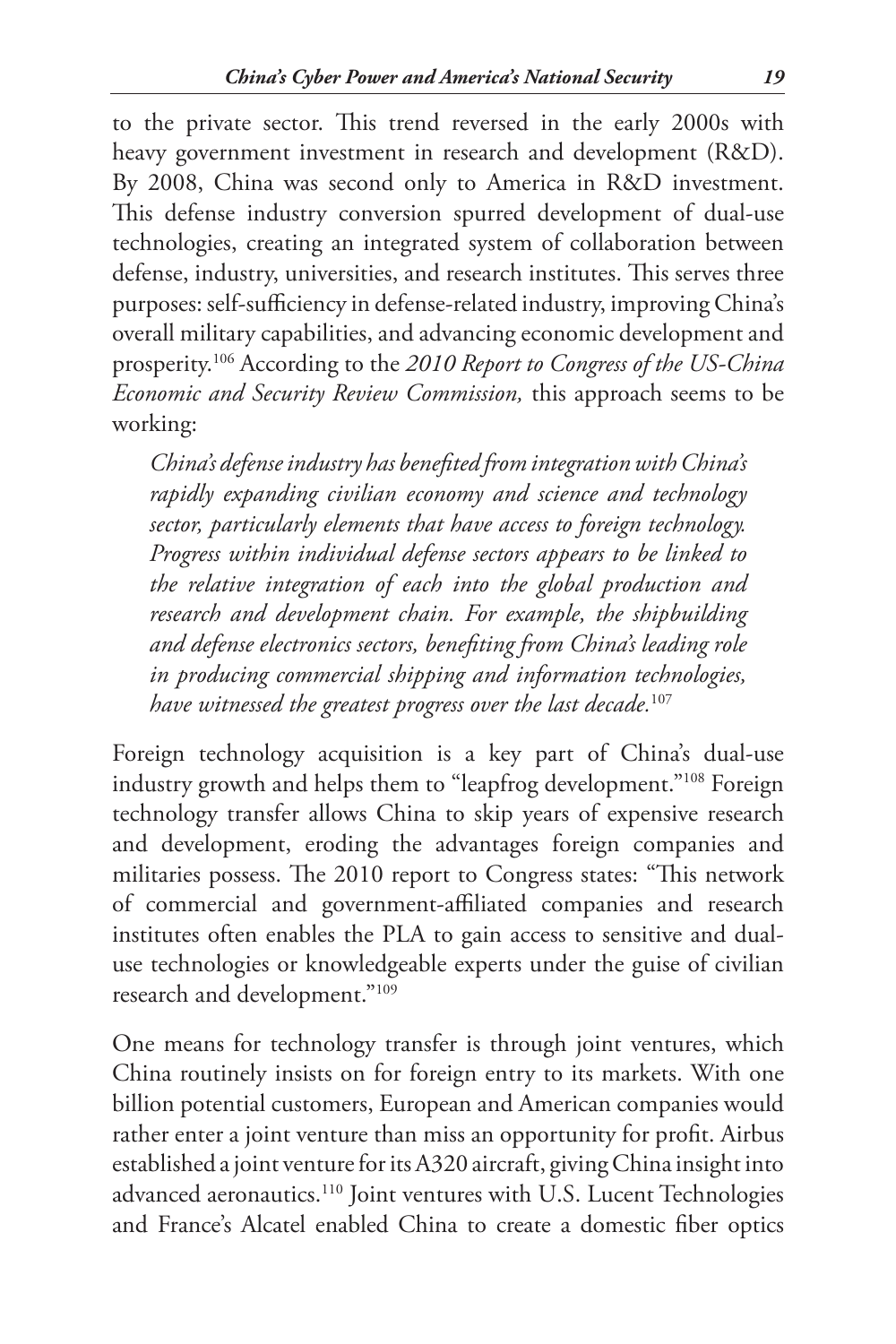industry, allowing the PLA to create advanced Command, Control, Communications, Computers and Intelligence (C4I) networks, sensors in sonar arrays, local area networks in warships, and precision guided munitions.111 China has four defense-related corporations participating in the European Union's Galileo Project, a system of navigation satellites. This will facilitate R&D for its own dual-use satellite program, potentially including precision strike capability and enhanced C4I.<sup>112</sup> Cisco Systems, a major supplier of U.S. government IT equipment, and Microsoft Corporation have each established R&D and manufacturing partnerships with China.<sup>113</sup>

Some of China's foreign technology acquisitions are less overt and less legal. Globally, multiple acts of computer network industrial espionage have originated from China. As with joint venture technology transfers, CNE of government, research, and business networks provides new technology and information without the investment of time and R&D money. In keeping with 'coordinated development of economy and national defense,' CNE benefits both the PLA and the Chinese economy.114 Terabytes of information were taken during *Titan Rain* and the infiltration of Lockheed Martin's F-35 fighter program.<sup>115</sup> In 2009, Google executives were targeted in a spearfishing attack from China.116 When the attack was traced back to the server, Google found copies of proprietary information from Google, Adobe, Dow Chemical, Northrop-Grumman and other U.S. companies.117

Foreign joint ventures also have potential to enable future CNE and CNA. China has repeatedly reverse-engineered hardware and software acquired from foreign companies in violation of copyrights, patents, and intellectual property rights.<sup>118</sup> This makes ventures between the PRC and companies like Cisco and Microsoft a potential threat to the U.S. government's IT supply chain. After Cisco began manufacturing routers in China, counterfeit Cisco products began appearing in world markets. In 2007, the Federal Bureau of Investigation (FBI) indicted the owners of Syren Technology for selling counterfeit Cisco routers, switches, gigabit interface converters and wide area network (WAN) interface cards procured from Chinese suppliers. Syren's customers included the U.S. Naval Academy, U.S. Naval Air Warfare Center, U.S. Naval Undersea Warfare Center, the U.S. Spangdahelm Air Base, and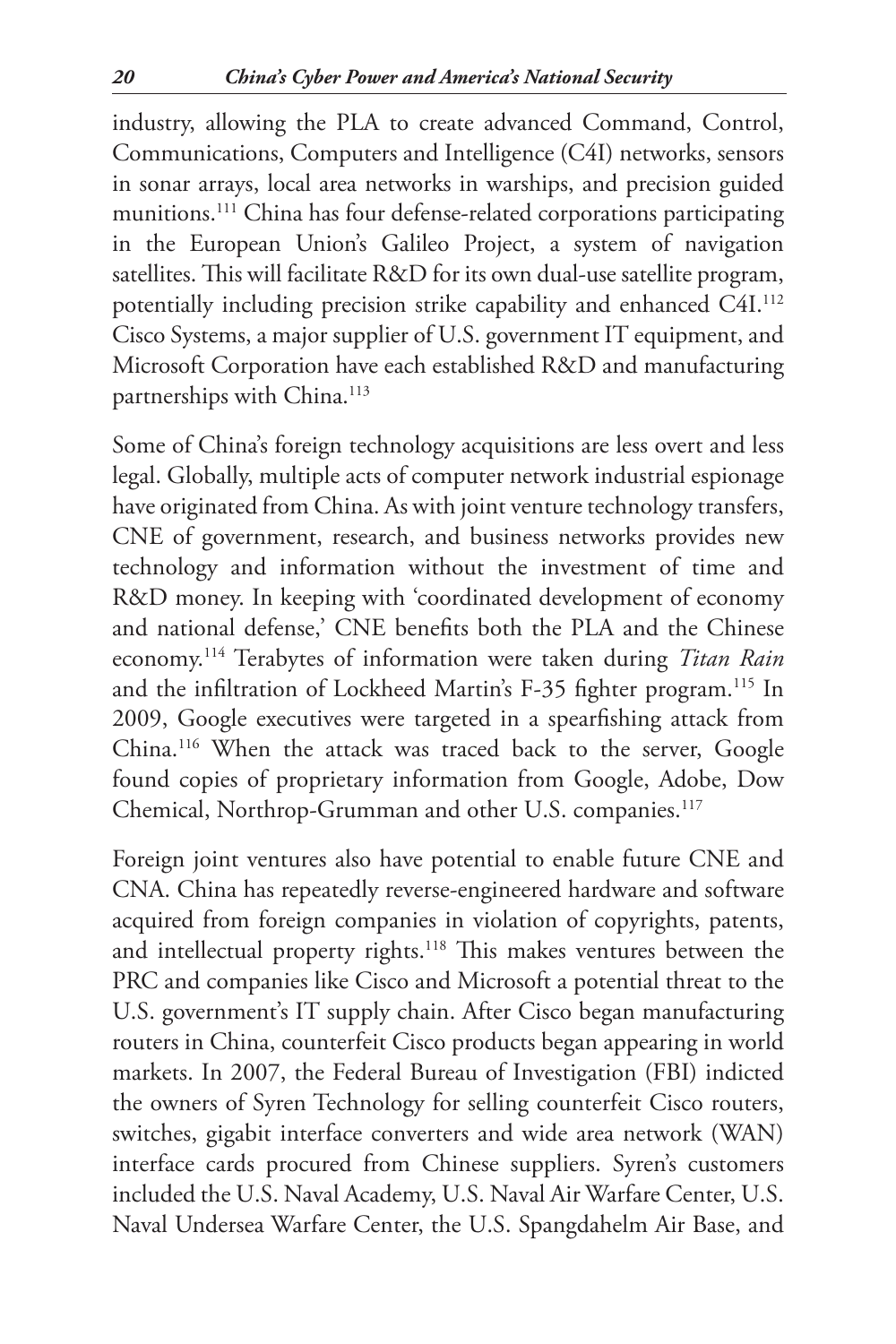the General Services Administration. An FBI briefing on the subject called it an "IT subversion/supply chain attack" that could "cause immediate or premature system failure during usage" or allow "access to otherwise secure systems" and "weaken cryptographic systems."119

In order to sell products to the Chinese government, in 2003 Microsoft allowed the PRC to look at the fundamental source code for its Windows operating system, something Microsoft had never allowed a customer to do. Further, to ally China's fears that the U.S. government might use Windows to spy on the PRC, Microsoft allowed the Chinese to substitute their own cryptographic software for portions of the MS code, another first for Microsoft.120 With the source code, China may be able to identify or create vulnerabilities in networks through the Windows operating system. Conversely, their modified version of Windows would make it harder for someone familiar with Windows to hack into their network systems.<sup>121</sup>

In the future, China will have even less trouble acquiring access to advanced information technology. In 2008, the Chinese government announced a new certification process for imported information technology security products. Foreign vendors will have to provide complete details on how their products work to the Certification and Accreditation Administration and the General Administration of Quality Supervision, both PRC-run testing laboratories. Disclosure requirements cover thirteen categories of hardware and software, including encryption algorithms, software source codes, secure operating and database systems, and intrusion detection systems. Not only does this information include sensitive and proprietary trade secrets, these details will allow the Chinese to copy hardware and software and create means to circumvent these security systems. After negative reaction from vendor nations, China delayed implementation of the requirements until May 2010 and applies them only to information technology sold to the PRC government – which is the largest IT market in China and primary proponent for economic and military development.<sup>122</sup>

The U.S. military and government use Commercial-Off-The-Shelf (COTS) purchasing, from suppliers like Microsoft and Cisco, for most of the information technology used in administrative and combat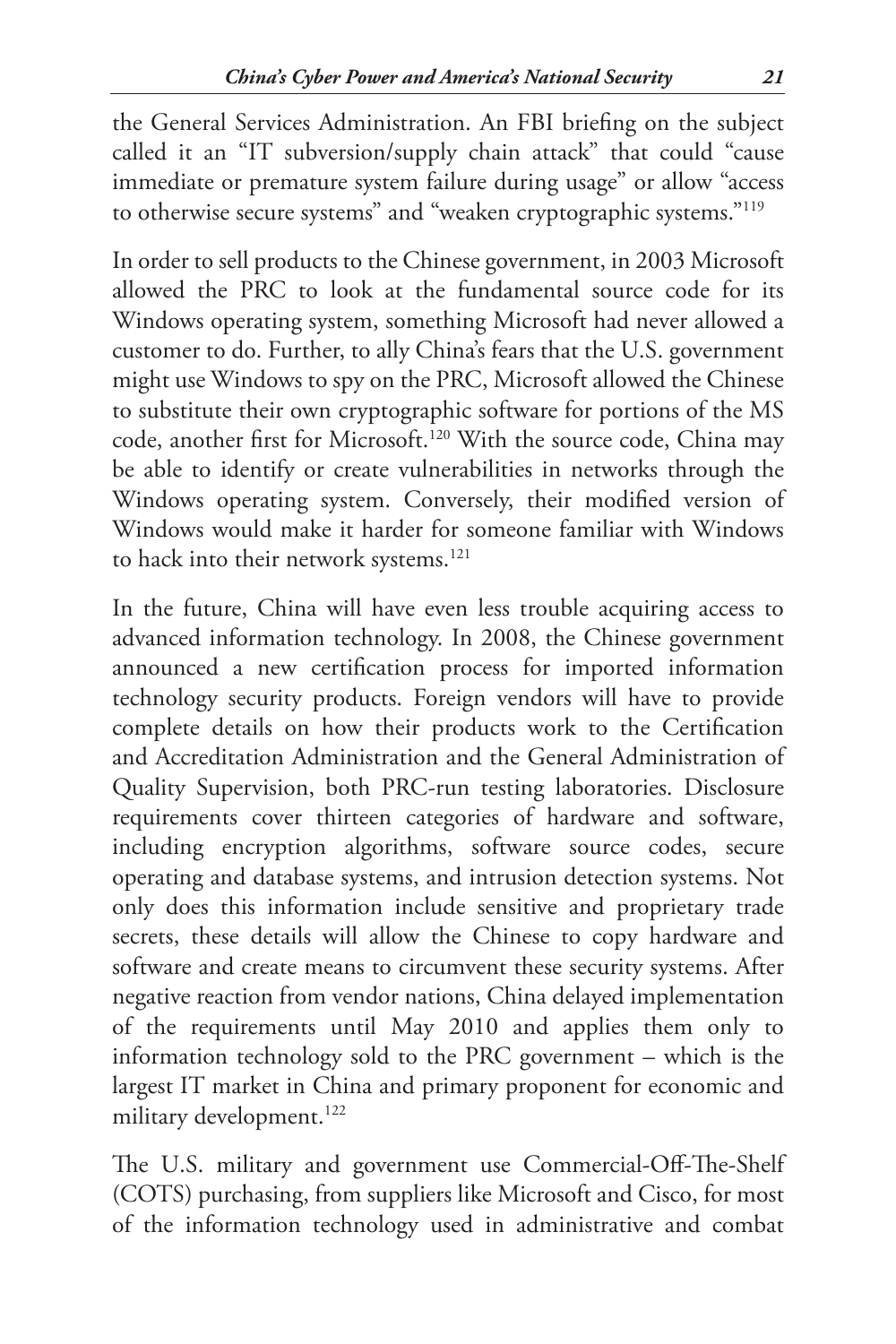systems. This reduces costs and enables interoperability across military services. It also introduces vulnerabilities inherent in the software and hardware into both unclassified and classified computer networks.<sup>123</sup> As the vendors who supply the government increasingly outsource software programming and hardware production to foreign countries, the risk that someone might intentionally introduce a vulnerability grows significantly greater.

China, seeking information dominance, would have serious incentive to use its IT industry to create system vulnerabilities, and may have done so already.124 In 2007, Taiwan's government claimed that Chinese subcontractors had implanted malware in computer hard drives assembled in Thailand. When connected to the Internet, this malware would transmit information from the computers to Beijing.<sup>125</sup> In 2010, India temporarily banned imported Chinese telecommunications equipment. The Indian government had concerns that the equipment might contain spyware which would allow PRC intelligence agencies to access Indian networks. The ban specifically cited the Chinese IT companies Huawei and ZTE, major suppliers for the PLA, and went into effect shortly after media reports that Chinese hackers had broken into Indian government computer networks.<sup>126</sup>

Recalling the PRC's national objectives – regime survival, national sovereignty and territorial integrity, and world power status – and considering their belief that America intends to contain China, how will China use its cyber power vis-à-vis the United States? Most likely, they will try to deter American involvement in China's vital interests. Again, from *China's National Defense in 2008*:

*This guideline lays stress on deterring crises and wars. It works for close coordination between military struggle and political, diplomatic, economic, cultural and legal endeavors, strives to foster a favorable security environment, and takes the initiative to prevent and defuse crises, and deter conflicts and wars. It strictly adheres to a position of self‐defense, exercises prudence in the use of force, seeks to effectively control war situations, and strives to reduce the risks and costs of war. It calls for the building of a lean and effective deterrent force and the flexible use of different means of deterrence.*127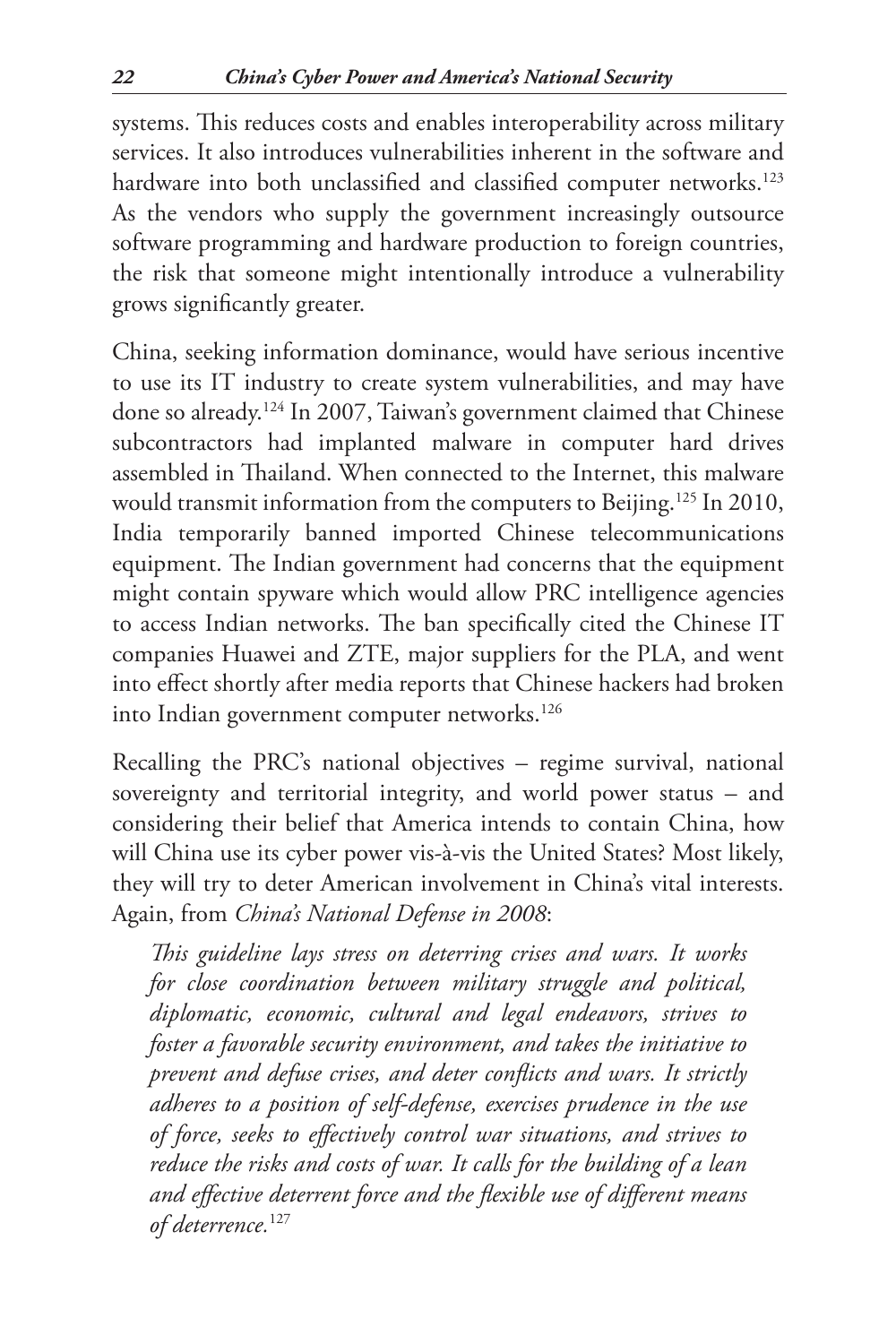As early as 1996, PLA publications on information warfare (IW) discussed the use of IW for strategic deterrence.<sup>128</sup> In 2007, Major General Li Deyi, Deputy Chair of the Department of Warfare Theory and Strategic Research, PLA Academy of Military Science, stated: "Information deterrence…are new modes of strategic thought and are important new deterrent forces, along with nuclear deterrence, in achieving national strategic objectives."129 Other Chinese publications have echoed this idea and Western experts see this as a trend.

Brian Mazanec, an SRA International senior intelligence analyst, argues that "China's interest in…cyber warfare begins with deterrence." Mazanec believes the PRC plans to use the threat of cyber power to deter the United States from interfering with China's national objectives, both as a counterforce weapon targeting military networks and for countervalue targeting against civilian infrastructure. 130 James Mulvenon, Director of Defense Group, Incorporated's Center for Intelligence Research and Analysis, concurs. Mulvenon states that the PLA sees computer network attack as the "spearpoint of deterrence," an inexpensive, long-range means to strike the United States, with the added advantage of plausible deniability and limited physical damage.<sup>131</sup> Bryan Krekel, Manager of the Cyber Threat Analysis and Intelligence Team at Northrop-Grumman, also agrees. He states that the Chinese see the non-lethal nature of cyber attacks as a key feature to strategic deterrence, analogous to nuclear deterrence. Krekel maintains that the PLA sees CNA weapons as "bloodless," capable of causing strategic level effects, but creating fewer casualties than kinetic weapons.<sup>132</sup>

The aim of deterrence is to discourage an opponent from starting or continuing a conflict by convincing him that he has more to lose by fighting than by standing down. While there are many variations on deterrence theory, most agree that deterrence requires at least four components. First, a denial or defensive capability, the means to prevent or frustrate an enemy's attack. Second, a punishment or offensive capability, the means to penalize the enemy if he does attack. Third, credibility, the enemy's belief that the actor has offensive and defensive means. Finally, a deterrent declaration, a public statement of intent or demonstration of the ability to use those capabilities.<sup>133</sup>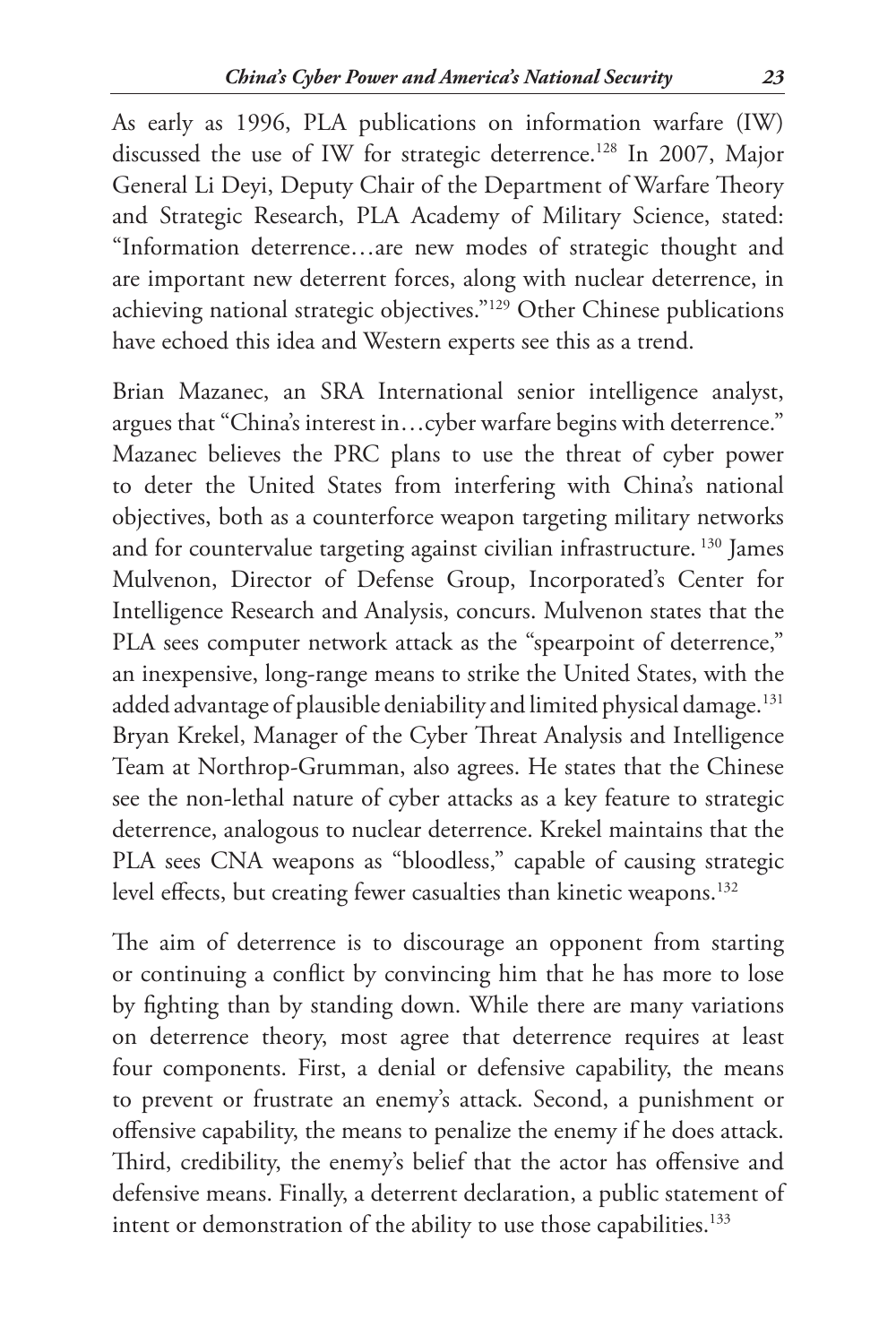Cyber deterrence is consistent with China's military strategy and the concept of informationized warfare. The PRC has demonstrated that it has an offensive capability and the infrastructure and internal controls for a credible defense. As to a deterrent declaration, Dr. Abram Shulsky, former Special Assistant to the Under Secretary of Defense for Policy, wrote that "The Chinese concept of deterrence…seems to depend more on the cumulative effect of past actions than on specific threats about the future."134 If Shulsky is correct, the PRC may consider the many PLA articles on information and cyber warfare, combined with known Chinese network infiltrations and its anti-satellite weapons tests, as ample deterrent declaration and demonstration.<sup>135</sup>

Would China risk a cyber attack on America, given U.S. military capabilities and Sino-American economic interdependence? While the two states have many conflicting interests, Taiwan is one place where the United States and China face the real possibility of military conflict. For the CCP, Taiwan's independence is an issue of national pride and sovereignty, therefore a question of CCP legitimacy and regime survival.<sup>136</sup> Faced to choose between losing Taiwan or suffering a military defeat to the United States in a conventional war, a cyber attack to deter American support for Taiwan might be a viable option for the CCP.

China could conduct operational-level cyber attacks against U.S. forces in the Pacific, to delay or degrade their ability to mobilize and move forces to assist Taiwan. China could also conduct strategic attacks on American government and civilian networks, disrupting civilian command and control or critical infrastructure, to coerce U.S. capitulation.137 Without causing much lasting physical destruction, the PLA could undermine America's military means and will to support Taiwan. For PRC cyber units, the United States is both a soft target and a target rich environment.

## **American Cyber Dependency and Cyber Defense**

In the United States, cyberspace has become vital in all sectors of society – government, commerce, academia, and private life – serving as the preferred medium for communication and distribution of information. The Internet supports hundreds of billions of dollars of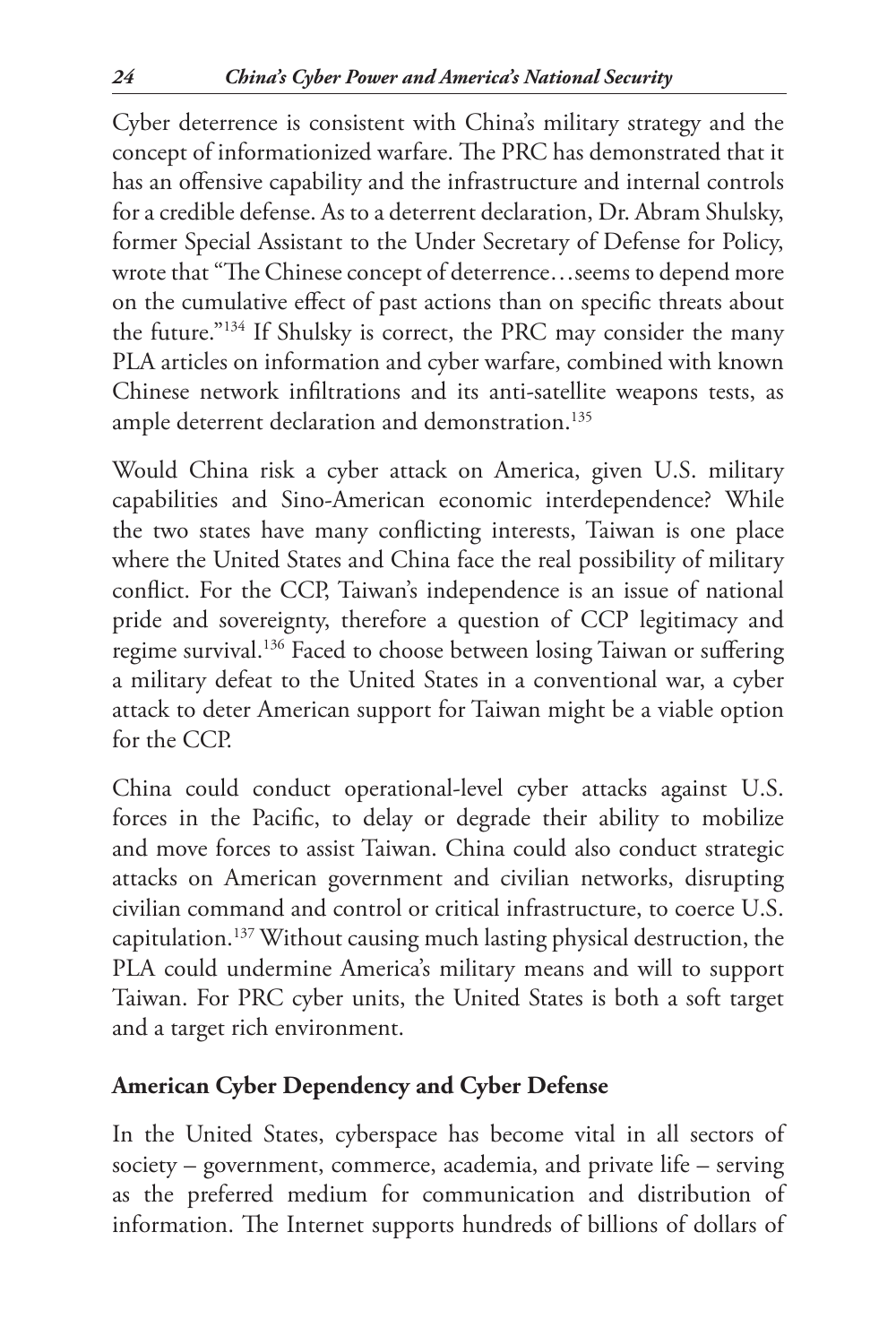business transactions each year as well as critical infrastructure and services such as the electric power grid, water and sewage systems, health care, law enforcement, and emergency response services. Information technology is an enabler for almost everything the U.S. government does: communication and information sharing; research and development; collaboration with educational institutions and the private sector; command and control of military forces; provisioning, sharing, and storing of intelligence; and logistical, managerial, and administrative support work.<sup>138</sup>

The U.S. military is particularly cyber dependent, relying on a global network of 15,000 local area networks and 7 million computers connected by over 100,000 telecommunication circuits, spread across bases worldwide. These networks store and transmit unclassified, secret, and top secret information enabling everything from administration to combat operations.<sup>139</sup> The U.S. government's computerized and networked infrastructure may give it advantages in knowledge management over opponents and competitors; however, this reliance on cyberspace creates exploitable vulnerabilities. The widespread use of IT and networked computers has evolved into a U.S. strategic center of gravity, with the potential to allow adversaries to gain knowledge of plans, capabilities, and operations; deny or degrade communications; and disrupt civil infrastructure and economy.<sup>140</sup>

While the government operates on internal networks, the connections between those networks ride on the 'backbone' of the civilian Internet. Privately owned telecommunications companies are the Internet service providers. They own and operate most of America's cyber infrastructure – that is, the cables, servers, routers, and switches that connect cyberspace. The same is true for the Supervisory Control and Data Acquisition (SCADA) systems that run America's physical infrastructure: power, water, and communications. SCADA control functions are intranets, but are usually connected to the global Internet. In terms of security and government oversight, America's cyber infrastructure is largely unregulated and unmonitored.<sup>141</sup> President Barrack Obama took note of this in 2009:

*No single official oversees cybersecurity policy across the federal government, and no single agency has the responsibility or authority*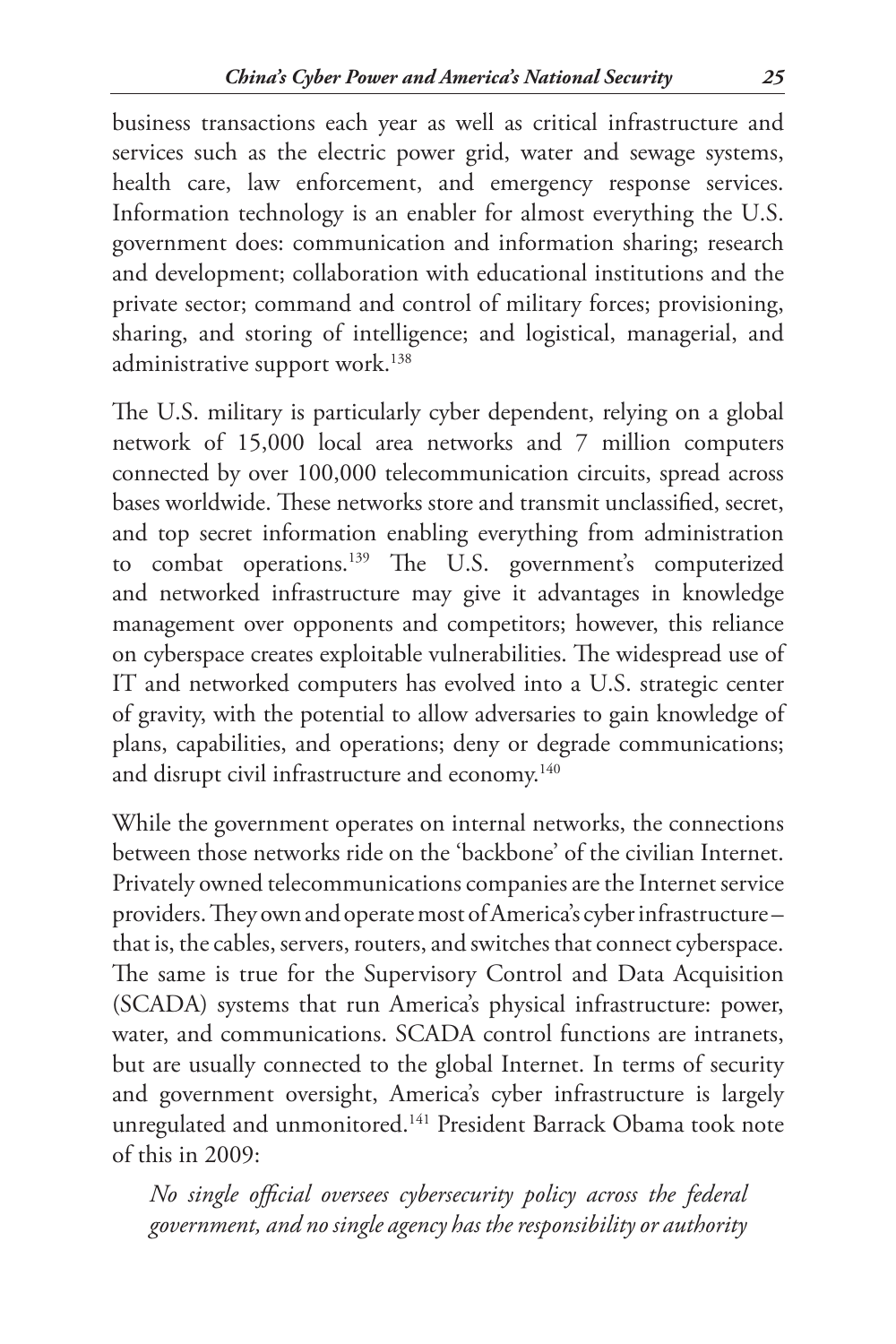to match the scope and scale of the challenge. When it comes to *cybersecurity, federal agencies have overlapping missions and don't coordinate and communicate nearly as well as they should – with each other or with the private sector.*<sup>142</sup>

This is not a new problem. In 1997, the Department of Defense conducted *Eligible Receiver,* a cyber vulnerability exercise wherein a 35 person team from the National Security Agency (NSA) simulated a cyber attack on the United States. Using only hacking tools available on the Internet, in two weeks the NSA team broke into power grids and emergency response systems in nine American cities. They also gained access to 36 Department of Defense (DOD) internal networks, sending fake message traffic which spread confusion and distrust through the chain of command. In 1999, the *Zenith Star* exercise achieved similar results. NSA personnel cracked the SCADA systems controlling electric power to U.S. military bases and then overwhelmed local 911 emergency systems with a denial of service attack. Both exercises demonstrated that a few hackers can turn off power grids, prevent emergency service response, and impede civilian and military command and control.143

A systematic cyber attack could significantly damage multiple sectors of the American economy and civil infrastructure. An attack on the banking system could cause economic panic, causing runs on banks and crashing the stock market. An IT security company estimated that a one-day, focused attack on American credit card companies could cost \$35 billion. Attacks on the power grid could shut down electricity to cities or whole regions: no lights, no telephone service, and no emergency services. A cyber attack on water systems could make entire cities uninhabitable or open dams causing flooding in areas downriver. The ILOVEYOU virus, launched by a single hacker in May 2000, damaged thousands of computer files costing Americans more than \$4 billion.<sup>144</sup> A 2007 report by the U.S. Cyber Consequences Unit projected that a full scale critical infrastructure cyber attack could cost \$700 billion.<sup>145</sup>

Infrastructure cyber attacks would interfere with local, state, and federal authorities' ability to respond to the emergency. Their situational awareness would be limited by the lack of power and Internet service.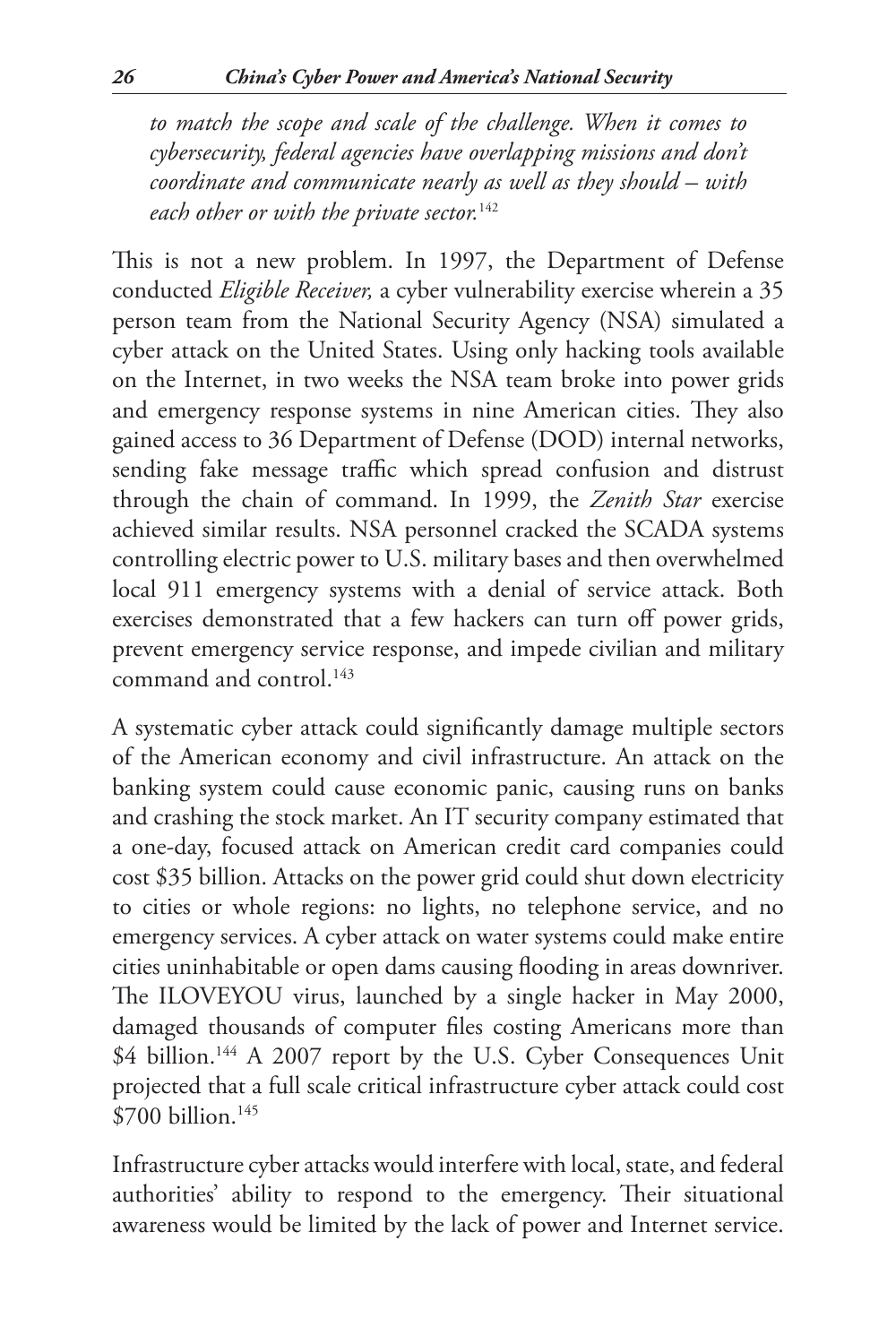They would be unable to talk internally or with each other to coordinate response. Under such circumstances, America's ability to respond to a crisis elsewhere in the world would be negligible.<sup>146</sup> General James Cartwright, then Commander of U.S. Strategic Command, stated that China has conducted the kind of computer network reconnaissance and mapping of government and private networks necessary to conduct such attacks and has the ability to cripple critical infrastructure and military command and control.<sup>147</sup>

The U.S. government is aware that America as a whole is vulnerable to cyber exploitation and attack, but response has been slow and inadequate. President Barrack Obama has, perhaps, a personal interest in cyber security. During his presidential campaign, the FBI informed then-Senator Obama that his campaign's computers had been hacked in an intrusion originating from China.<sup>148</sup> In early 2009, the Obama Administration began a review of the Bush Administration's cyber security policies,149 90 days later publishing the *Cyberspace Policy Review (CPR)*150 and a 12-point summary of the still-classified *Comprehensive National Cybersecurity Initiative (CNCI)* begun by the Bush Administration.151

The *CPR* addresses a wide range of cyber security concerns in very broad terms: restructuring federal bureaucracy, enhancing public education, coordinating departmental policies and expertise, fostering government-private sector cooperation, building coordinated response capabilities, and working with the international community. The 12-points of *CNCI* are more of the same. Combined, the *CPR* and the *CNCI* are essentially plans for a plan, an outline of the many actions that must be taken to eventually build national cyber security. They emphasize some critical points for cyber defense such as hardening government networks and critical infrastructure as well as securing the national information technology supply chain. But even as a plan for a plan, do they address the need?

Richard Clarke, formerly the Bush Administration's Special Advisor to the President on Cybersecurity, provides a harsh critique: "President Obama's *CNCI* is President Bush's *CNCI*, redux....It added a military Cyber Command, but not a cyber war strategy, not a major policy or program to defend the private sector, nothing to initiate international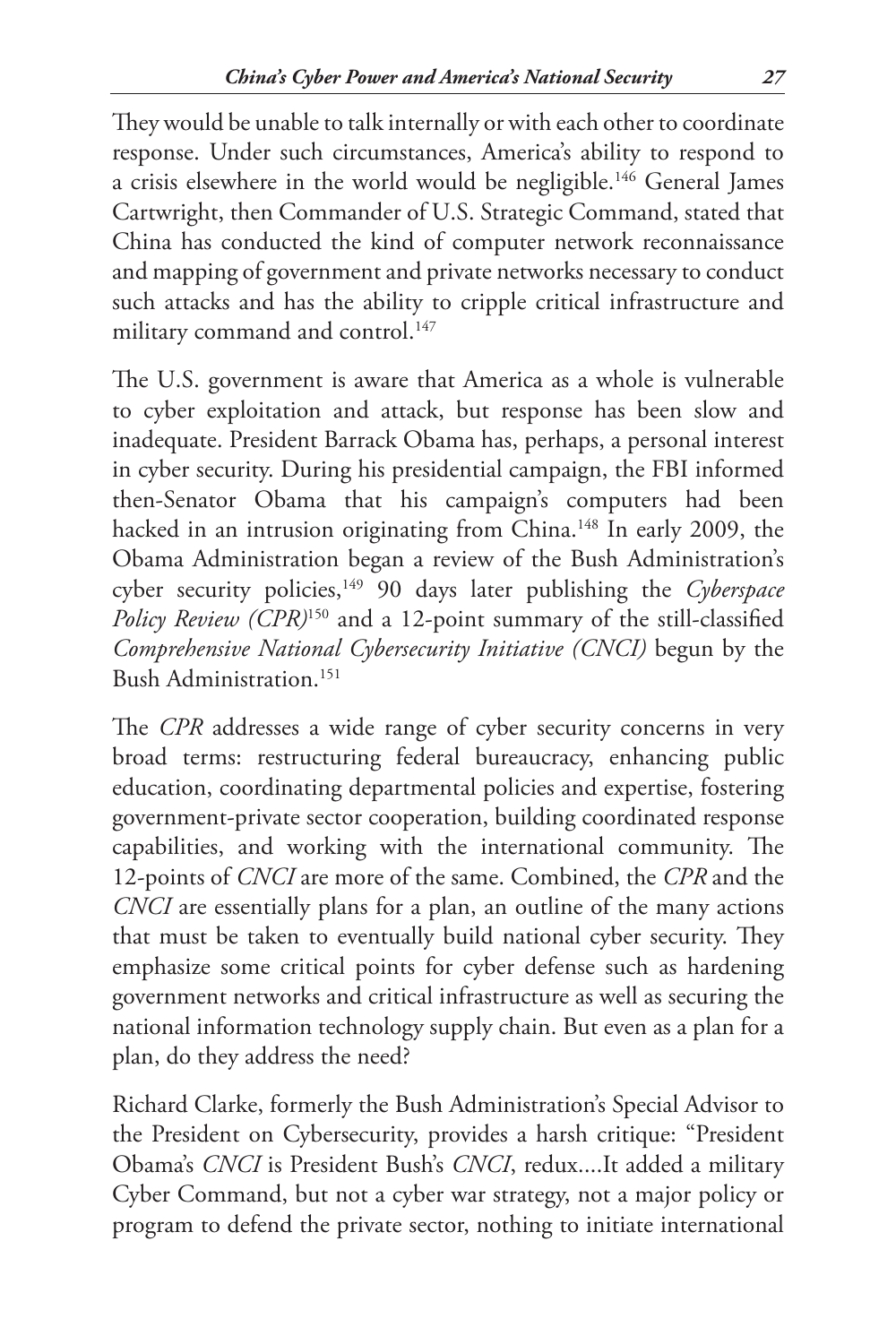dialogue on cyber war."152 A year after the release of *CPR*, the Government Accountability Office (GAO) released a report that seems to concur with Clarke's assessment:

*…according to the President's Cyberspace Policy Review, the cybersecurity policy official should lead specific near-term international goals and objectives; however, it does not further articulate either the specific supporting activities or time frames in which to accomplish this or other objectives. Officials from the Departments of State and Defense stated that, as called for by the President's Cyberspace Policy Review, an effort is currently under way to develop an international strategy for cyberspace. However, we have not seen any evidence of such activities and, thus, were unable to determine what progress, if any, has been made towards accomplishing this goal. In addition, in March 2010, we reported that the federal government lacked a formal strategy for coordinating outreach to international partners for the purposes of standards setting, law enforcement, and information-sharing. Unless agency and White House officials follow a comprehensive strategy that clearly articulates overarching goals, subordinate objectives, specific activities, performance metrics, and reasonable time frames to achieve results, the Congress and the American public will be ill-equipped to assess how, if at all, federal efforts to address the global aspects of cyberspace ultimately support U.S. national security, economic, and other interests.*<sup>153</sup>

Two federal entities bear principal responsibility for U.S. government cyber security, the DOD's U.S. Cyber Command (CYBERCOM) and the Department of Homeland Security (DHS). CYBERCOM's mission is, "to direct the operations and defense of specified Department of Defense information networks and; prepare to, and when directed, conduct full-spectrum military cyberspace operations in order to enable actions in all domains, ensure U.S./Allied freedom of action in cyberspace and deny the same to our adversaries."154 CYBERCOM coordinates defense of the military part of the Internet, the '.mil domain,' and conducts offensive computer network operations as ordered. CYBERCOM does not control the DOD's network infrastructure or supply chain. The Defense Information Systems Agency (DISA), a DOD support agency,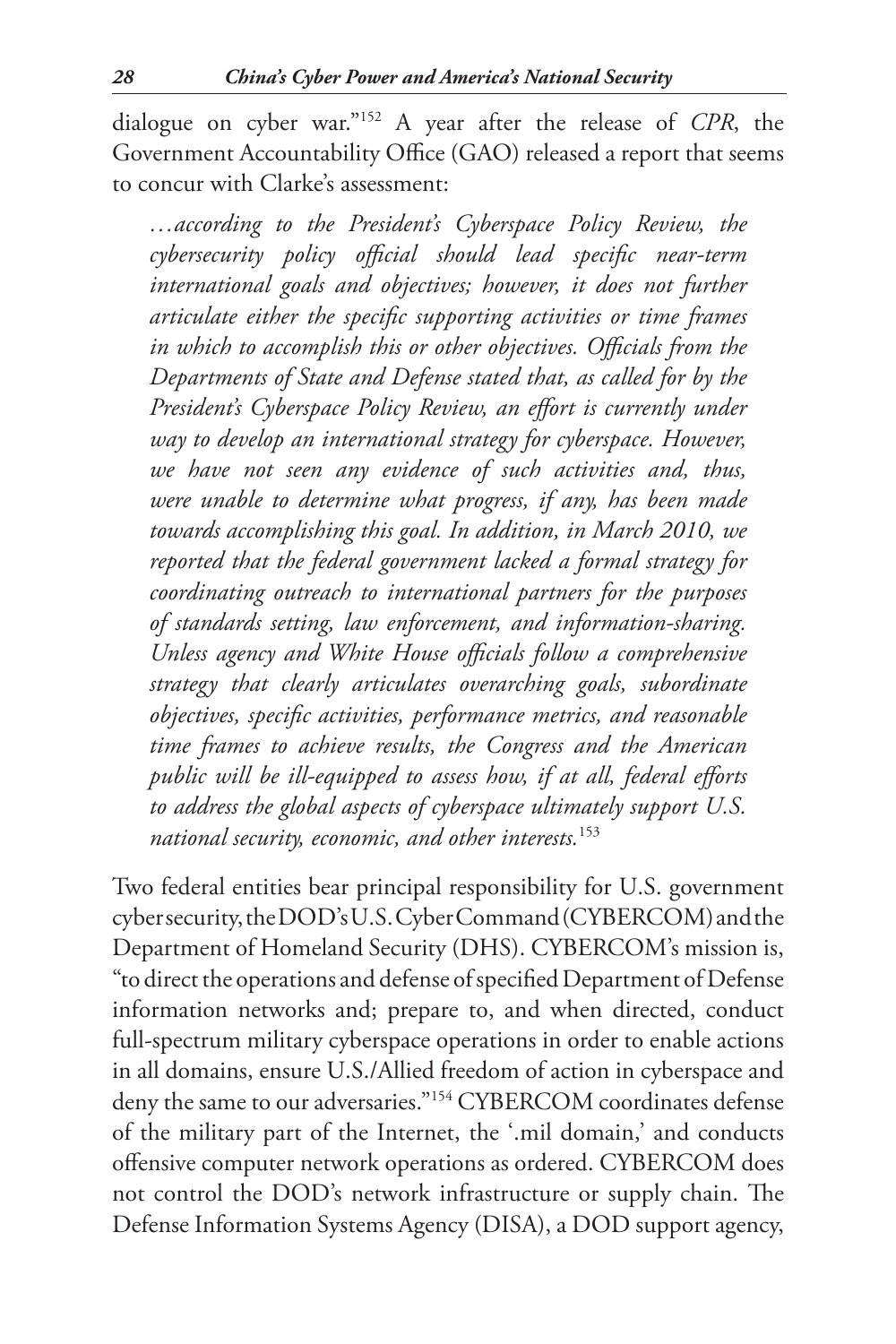is responsible for acquisition, operation, control, and maintenance of DOD's information networks and individual services manage their own.155 CYBERCOM has no authority to defend the government (.gov), or civilian (commonly referred to as the ".com"156) domains. While it can provide support to civilian authorities, actively defending the civilian domains would require an order from the President.<sup>157</sup> Deputy Secretary of Defense Lynn states that CYBERCOM will work with other government agencies, citing as evidence the presence of FBI, DHS, intelligence community, and Justice Department liaisons at CYBERCOM's headquarters.158

DHS is responsible to lead and coordinate protection, defense and response to cyber threats and vulnerabilities for the Federal Executive Branch networks. 'Coordinate' is the operative word; for the most part, DHS relies on inter-governmental cooperation to effect cyber security. DHS operates the National Cybersecurity and Communications Integration Center (NCCIC), directs the U.S. Computer Emergency Response Team (CERT), and has the authority to establish technical operational standards for .gov networks. However, most government agencies within the federal framework have their own internal networks and operating authorities. As with the DOD's four services, each federal office has responsibility for securing and defending their own networks and information infrastructure.159

DHS also has the lead for coordinating efforts to protect the civilian domain. This includes preventing damage before an attack and restoring systems afterwards; the latter if there is a declaration of a federal emergency. DHS is the focal point for federal, state, local and private sector cyber security synchronization and cooperation – which is not the same as actually protecting the .com domain.<sup>160</sup> While admitting that civilian networks are targeted by foreign states, Deputy Secretary of Defense Lynn states that, "The U.S. government has only just begun to broach the larger question of whether it is necessary and appropriate to use national resources, such as the defenses that now guard military networks, to protect civilian infrastructure."161 In fact, there is no federal agency tasked with defense of the .com domain; those privately owned networks which include Internet service and critical infrastructure.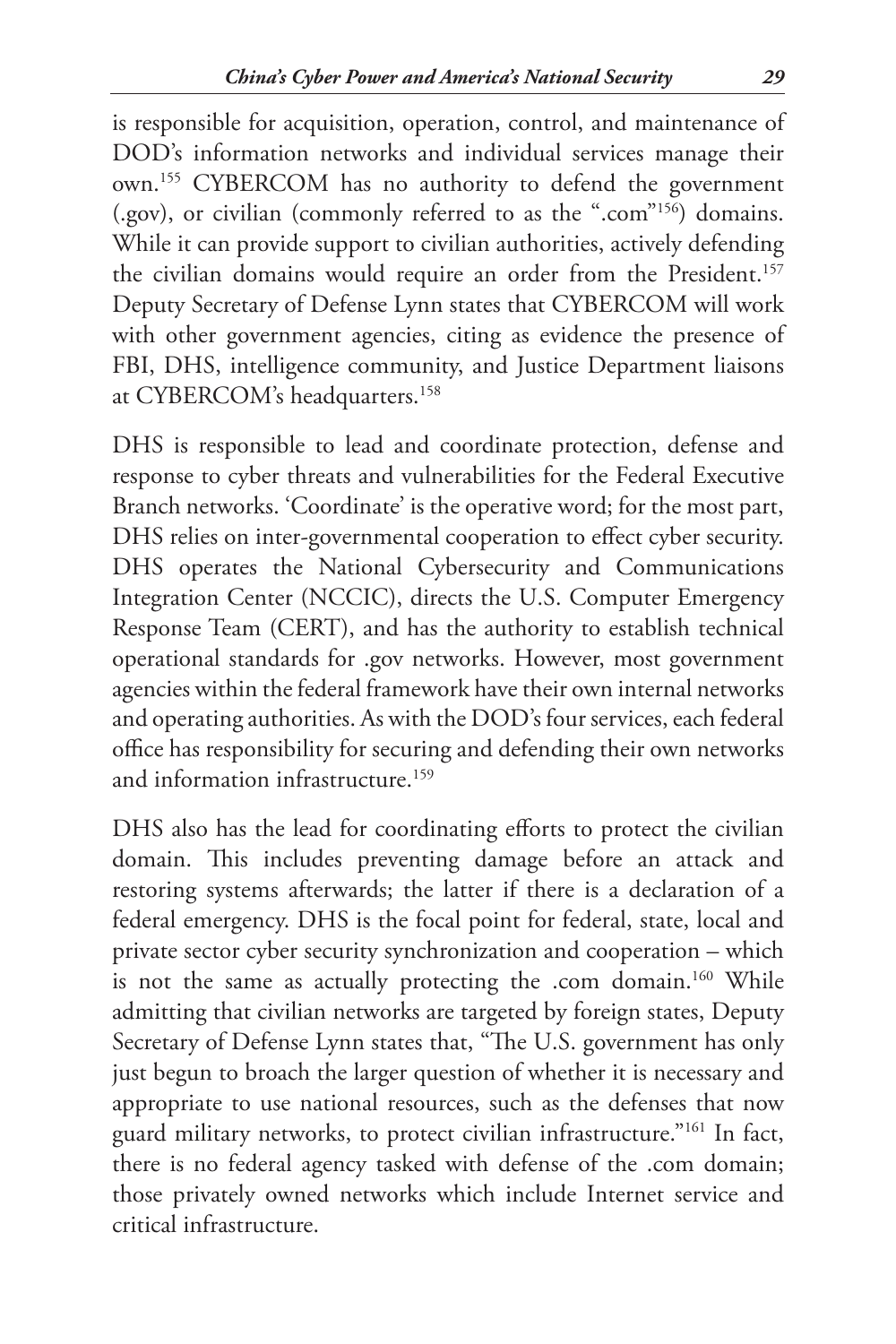Private sector industries and enterprises are not without cyber security, but their systems are designed to prevent cyber crime, vice defend against a state-sponsored cyber attack. Companies apply best practice business standards to create the level of security their business requires. From a private sector perspective, security is their responsibility, defense is a government responsibility. DHS can work with the private sector through organizations like the Multi-State Information Sharing and Analysis Centers, but DHS cannot mandate security or conduct active security operations for the private, state, and local sectors.<sup>162</sup>

The federal government works with defense industries to implement additional safeguards, as part of contracted work, but has not mandated requirements for private sector cyber defense.<sup>163</sup> In a speech announcing the updated *CNCI*, President Obama stated that the government would not attempt to regulate cyber security for private companies, opting instead to work through public and private sector partnerships.<sup>164</sup> Nascent partnerships such as the Enduring Security Framework, where executive officers and technology officers for information technology and defense companies meet with DHS and DOD, are the government's primary method for encouraging better national cyber defense.<sup>165</sup>

DHS and DOD have their assigned spheres for defense, which leave vulnerable seams between the .gov and .mil domains, and neither department truly defends the private domains. In 2010, Defense Secretary Gates and DHS Secretary Napolitano signed the *Memorandum of Agreement Regarding Cybersecurity* to improve cooperation. They created a Joint Coordination Element to coordinate and deconflict between DHS and NSA; put an NSA Cryptologic Services Group and a CYBERCOM Support Element at the DHS NCCIC to support the *National Cyber Incident Response Plan;*166 and sent DHS personnel to work in the NSA Threat Operations Center (NTOC) for coordination and synchronization.<sup>167</sup> Gates and Napolitano see this as a means to "enhance operational coordination and joint program planning," so they can "work together to protect our nation's cyber networks and critical infrastructure," and they, "hope that this would drive more rapid collaboration."168

'Hope' is not a strategy for defense. Two years after the *Cyberspace Policy Review*, the government remains fragmented with federal agencies still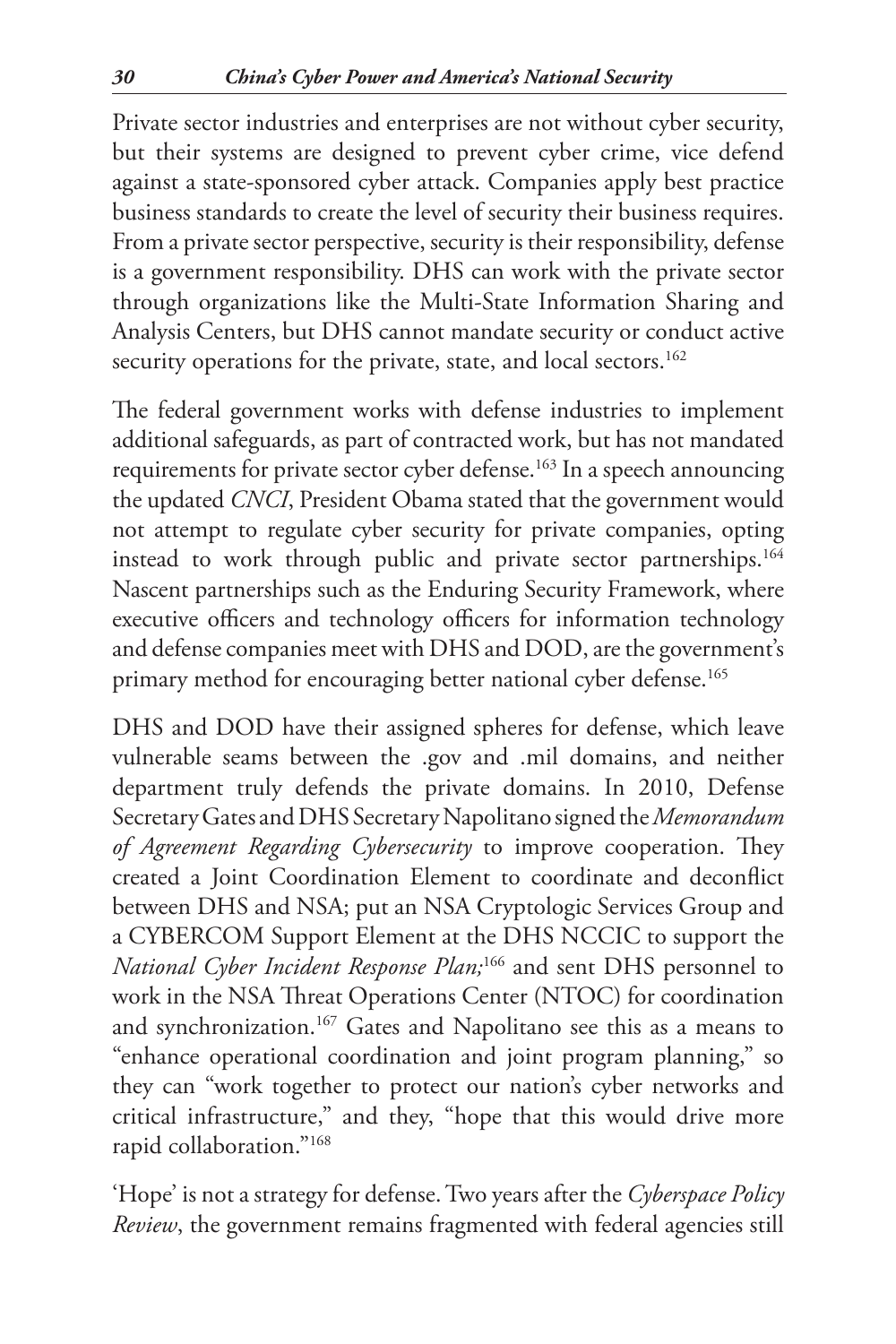negotiating over who is responsible and who has authority. Despite DHS and DOD collaboration and appointment of the Presidential Cybersecurity Coordinator,<sup>169</sup> there is still no central authority for governmental or national cyber defense. In addition to DHS and DOD, the Office of Management and Budget – through its Federal Information Security Management Act (FISMA) oversight authority – and the Justice Department – with its cybercrime prevention and investigation duties – each have cyber security roles, capabilities, and authorities. Each federal department and agency retains its own networks, IT budgets, and authorities.170 Deputy Secretary of Defense Lynn states that, "Given the dominance of offense in cyberspace, U.S. defenses need to be dynamic. Milliseconds can make a difference, so the United States military must respond to attacks as they happen or even before they arrive."<sup>171</sup> But according to the Government Accountability Office, U.S. defenses are anything but 'dynamic':

*Federal agencies have not demonstrated an ability to coordinate their activities and project clear policies on a consistent basis. Multiple DOD officials stated that relationships among a small number of government officials – rather than a formal interagency mechanism – remain a primary means by which agencies avoid policy conflicts.*<sup>172</sup>

Contrast America's position with that of the PRC. The PRC has worked to create an integrated national cyber strategy, coordinating the actions and infrastructure of government, military, industry and education. They established a centralized PLA Information Security Base, whose stated role is cyber defense, within their General Staff headquarters and in close proximity to the nation's decision makers.173 China's national networks are much like a national intranet, subdivided for government, commercial/private, and academic uses. The PRC owns the physical infrastructure, directly or in partnership with private enterprise, and controls the national gateways to the global Internet. China also has a well-developed content-filtering system, sometimes called the "Great Cyber Wall of China." In effect, the PRC has the ability to monitor and control information passing in and out of China's networks or shut off the flow of data completely.174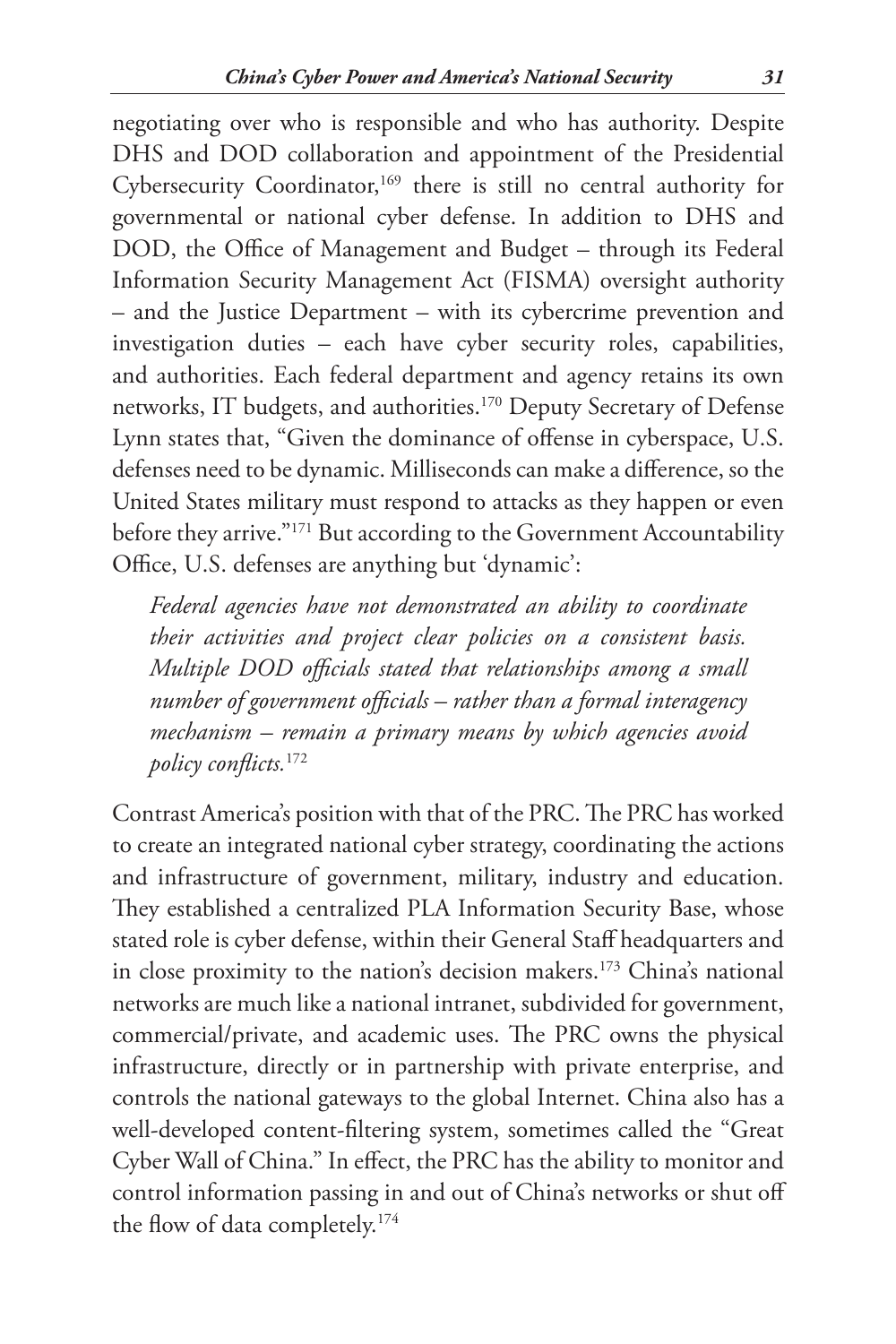The primary purpose of this control is censorship; limiting Chinese citizens' exposure to "bourgeois-liberal" and "anti-socialist ideas."175 However, combined with intrusion detection monitoring, China's gateways form a first line of government-controlled defense. Where the U.S. government declines to regulate security, the PRC mandates and enforces Internet security measures, to include regulation on hardware and software.<sup>176</sup> China has even developed its own operating system, Kylin, based on the FreeBSD open source system. Used by the PLA, Kylin may be more secure than the Microsoft operating systems used in America. And cyber weapons designed for Linux, UNIX, and Windows-based systems may not work against Kylin.<sup>177</sup>

It seems certain that the PRC has developed a ready-to-use offensive cyber capability and a state-wide defensive structure, two of the key components to a cyber deterrence strategy. In contrast, the United States appears to be at a significant disadvantage, its infrastructure vulnerabilities publicly documented and probably mapped through PLA computer network exploitation. If the People's Republic of China is already a cyber power, able to deter or potentially defeat the United States through cyberspace, what are America's options?

## **Ways Ahead for American Cyber Security**

At the 2009 Black Hat Conference,<sup>178</sup> an information technology and security forum, the conference organizer held a special session with "experienced ethical-hackers, former government officials, current bureaucrats, chief security officers in major corporations, academics and senior IT company officials." They listed five things the Obama Administration should do to secure cyberspace:

- 1. Put Defense Advanced Research Project Agency (DARPA) back to work on research and development, allowing the government to protect its IT supply chain.
- 2. Pursue federal cyber security regulation, vice coordination and partnership, to include regulating major Internet service providers.
- 3. Focus on resilience recovery from attacks, vice attribution.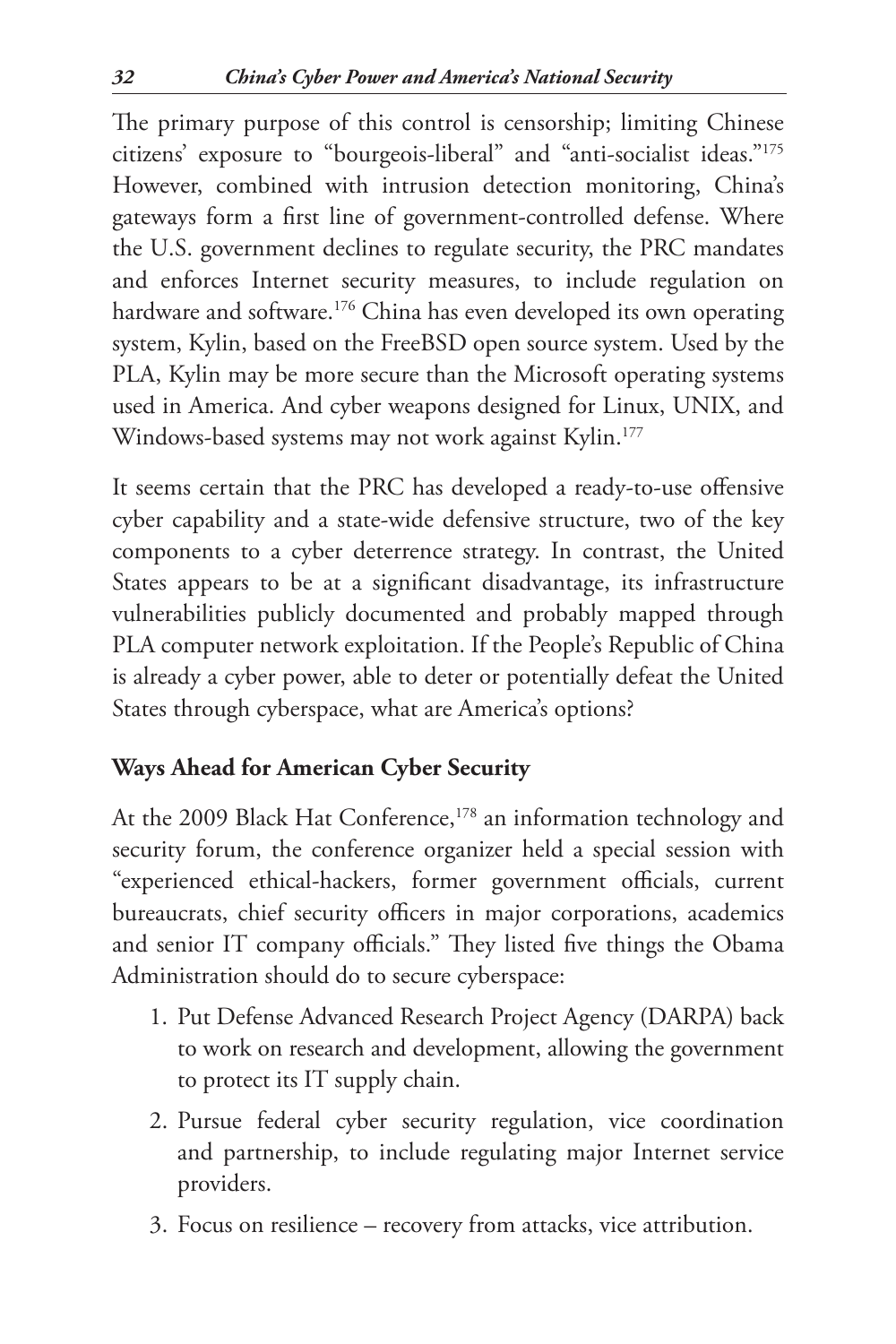- 4. Protect critical infrastructure: do not allow utility networks to have direct Internet connections.
- 5. Develop and empower appropriate leadership.<sup>179</sup>

The Black Hat attendees recognized that truly comprehensive cyber security requires significant action. President Obama's revised *CNCI* initiatives contain many of the measures America must take to close the gaps between Chinese capabilities and U.S. vulnerabilities: improved government sector defense, public-private sector involvement, and mass education.180 However, this list of twelve initiatives is barely a starting point. Its primary flaw: the *CNCI* strategy is too *laissez-faire*. In trying to balance federal leadership with federal intervention, *CNCI* perpetuates network critical vulnerabilities. Americans have been complacent and willing to accept the steady-state condition of technological vulnerability and insecurity. Comprehensive network security and defense requires a stronger federal government effort. The United States needs a dramatic change in national cyber strategy to include federal prioritization of cyber defense, legislated or regulated improvements in government and critical infrastructure network security, bilateral discussions with the People's Republic, and an international effort to regulate cyberspace.

Cyber security and defense must be a matter of national security and national defense. National security includes protecting territorial sovereignty and the preferred method of defense is to fight battles away from American soil.181 American territory now includes its Internet infrastructure and cyber warfare is fought on, within, and through that infrastructure.<sup>182</sup> As government, critical infrastructure, and emergency services are dependent on the Internet, cyberspace cannot be left to the vagaries of public-private sector cooperation and partnership. Attempting to apply best business practices on a national scale is inadequate to the task. Defense requires a new way of thinking about cyber infrastructure security and an approach similar to the way in which the federal government oversees airport security, but broader in scope. Such action will likely be unpopular, requiring strong will and leadership by the national executive.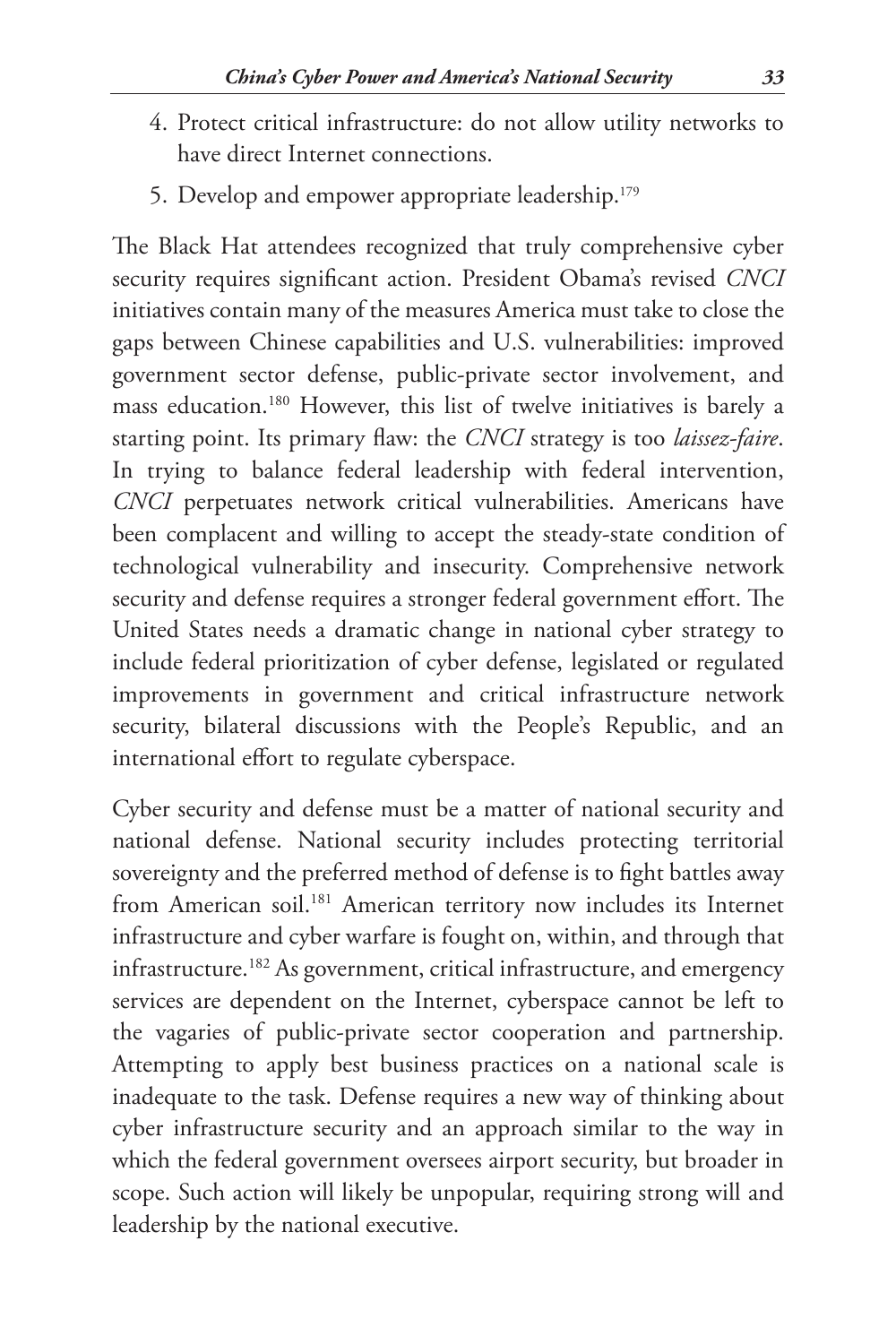Responsibility and authority for national cyber defense should be fixed with one federal agency. The GAO found at least eight federal departments with responsibilities for securing parts of American cyberspace, to include policy-making, standards and procurement, law enforcement, and representing U.S. interests with foreign governments.<sup>183</sup> The United States needs a single office with the overall responsibility for and authority to compel interagency coordination and action.184 Just as the Office of the Director of National Intelligence (ODNI) was created to oversee and direct implementation of the National Intelligence Program, an Office of National Cybersecurity should be created to oversee and direct all agencies involved in cyber defense.<sup>185</sup> The director should be a Cabinet-level post with authority for government, military, and civil cyber defense. This office would include coordinating authority over all federal offices involved in cyber security, cyber defense, cyber crime, regulation, federal equipment standards and procurement to ensure integrated and coordinated efforts. This would better fulfill the first part of *CNCI* Initiative #1, "manage the Federal Enterprise Network as a single network enterprise."186 Until the U.S. government's internal organizational challenges are resolved, "the United States will be at a disadvantage in promoting its national interests in the realm of cyberspace."187

The first task for the 'Director of National Cybersecurity' would be to harden American cyber defenses. The first step in deterrence is denying adversary access to the network; in terms of his cost-benefit analysis, we should make exploitation efforts too costly.188 *CNCI* has a start on this with Initiative #2, "Deploy an intrusion detection system of sensors across the Federal enterprise."189 DHS will employ the EINSTEIN series across federal networks. NSA computer programs, EINSTEIN 2 and EINSTEIN 3, use threat signatures to detect malicious traffic and activity entering and leaving networks. Both systems send automated alerts to the U.S. CERT, for situational awareness and to shorten notification and reaction time.<sup>190</sup> However, this system could be improved by the incorporation of content monitoring. Rather than looking for malicious threat signatures, content monitoring scans Internet traffic for sensitive content, thus preventing exfiltration of classified or sensitive information. By searching for keywords, content monitoring can stop and quarantine unauthorized or unencrypted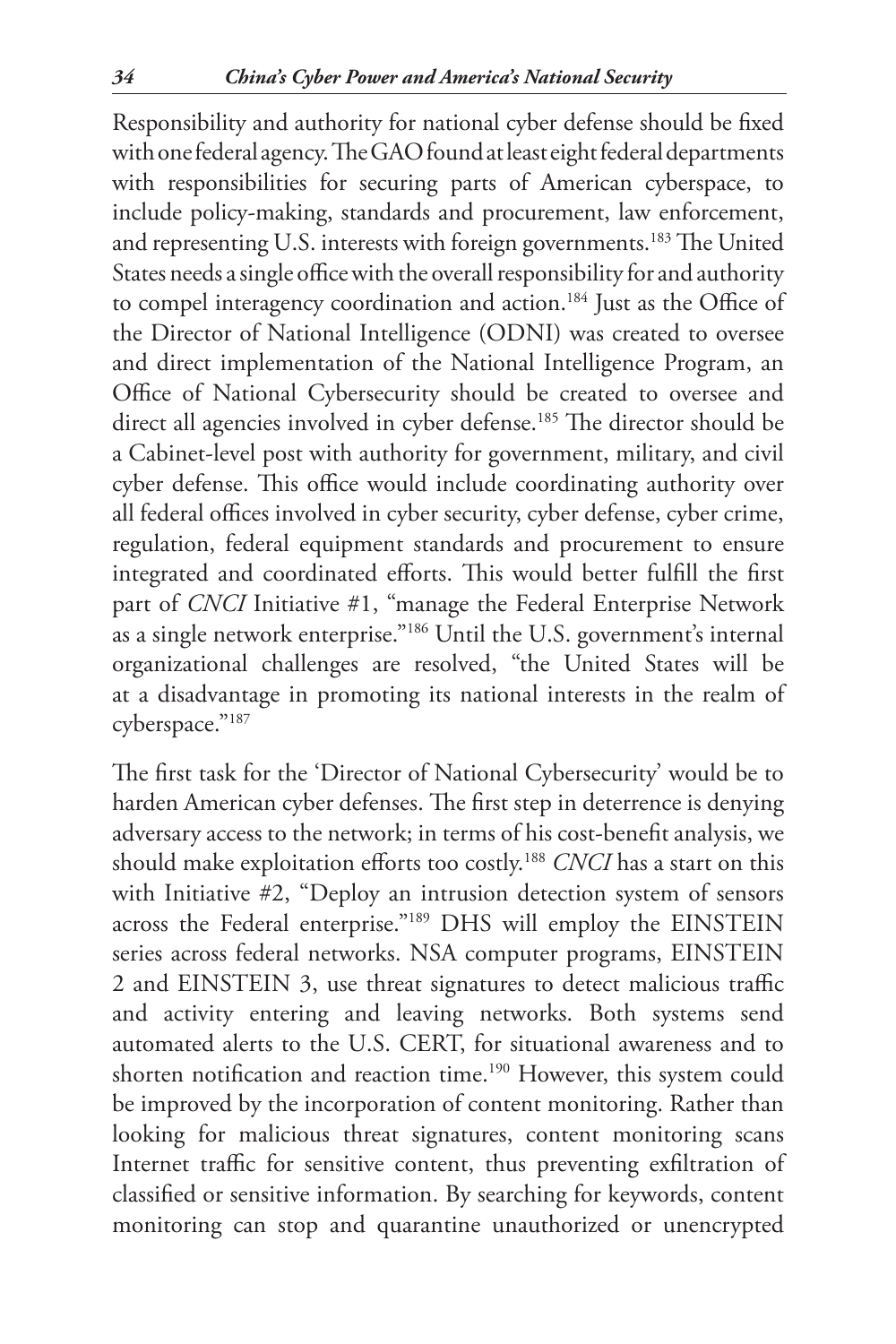traffic before it leaves the network.<sup>191</sup> The drawback to both systems is the controversy with advocacy groups concerning the protection of individual rights and privacy.<sup>192</sup>

*CNCI* Initiative #1 also seeks "Trusted Internet Connections" for the Federal Enterprise Network.<sup>193</sup> Ideally, this would limit the number of gateways through which traffic enters and leaves the total federal network and allow EINSTEIN to more easily monitor for malware. A better method would be to disconnect federal networks from the commercial Internet, creating a federal intranet for all internal government work. Based on duty requirements, many U.S. government offices will still require access to the commercial Internet; however, transfer of data from the Internet to the federal intranet could be limited to specific workstations controlled by systems administrators. While this would inconvenience federal workers, it would negate direct CNE from the Internet to government networks. Work hours lost due to restricted Internet access might actually be recouped by preventing employees from surfing the Internet for personal reasons during work hours.<sup>194</sup>

General Keith Alexander, commander of CYBERCOM and Director, NSA, has proposed creation of a "secure, protected zone,"195 similar in function to the DOD's Secret Internet Protocol Router Network (SIPRNet), but for unclassified work. *CNCI* Initiative 7, "Increase the security of our classified networks," misses the fact that security breaches are on unclassified networks. General Alexander's secure-but-unclassified network would use the Internet's infrastructure, but without direct connection to the commercial Internet. This would prevent transfer of data between the two, but allow communication between authorized users. Alexander would go beyond defense of the .mil and .gov domains; he would include critical infrastructure – commercial aviation, utilities, and emergency services  $-$  as part of this secured zone.<sup>196</sup>

Most of America's critical infrastructure and the information technology systems that run them are privately owned. Their cyber security is geared towards preventing cyber crime, not external exploitation or control of their supervisory control and data acquisition (SCADA) systems. In most cases SCADA networks started as intranets; power companies, for example, linking the computers which control and distribute electricity. As Internet use grew, for convenience and efficiency, these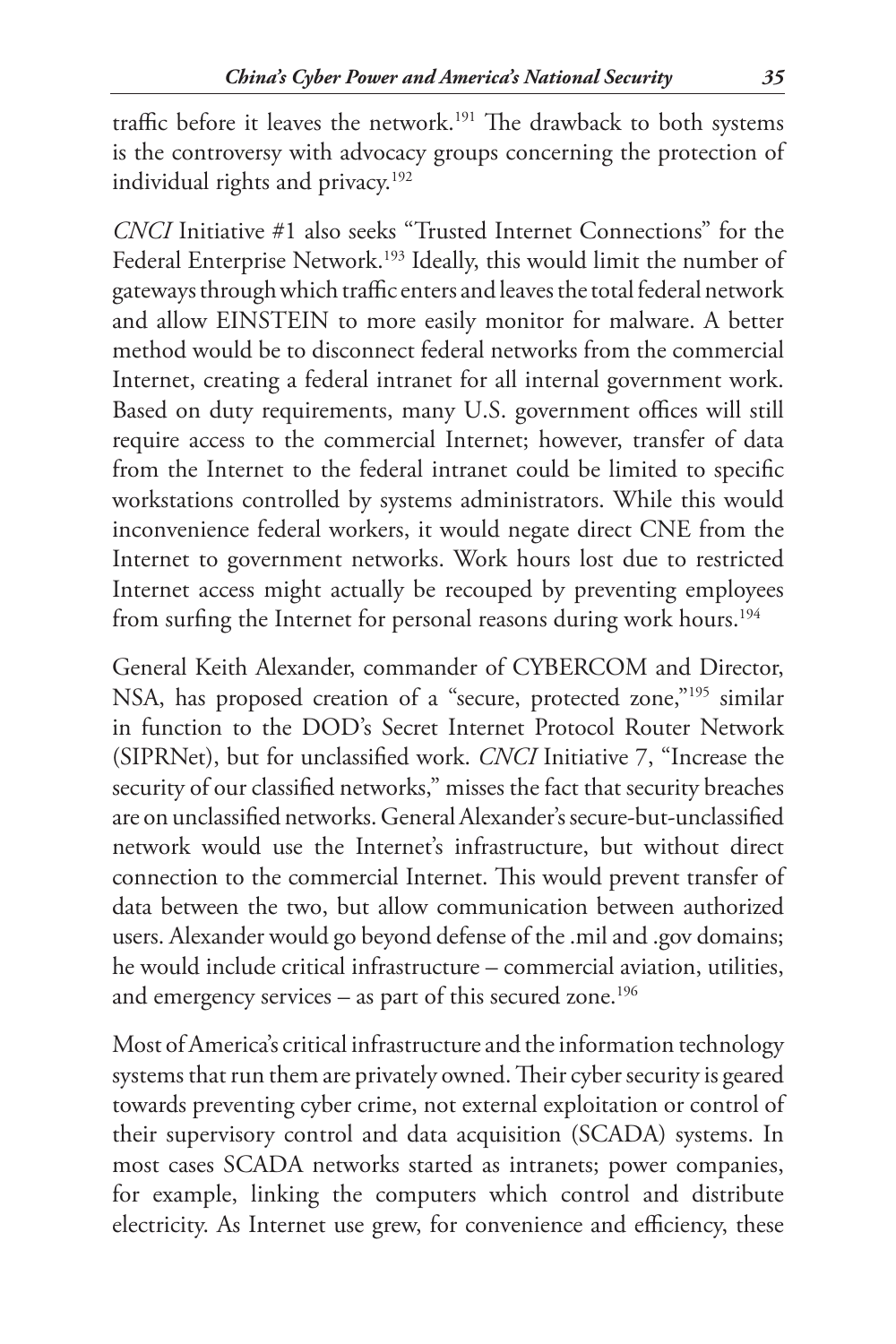networks were linked to the rest of the company network and hence to the commercial Internet.<sup>197</sup>

These connections make critical infrastructure vulnerable and America's potential adversaries know it. In 2009, a graduate engineering student at China's Dalian University published in an international journal a paper entitled, "Cascade-Based Attack Vulnerability on the U.S. Power Grid." While the author claims the paper was an attempt "to enhance the stability of power grids by exploring potential vulnerabilities,"198 the collaborative relationship between China's universities and military could make this paper a blueprint for CNE targeting. At the very least, SCADA systems must be disconnected from the Internet. Including critical infrastructure in a federally secured network would allow national utilities to remain linked with greatly reduced vulnerability to CNE.

The same security applied to federal networks and critical infrastructure must be extended to the contracted service and supply chains which support federal and critical information technology. *CNCI* Initiative #11 is to "Develop a multi-pronged approach for global supply chain risk management," but speaks only in terms of "managing risk" and "awareness of threats."199 During much of the Cold War, the United States developed most of its own computer hardware and software through agencies like DARPA.200 If the government intends to use the commercial sector for IT, industry security must be federally regulated. Regulations must be created by computer professionals at CYBERCOM and the NCCIC, not by industry lobbyists who help write Congressional legislation. Regulation must cover development and acquisition, to ensure hardware and software is malware-free. Vendors must not only ensure their products are clean, but must ensure their research and development teams operate on secured intranets without direct external access to the Internet. This will help ensure that IT is not only untainted, but that the latest developments in cyber security are not exfiltrated and reverse engineered by potential adversaries.

The biggest step the federal government can take is to secure the Internet's infrastructure. Richard Clarke, former presidential Advisor for Cybersecurity, points out that AT&T, Verizon, Level 3, Qwest,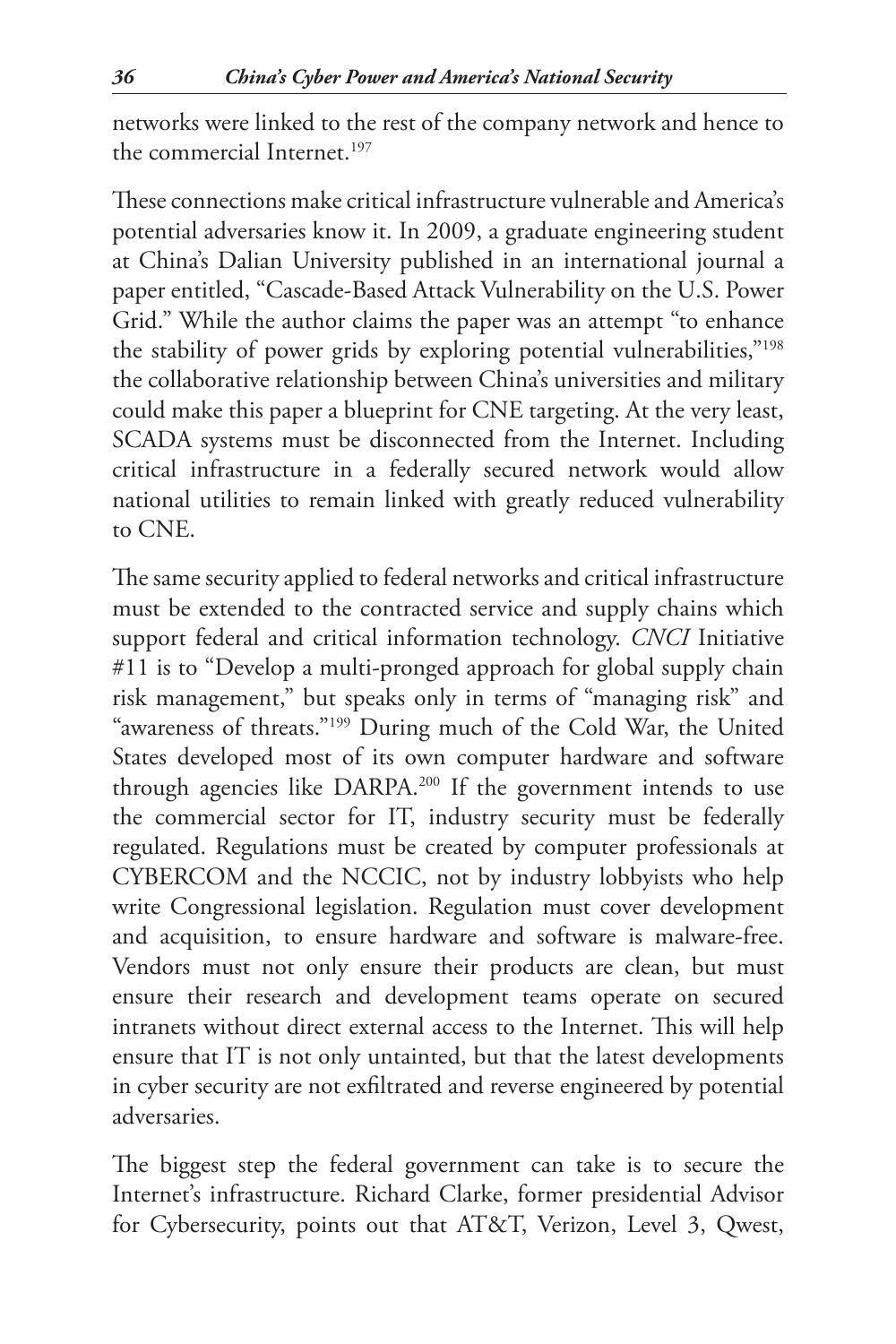and Sprint are the largest American Internet Service Providers (ISPs), controlling the infrastructure which moves over 90 percent of American Internet traffic. Clarke argues that these 'Tier 1' ISPs could mirror the federal government's use of EINSTEIN by placing deep-packet intrusion scanners where fiber-optic cables enter the United States and where the Tier 1 networks connect to smaller ISPs. Intrusion scanners would search for malware signatures provided by NSA. This system could screen for CNA traffic from foreign countries and for domestic malicious and industrial espionage activity.<sup>201</sup> This would move America closer to the level of security China employs, but without government Internet control or censorship.

*CNCI* Initiative #8 calls for "Cyber Education," but focuses on skills training.202 National cyber security requires a broad public education campaign, for the federal workforce, its supporting contractors, and the American people. To create support for stringent cyber defense, the American people must understand the severity of the threat.<sup>203</sup> The government has used public education campaigns before, to change minds, behavior and to build support for government policy. The first faltering effort for cyber education, National Cybersecurity Awareness Month, has been largely ignored for the last seven years.<sup>204</sup> Energizing public support for comprehensive cyber security may require a World War II-scale education campaign clearly explaining that cyber defense is a matter of national security. Americans have embraced information technology and the Internet, but do not understand the inherent threats. Like living with the atomic bomb or the Global War on Terrorism, Americans need to adjust to a security-focused way of interacting with the World Wide Web.<sup>205</sup> Like wearing seatbelts, full body scanners in airports, and not smoking in restaurants, the American people can and will accept some inconvenience and adjust to the requirements for greater cyber security.

Coupled with improved national cyber defense, the United States must directly engage with the People's Republic of China. This critical element, an offensive-defensive strategy, is missing from the Obama Administration's *CNCI*. *CNCI* Initiative #10, "Define and develop enduring deterrence strategies and programs," lacks the offensive capability and intent-to-use statement required for deterrence.<sup>206</sup>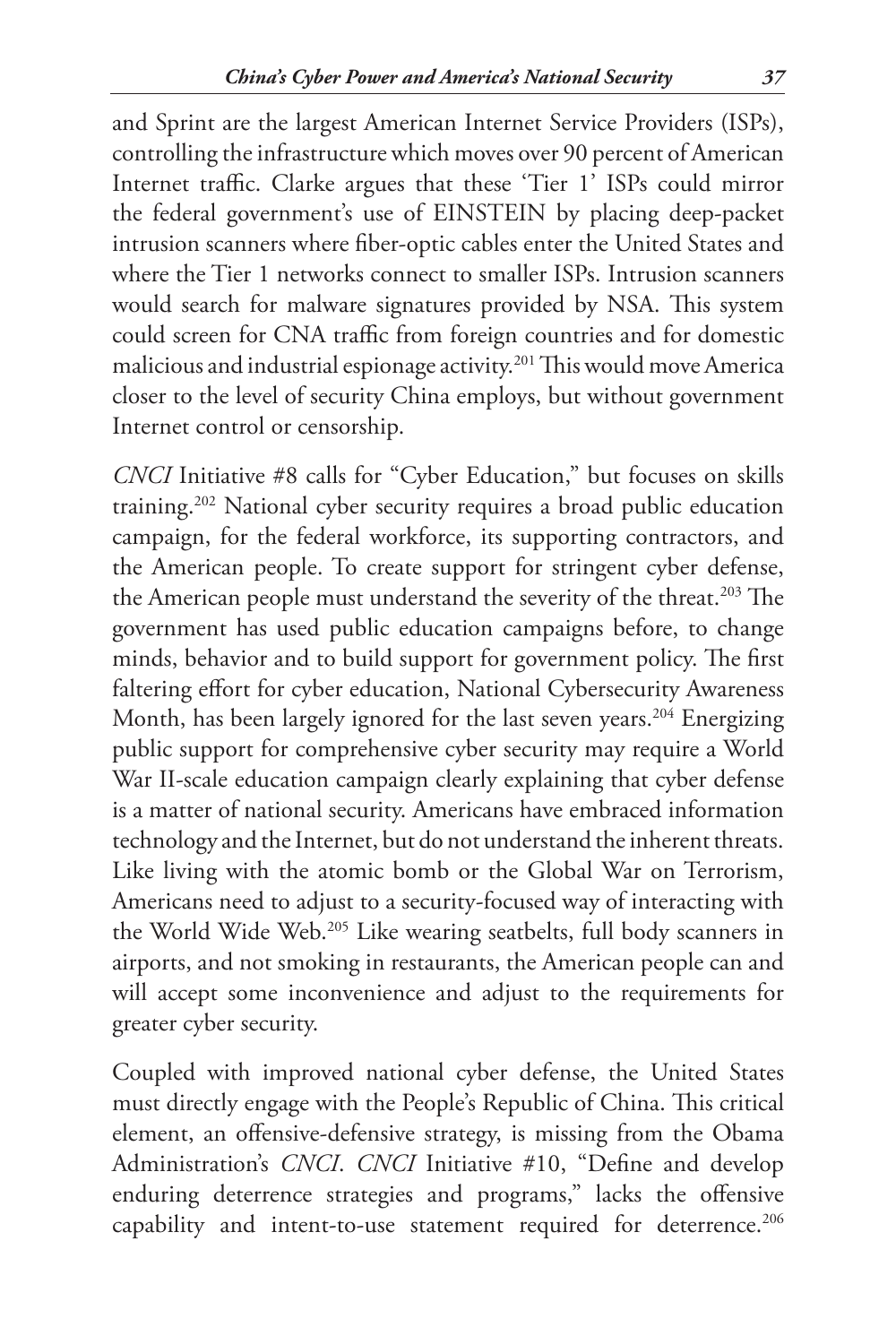Engagement will not be easy. China's public position is that they are behind the West technologically and more often the victim of CNAs. When connected to a CNE event, the PRC's typical response is to deny any involvement and curtly demand that other states stay out of China's 'internal affairs.'207 However, if the PRC's strategy is cyber deterrence, they will understand engagement on the basis of Cold Warstyle mutual deterrence.<sup>208</sup>

Through Cold War confrontation and negotiation, the United States and Soviet Union worked out guidelines for mutual nuclear deterrence. The United States and China must establish a similar appreciation for each others' positions – a code of conduct for cyberspace. The two states need to establish an understanding of how far the other will tolerate network intrusions, what might constitute an act of cyber warfare, and how each might react if cyber redlines are crossed.<sup>209</sup> For 20 years, individuals and organizations within the PLA has published articles on what they could do with cyber power. They may be signaling both capabilities and intent, assuming that similar American articles are a response. To date, the U.S. government has complained but not responded legally, militarily, or economically to China's cyber intrusions. This leaves the Chinese to assume that America will tolerate CNE or that the United States is unwilling or unable to respond. The danger in this ambiguity is that China or America might suffer a serious cyber attack and blame it on the other, prompting a retaliation and subsequent escalation.<sup>210</sup> Opening a constructive dialogue now might avoid a cyber version of the Cuban Missile or Berlin Crisis in the future.211

Bi-lateral discussions with China must accompany one of President Obama's other goals, developing internationally accepted norms for behavior in cyberspace.<sup>212</sup> This is a systemic challenge, as the GAO notes: "In general, differences between the laws of nations, sovereignty and privacy issues, varying degrees of national technical capacity, and differing interpretation of laws will impede efforts to establish common, international standards for prohibiting, investigating, and punishing cybercrime."213 For 10 years, the United Nations has tried and failed to enact an international treaty on cyber crime. The latest attempt, April 2010, broke down over normative differences on national sovereignty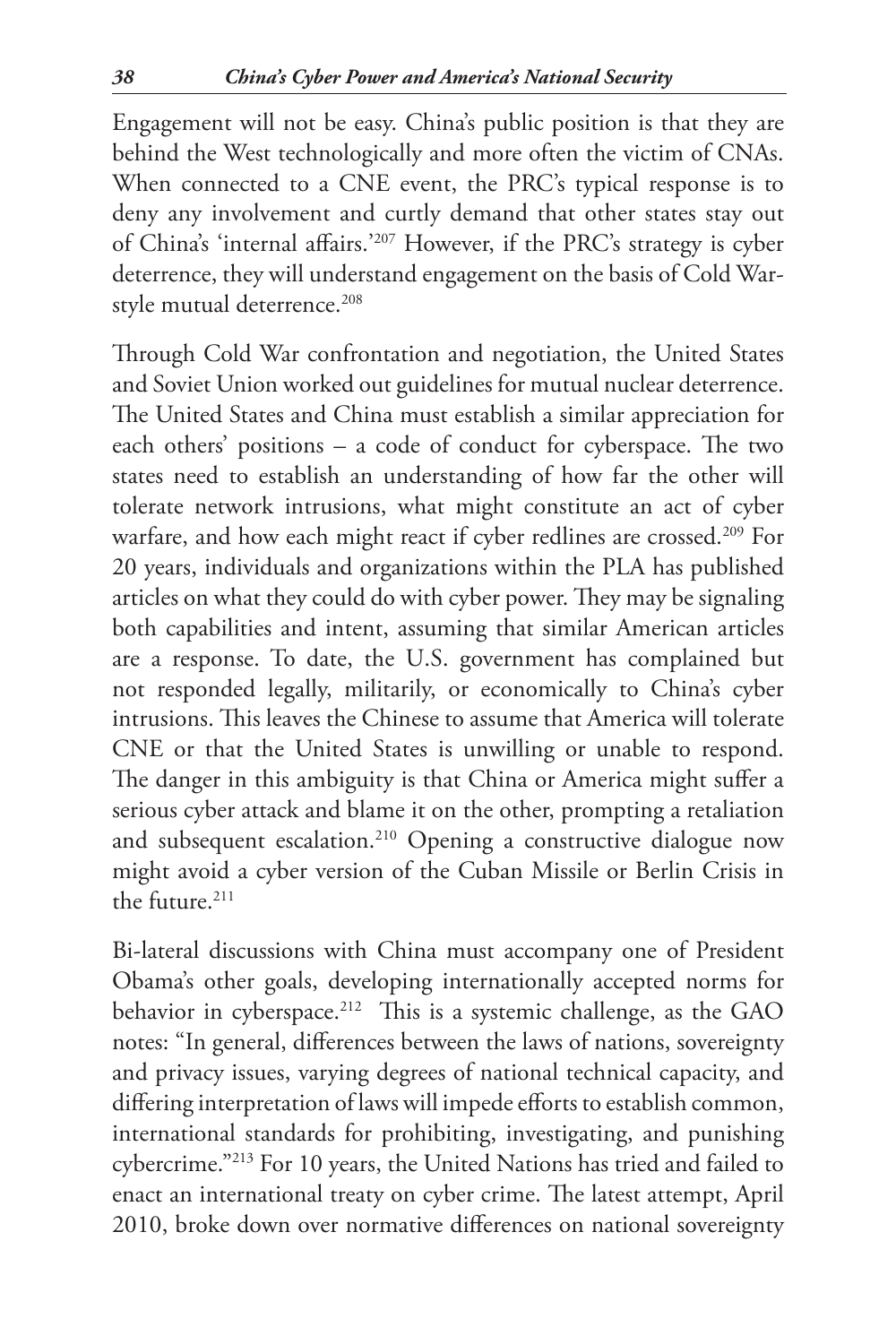and human rights. Russia and China wanted tighter government Internet controls, which Western states saw as censorship. The United States and Europe wanted greater authorities for investigation and law enforcement, whereas Russia and China do not want foreign investigators within their jurisdictions.<sup>214</sup>

Norms can be established where treaty partners can be found. The United States is one signatory member of the only international cyberspace treaty, the Council of Europe's *Convention on Cybercrime*, in force since 2004. The Convention has 47 members and includes 10 non-European states.<sup>215</sup> The European Council has lobbied for the UN to adopt the Convention as a global standard, however, China and Russia oppose it and some developing nations see it as written by and for developed nations. While the Convention focuses on crime – financial and identity theft, child pornography, and intellectual property – and not cyber warfare, it forms a basis from which like-minded nations can act.216 And, as other nations join the Convention, it forms an enforceable norm for the international community writ large.

The North Atlantic Treaty Organization (NATO) is another venue the United States should engage. The denial of service attack on Estonia, which completely shut down its ability to conduct Internet banking and commerce, was ultimately treated as a cyber crime, not an attack on a NATO state. Estonia's Defense Minister initially compared the DDoS to a blockade of national sea ports, an act of aggression under UN General Assembly Resolution 3314.217 However, Article 41 of the UN Charter says, in effect, that interruption of economic relations and communications is a "measure not involving armed force."218

According to CYBERCOM's commander, General Alexander, "there is no international consensus on a precise definition of a use of force, in or out of cyberspace."219 Left unaddressed, the attack on Estonia highlights the network vulnerability of NATO nations and an exploitable seam in the Alliance's defense structure. If the Alliance is to remain relevant in the 21<sup>st</sup> century, it must decide how to respond to CNE and CNA.<sup>220</sup> NATO must determine what cyber activities constitute the equivalent of an armed attack, expressed in terms of the attack's effects rather than on the cyber weapons used. Having established a norm, NATO can coordinate response strategy. The NATO norm might someday be the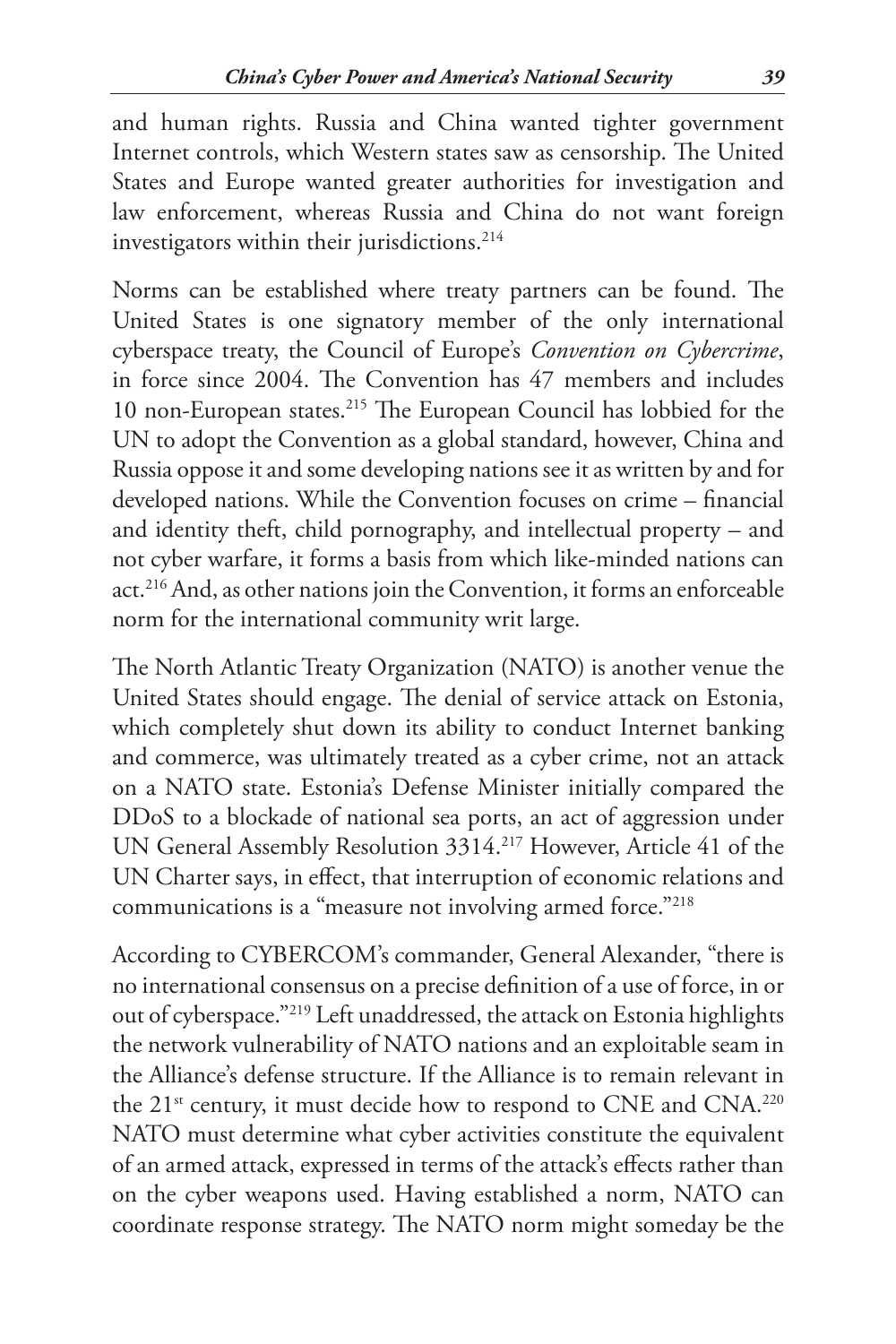basis for new international laws of war, but in the immediate future, they would set a threshold for NATO's adversaries. Even if not binding under international law, they would serve as a redline to help restrain adversary cyber activities.

The United States should also look to India as a cyber security partner. India is a growing Asian power and a regional rival with China. The two are in dispute over the Kashmir and the Arunachal Pradesh; each is concerned over the others' military power projection capabilities; and India has been the subject of PRC-based CNE. There is already a basis to negotiate cyberspace norms. The Indo-U.S. Cyber Security Forum was established in 2002 for critical infrastructure protection and at the 2006 session of the U.S.-India Joint Working Group on Counterterrorism the two agreed to continue bilateral cooperation on several areas, including cyber security. While cooperation between the United States and India would heighten PRC qualms, it would also force them to take more seriously both nations' stated concerns about Chinese CNE.221

In April 2010, General Alexander advised the U.S. Senate, "We must establish partnerships with nation-states that share common goals for lawful behavior in cyberspace. Such agreements would establish expectations of normative behavior for cyber activities and thresholds for bad behaviors that would not be allowed to continue."<sup>222</sup> In the absence of common international norms for cyberspace activities, the United States must work to build multilateral norms that can expand. There is a growing understanding in the international community that cyber threats can be like a pandemic. Computer viruses can spread internationally in hours with the potential to wreck havoc on IT systems in every country. Such common threats form a basis for cooperation.

In designing international cyber agreements and norms, the United States should try to incorporate relevant facets of China's Internet laws. This would make the new norms more applicable to developing nations and make it easier for China to accept them.<sup>223</sup> As more states come together in treaties like the *European Convention on Cybercrime*, China and other non-participating states will increasingly be expected to abide by the growing body of norms and more anxious to be involved, lest they be left out of normative decision-making.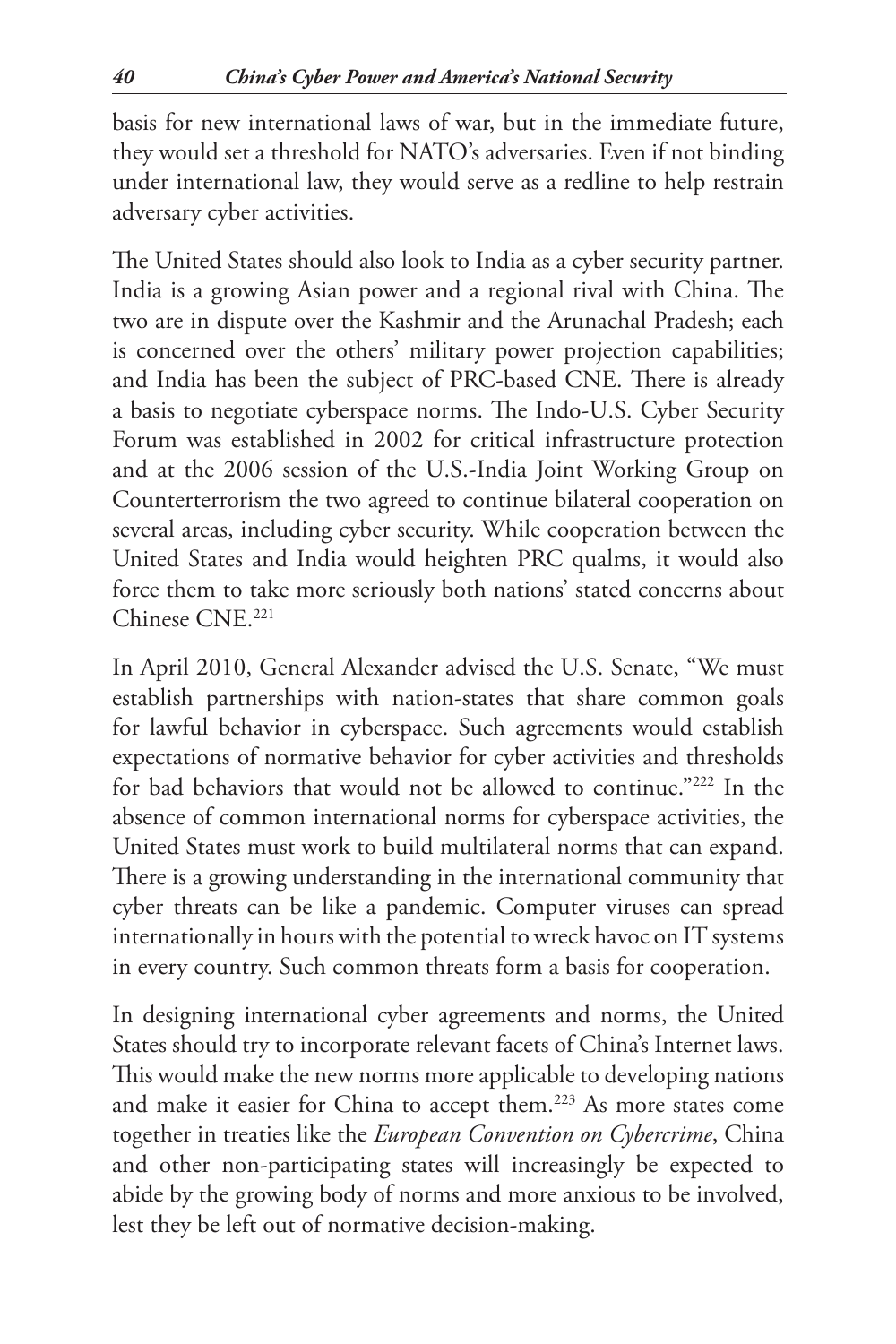## **Living and Dealing with China's Cyber Power**

The United States was the world's only atomic superpower until the Soviet Union exploded their atomic bomb in 1949. America accepted the Soviets as a co-superpower, developing alliances, policies, treaties, and military forces to mitigate the nuclear threat. In much the same way, America must recognize that its superpower status is challenged by the People's Republic of China's cyber power. In addition, the United States must recognize that, just as the Soviet Union and the United States never fought a nuclear war, China's possession of a robust cyber capability does not mean that cyber war is inevitable.

During a state visit to China, President Obama stated: "Our relationship has not been without disagreement and difficulty. But the notion that we must be adversaries is not predestined."224 The United States and China are not engaged in a Cold War to determine which political-economic system will govern the world. The Cold War-era China has morphed into a new, hybrid state, still controlled by the Chinese Communist Party, but largely mercantilistic in its domestic and foreign policy. The CCP sees success in terms of economic growth, not military or political conquest. The two states are competitors for economic and political power, but not any more than any other states competing for world markets and domestic prosperity. And if China is building a modern military, complete with cyber warfare capabilities, so is the United States. As the Secretary of State's International Security Advisory Board put it, "while China is preparing for an armed conflict with the United States by seeking military advantages in asymmetric areas of warfare, it appears that Beijing does not want such a conflict."<sup>225</sup>

This is not to suggest that the United States and China could not go to war. Taiwan's potential independence is the most likely reason for a Sino-American military conflict. China's cyber power could be a great force multiplier for the People's Liberation Army in a war over Taiwan, asymmetrically reducing the U.S. advantage at the tactical and operational levels of war while causing economic damage and interfering with American command and control at the strategic level.<sup>226</sup> That possibility aside, the most common cause for war is competition for natural resources. With two of the world's largest economies at stake, China and America might fight over access to oil or rare earth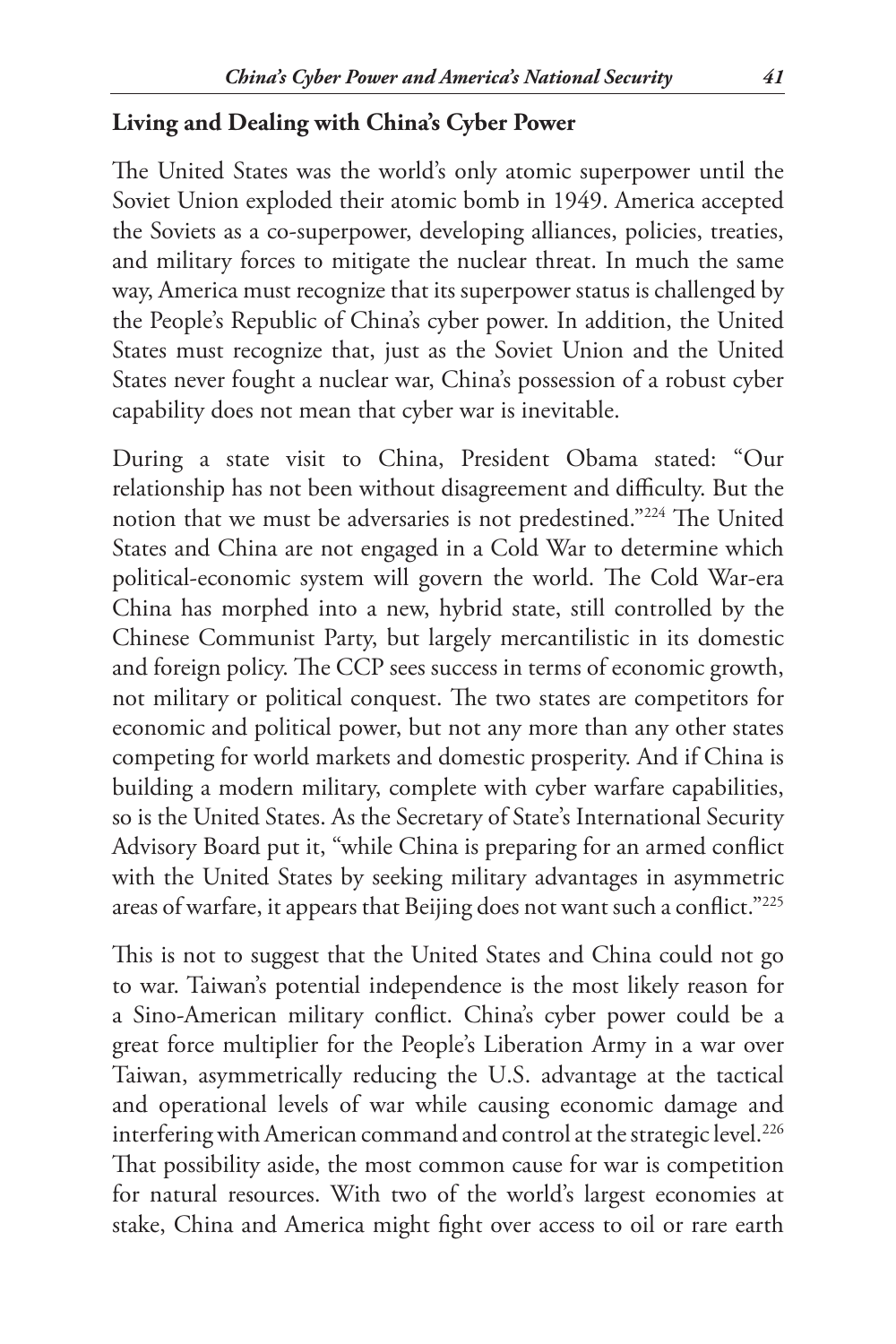minerals. The possibility of war nearly always exists. Like the Soviets' nuclear arsenal, China's possession of cyber weapons does not increase the possibility of war, rather, its cyber power is a factor to be considered and mitigated.

However, the PRC's demonstrated capabilities for computer network exploitation have underscored America's vulnerability to cyber attack, from China, or another state with similar capabilities, or a non-state actor. As the cyber attacks on Georgia and Estonia and the Stuxnet virus infection of Iran's Bushehr nuclear reactor have demonstrated, China is not the only cyber power in the world.227 Botnets, hacker tools, worms and viruses, Trojans, and malware of other types are readily available throughout the Internet.<sup>228</sup> Given the total threat, America's current cyber security posture is untenable, with national networks and critical infrastructure vulnerable to attack; the agencies responsible for defense divided and disorganized; and the international community at odds over cyberspace norms and rules.

Just as the Chinese used American military capabilities as their benchmark for their Revolution in Military Affairs, the United States must use China's computer network exploitation capabilities as a minimum standard for developing integrated cyber policy, security and defense. Ensuring national cyber security will not be easy or inexpensive, however, deterring the Soviet Union through 45 years of Cold War wasn't trouble-free or cheap either. As it committed itself to nuclear deterrence, the United States must commit itself to endure as one of the world's leading cyber powers with the capacity to deter or defeat its adversaries in and through cyberspace.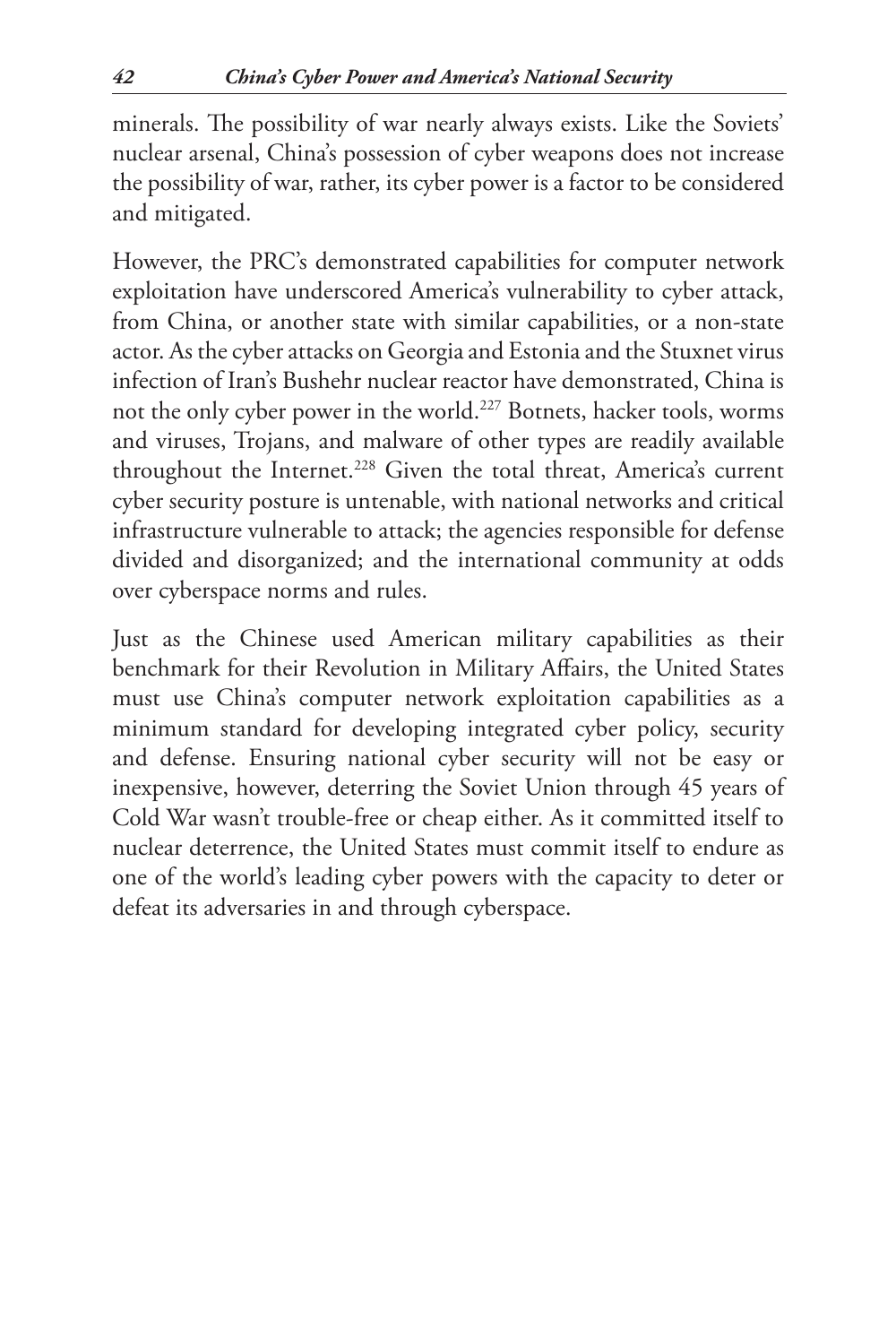## **Endnotes**

- 1. Wei Jincheng "Information War: A New Form of People's War," Military Forum column, *Liberation Army Daily*, June 25, 1996, http://www.fas.org/irp/ world/china/docs/iw\_wei.htm (accessed October 8, 2010).
- 2. Robert M. Gates, *National Defense Strategy 2008* (Washington DC: Department of Defense, June 2008), 3-5; U.S. Department of the Army, *Operations*, Field Manual 3-0 (Washington DC: U.S. Department of the Army, February 27, 2008), 1-1 thru 1-4.
- 3. James Adams, "Virtual Defense," *Foreign Affairs* 80, no. 3 (May-June 2001), 98-112 in ProQuest (accessed September 15, 2010); Charles Billo and Welton Chang, *Cyber Warfare: An Analysis of the Means and Motivations of Selected Nation States* (Hanover, New Hampshire: Dartmouth College, 2004), 19.
- 4. Robert A. Miller and Daniel T. Kuehl, "Cyberspace and the 'First Battle' in 21st -century War," *Defense Horizons* no. 68 (September 2009), 2.
- 5. Brian M. Mazanec, "The Art of (Cyber) War," *Journal of International Security Affairs* no. 16 (Spring 2009), 6-9, [http://www.securityaffairs.org/](http://www.securityaffairs.org/issues/2009/16/mazanec.php) [issues/2009/16/mazanec.php](http://www.securityaffairs.org/issues/2009/16/mazanec.php) (accessed September 15, 2010); Timothy L. Thomas, *The Dragon's Quantum Leap: Transforming from a Mechanized to an Informatized Force* (Fort Leavenworth, Kansas: Foreign Military Studies Office, 2009), 174-176.
- 6. Lincoln University of the Commonwealth of Pennsylvania "Internet History," *Connected: An Internet Encyclopedia*, http://www.lincoln.edu/math/rmyrick/ ComputerNetworks/Inet Reference/57.htm (accessed November 27, 2010).
- 7. Robert Hobbes' Zakon, *Hobbes' Internet Timeline 10*, http://www.zakon.org/ robert/Internet/timeline/ (accessed November 27, 2010).
- 8. Internet World Stats, *United States of America Internet Usage and Broadband Usage Report*, http://www.Internetworldstats.com/am/us.htm (accessed November 27, 2010).
- 9. Ibid.
- 10. James Jay Carafano and Eric Sayers, "Building Cyber Security Leadership for the 21st Century," *Backgrounder* no. 2218 (December 16, 2008), http:// www.carlisle.army.mil/DIME/documents/bg\_2218%5B1%5D.pdf. (accessed November 15, 2010).
- 11. The word "attack" is widely and commonly used, particularly in the media and by politicians, to describe any attempt to access a computer or computer network without the permission of the computer system's owner. In U.S. military doctrine, there are essentially two types of unauthorized access, an attack on or an exploitation of the computer system. A Computer Network Attack, or CNA, will "disrupt, deny, degrade, or destroy information resident in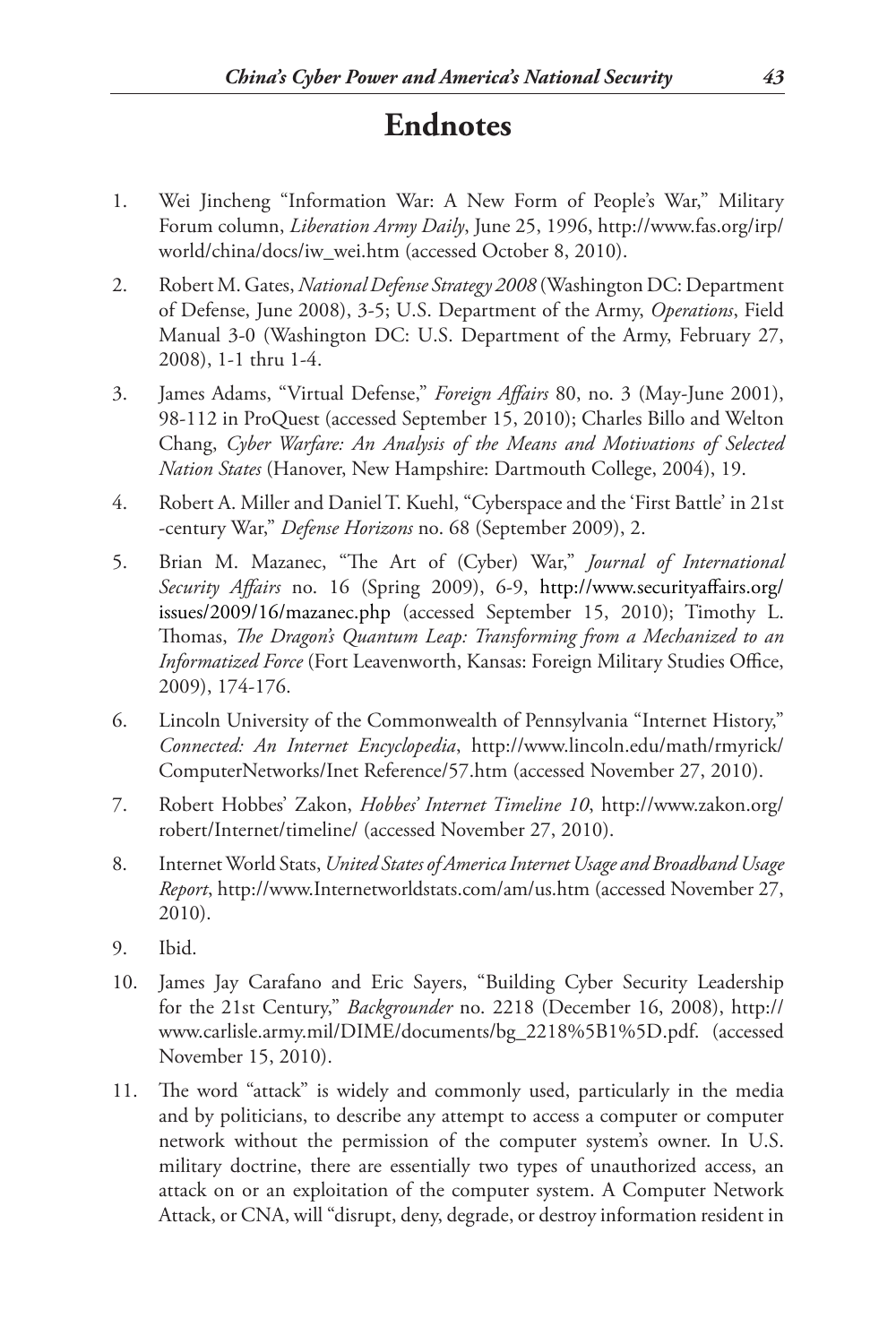computers and computer networks, or the computers and networks themselves." The purpose of a CNA is to deny the owner of the attacked system the use of the system or the information stored in or transmitted by the system. Hacking into a computer system to deface a website is an example of an attack. In contrast, hacking the same system to steal information resident in the network is what U.S. military doctrine considers a Computer Network Exploitation or CNE. CNE are "Enabling operations and intelligence collection to gather data from target or adversary automated information systems or networks." The purpose of a CNE is to collect information, not damage the system. CNE can be considered theft or espionage, depending on the identities of the exploiter and the owner of the exploited computer system. See Dennis M. Murphy, ed., *Information Operations Primer* (Carlisle, Pennsylvania: U.S. Army War College, 2010), 169.

- 12. James R. Langevin, Michael T. McCaul, and Harry Raduege, *Cybersecurity Two Years Later: A Report of the CSIS Commission on Cybersecurity for the 44th Presidency* (Washington DC: Center for Strategic and International Studies, January 2011), 2-3; U.S. Government Accountability Office, *Cybercrime: Public and Private Entities Face Challenges in Addressing Cyber Threats* (Washington, DC: U.S. Government Accountability Office, June 2007), 4-9.
- 13. Billo and Chang, *Cyber Warfare: An Analysis of the Means and Motivations of Selected Nation States*, 14-15.
- 14. A distributed denial-of-service attack (DDoS) overloads a network or computer with a massive volume of incoming signals. When the network attempts to respond to the increase in Internet traffic, it uses up the resources (e.g., bandwidth, disk space, or processor time) it needs to operate. The network loses its ability to send or receive message traffic. In effect, DDoS blocks Internet traffic between the target and other networks so that they can no longer communicate. DDoS is normally an attempt to prevent an Internet site or service from functioning efficiently or from functioning at all. DDoS attackers use a network of computers to create this flood of internet traffic. The attackers install programs that allow them remote control of other people's computers. The attackers use self-propagating programs which automatically find vulnerable computers (e.g., those with poor security or weak anti-virus software), attack them, and install the DDoS programs. Those newly compromised computers look for other vulnerable computers. Self-propagation allows a large attack network to be built very quickly. Once an attack network is built, the intruder can order the networked computers to conduct the DDoS attack. See Larry Rogers, "What is a Distributed Denial of Service (DDoS) Attack and What Can I Do About It?" *Software Engineering Institute*, Carnegie Mellon, http:// www.cert.org/ homeusers/ddos.html (accessed January 17, 2010).
- 15. Joseph S. Nye, Jr., *Cyber Power* (Cambridge, Massachusetts: Harvard Kennedy School, May 2010), 3-7; Miller and Kuehl, "Cyberspace and the "First Battle" in 21st-century War," 2-3.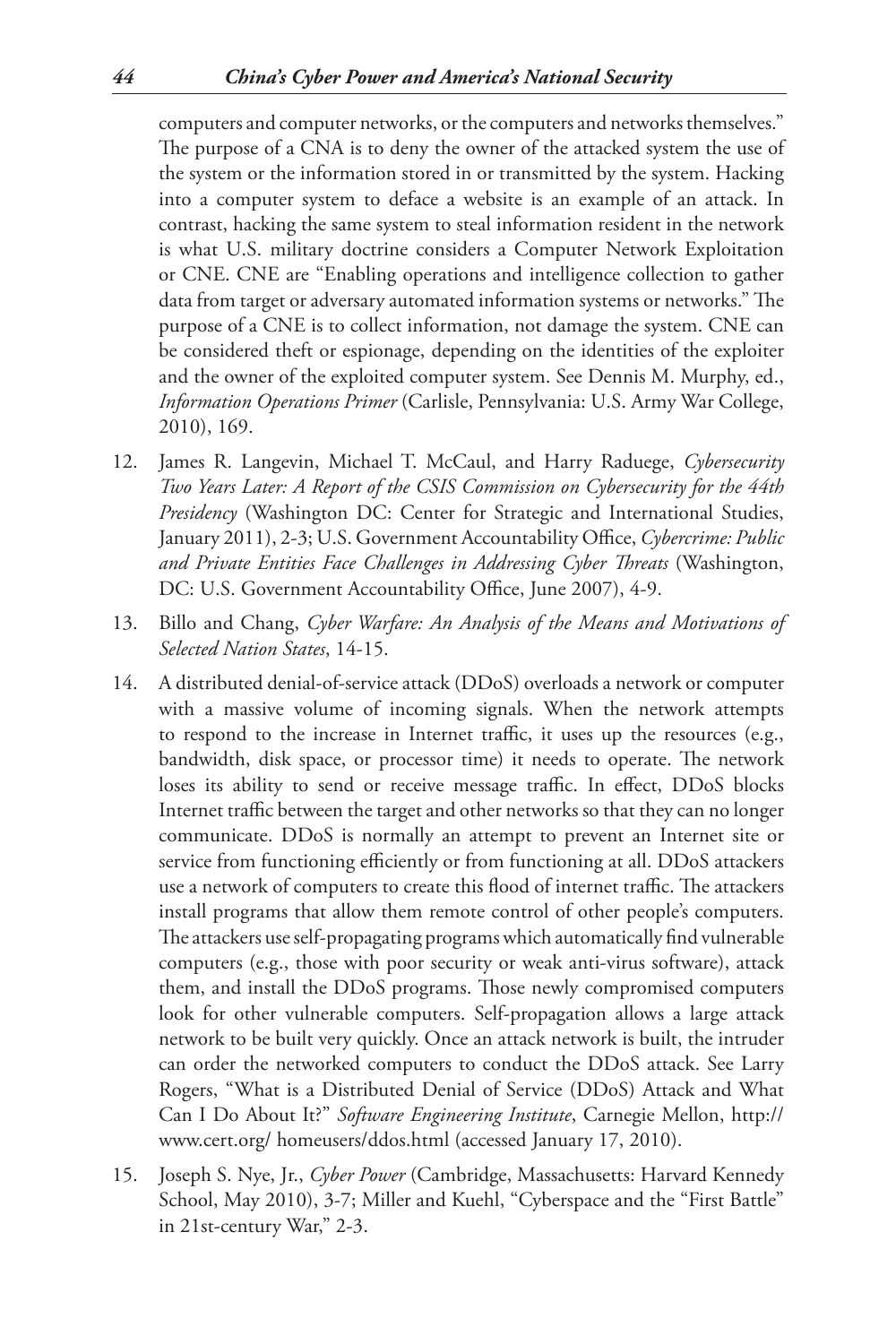- 16. "Project Grey Goose, an organization of 100 volunteer U.S. security experts from government and the private sector, conducted a comprehensive investigation into the cyber attacks. Grey Goose investigator Jeff Carr stressed that 'the level of advance preparation and reconnaissance strongly suggests that Russian hackers were primed for the assault by officials within the Russian government.' While Grey Goose members did not find a direct link between Russian government officials and the hackers, they claim it is unreasonable to assume that no such connection existed." See Stephen W. Korns and Joshua E. Kastenberg, "Georgia's Cyber Left Hook," *Parameters*, vol. 38, no. 4 (Winter 2008-2009): 66, in ProQuest (accessed November 28, 2010).
- 17. Social engineering is a way for unauthorized persons to gain access to a computer or network. It relies on weaknesses in physical security rather than software, exploiting people's ignorance of proper information technology security. The purpose of a social engineering email is usually to secretly install spyware or other malicious software on the targeted person's computer or to trick the targeted person into handing over passwords or other sensitive information. Former computer criminal and now security consultant Kevin Mitnick popularized the term 'social engineering.' See Microsoft Corporation, *Microsoft Online Safety: What is social engineering?*, http://www.microsoft.com/ protect/terms/socialengineering.aspx (accessed January 17, 2011).
- 18. Bryan Krekel, *Capability of the People's Republic of China to Conduct Cyber Warfare and Computer Network Exploitation* (McLean, Virginia: Northrop-Grumman, October 9, 2009), 67-70.
- 19. A Trojan horse, or Trojan, is a program in which malicious or harmful code is hidden inside another program or data. The computer user is tricked into installing what he thinks is benign software. Once a Trojan horse has been installed on a target computer system, it activates and can damage software, stored data, or may allow a hacker remote access to the computer system. The term comes from Greek mythology about the Trojan War: the Greeks presented the citizens of Troy with a large wooden horse in which they had secretly hidden their warriors. During the night, the warriors emerged from the wooden horse and overran the city. From SearchSecurity.com, *Trojan Horse*, November 3, 2010, http://securitymanagement.searchsecurity.com/security/ kw;Trojan+horse/contentGuide.htm (accessed January 17, 2010).
- 20. A byte is the basic unit of information in computer storage and processing. A byte consists of 8 adjacent binary digits (bits), each of which consists of a 0 or 1. The string of bits making up a byte is processed as a unit by a computer; bytes are the smallest operable units of storage in computer technology. A byte can represent the equivalent of a single character, such as the letter B, a comma, or a percentage sign; or it can represent a number from 0 to 255. A terrabyte is equal to 1,099,511,627,776 bytes. See Encyclopædia Britannica, *Byte*, http://www. britannica.com/EBchecked/topic/87112/byte (accessed January 17, 2011).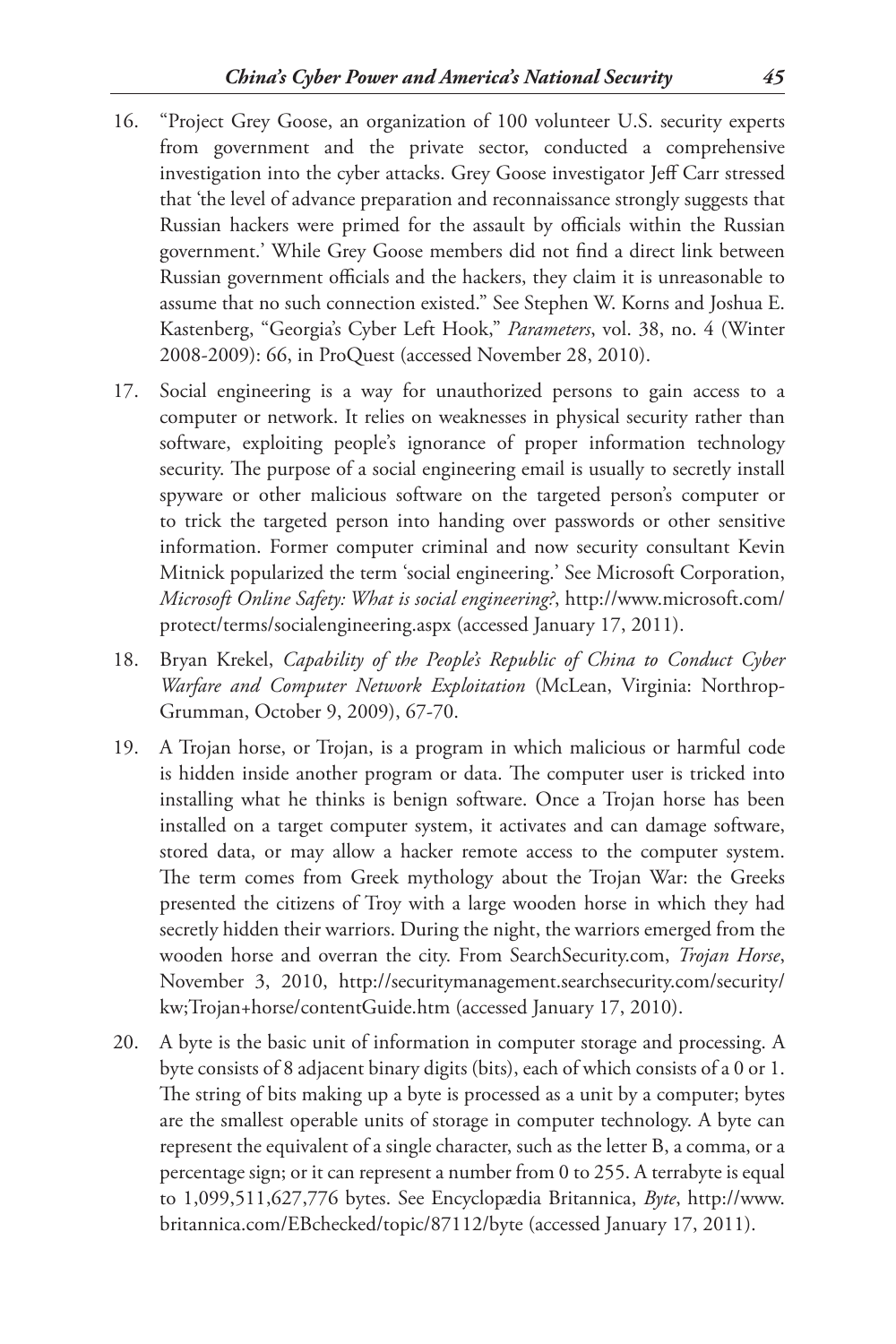21. Christopher Burgess, "Nation States' Espionage and Counterespionage: An Overview of the 2007 Global Economic Espionage Landscape," *CSO Online*, April 21, 2008, http://www.csoonline.com/article/337713/nation-states-espionage -and-counterespionage (accessed October 25, 2010).

"The so-called "Trojan" espionage programs were concealed in Microsoft Word documents and PowerPoint files which infected IT installations when opened, SPIEGEL reported. Information was taken from German computers in this way on a daily basis by hackers based in the north-western province of Lanzhou, Canton province and Beijing. German officials believe the hackers were being directed by the People's Liberation Army and that the programs were redirected via computers in South Korea to disguise their origin." See Der Spiegel, "Merkel's China Visit Marred by Hacking Allegations," *Spiegel Online International*, August 27, 2007, http://www. spiegel.de/international/ world/0,1518,502169,00.html (accessed October 25, 2010).

- 22. The Security Service (MI5) is responsible for protecting the United Kingdom against threats to national security. "The function of the Service shall be the protection of national security and, in particular, its protection against threats from espionage, terrorism and sabotage, from the activities of agents of foreign powers and from actions intended to overthrow or undermine parliamentary democracy by political, industrial or violent means. It shall also be the function of the Service to safeguard the economic well-being of the United Kingdom against threats posed by the actions or intentions of persons outside the British Islands." See *Security Service Act 1989*, The National Archives of the United Kingdom, http://www.legislation.gov.uk/ukpga/1989/5/section/1 (accessed January 17, 2010).
- 23. Rhys Blakely, et al, "MI5 Alert on China's Cyberspace Spy Threat," *The Times*, December 1, 2007, http://business.timesonline.co.uk/tol/business/industry sectors/technology/article2980250.ece (accessed October 25, 2010).
- 24. Three of the control servers were in the Chinese provinces of Hainan, Guangdong and Sichuan. The fourth control server was discovered at a webhosting company based in southern California. John Markoff, "Vast Spy System Loots Computers in 103 Countries," *New York Times*, March 29, 2009, http:// www.nytimes.com/2009/03/29/technology/29spy.html (accessed October 20, 2010).
- 25. Sandia Laboratories is a government-owned/contractor operated (GOCO) facility. Sandia Corporation, a Lockheed Martin company, manages Sandia Laboratories for the U.S. Department of Energy's National Nuclear Security Administration. See Sandia National Laboratories, *About Sandia*, http://www. sandia.gov/about/index.html.
- 26. Josh Rogin, "The Top 10 Chinese Cyber Attacks (that we know of)," *Foreign Policy*, January 22, 2010, http://thecable.foreignpolicy.com/posts/2010/01/22/ the\_top\_10\_chinese\_cyber\_attacks\_that\_we\_know\_of (accessed October 20, 2010).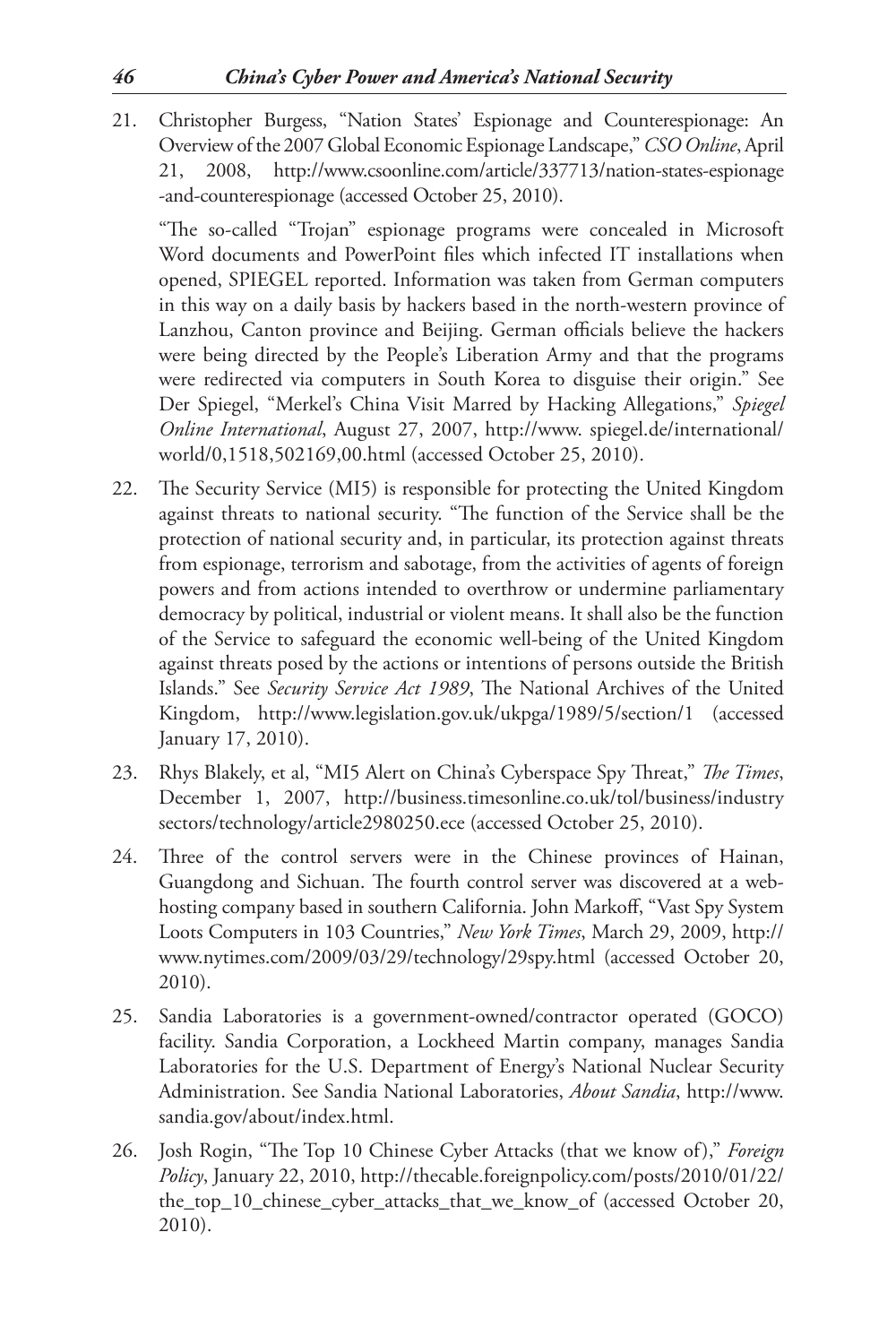- 27. Frank Wolf, *Press Release: Wolf Reveals House Computers Compromised by Outside Source*, June 11, 2008, http://wolf.house.gov/index.cfm?sectionid=34&parenti d=6&sectiontree=6,34&itemid=1174 (accessed October 20, 2010).
- 28. Gregg Keizer, "Chinese Hackers Hit Commerce Department," *InformationWeek*, October 6, 2006, http://www.informationweek.com/news/security/government /showArticle.jhtml?article ID=193105227 (accessed October 20, 2010).
- 29. The primary means to identify computers used in cyber warfare is the IP address. An IP address is a numerical identification that network management assigns to devices participating in a computer network utilizing the Internet Protocol (TCP/IP) for communication between nodes. In essence, each computer has its own unique IP address, which may be static (permanent) or dynamic (temporary), depending on the network configuration. See Jason Fritz, "How China Will Use Cyber Warfare to Leapfrog in Military Competitiveness," *Culture Mandala* vol. 8, no. 1 (October 2008): 49-50.
- 30. Siobhan Gorman, et al, "Computer Spies Breach Fighter-Jet Project," *The Wall Street Journal*, April 21, 2009, http://online.wsj.com/article/SB12402 7491029837401.html (accessed October 20, 2010).
- 31. Dan Kuehl, "From Cyberspace to Cyberpower: Defining the Problem," http:// www.carlisle.army.mil/DIME/documents/Cyber%20Chapter%20Kuehl%20 Final.doc (accessed November 8, 2010).
- 32. Melissa Hathaway, *National Strategy to Secure Cyberspace* (Washington DC: The White House, May 2009), http://www.whitehouse.gov/assets/documents/ Cyberspace\_Policy\_Review\_ final.pdf (accessed October 20, 2010).
- 33. Chairman of the Joint Chiefs of Staff, *The National Military Strategy for Cyberspace Operations* (Washington, D.C.: Department of Defense, November 2006), http://www.carlisle.army.mil/dime/CyberSpace.cfm (accessed October 25, 2010); David M. Hollis, "USCYBERCOM: The Need for a Combatant Command versus a Subunified Command," *Joint Force Quarterly*, no. 58 (3rd Quarter, 2010): 48-51.
- 34. Kuehl, "From Cyberspace to Cyberpower: Defining the Problem"; Nye, *Cyber Power*, 3-7.
- 35. Ibid; Ibid.
- 36. "The word cyber does not enjoy widespread use in China, which instead generally uses the word informationization. In 2005, the Chinese military translated its own publication, *The Science of Military Strategy*, into English. Translators added a section to the book entitled 'Selected Chinese-English Terms,' in which the Chinese work for information attack had the alternate translation cyber attack. The Chinese word for informationization had next to it the alternate translation cyberization. Two other related Chinese words were expressed in English as age of cyber information and cyber war. In February 2007, China National Defense News defined cyber warfare as a "struggle between opposing sides making use of network technology and methods to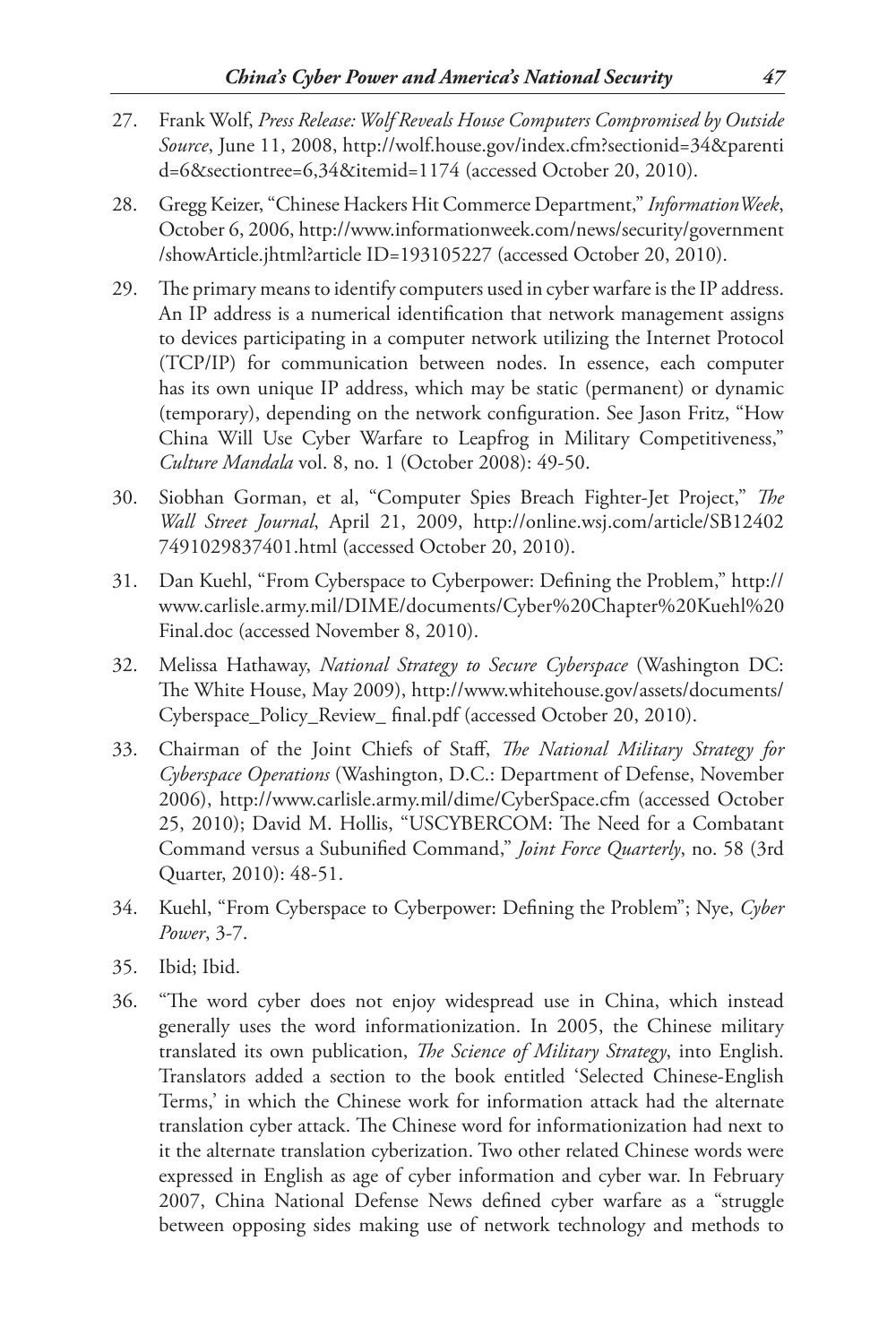struggle for an information advantage in the fields of politics, economics, military affairs, and technology." Cyber warfare would be a "series of actions like network surveillance, network attack, network defense, and network support by opposing sides..." See Timothy L. Thomas, "Nation-State Cyber Strategies: Examples from China and Russia," published in *Cyber Power and National Security*, Franklin Kramer, Stuart Starr, and Larry Wentz, eds. (Washington, D.C.: Potomac Books, Incorporated, 2009), 466-467.

- 37. Dennis M. Murphy, ed., *Information Operations Primer* (Carlisle, Pennsylvania: U.S. Army War College, 2010), 169.
- 38. Ibid.
- 39. Timothy L. Thomas, "China's Electronic Long Range Reconnaissance," *Military Review* vol. 88, no. 6 (November-December 2008), 47.

In testimony to the House Permanent Committee on Intelligence, Mr. Peter Kurtz, member of the CSIS Commission on Cybersecurity, made a statement which concurs with Mr. Thomas: "Government networks are being targeted to steal sensitive information and gain understanding of mission-critical dependencies and vulnerabilities." See U.S. Congress, House of Representatives, House Permanent Select Committee on Intelligence, *Paul B. Kurtz: Cyber Security Hearing*, 110th Cong., 2nd sess. (September 19, 2008), 7-9, http:// www.fas.org/irp/congress/2008\_hr/091808kurtz.pdf (accessed September 15, 2010).

- 40. William A. Owens, Kenneth W. Dam, and Herbert S. Lin, eds, *Technology, Policy, Law, and Ethics Regarding U.S. Acquisition and Use of Cyberattack Capabilities* (Washington DC: The National Academies Press, 2009), 10-11, http://www.nap.edu/catalog/12651.html (accessed 20 October 2010).
- 41. Cheryl Pellerin, "Lynn: Cyberspace is the New Domain of Warfare," *American Forces Press Service*, October 18, 2010, http://www.defense.gov/news/ newsarticle.aspx?id=61310 (accessed October 25, 2010).]
- 42. Arie Schaap, "The Development of Cyber Warfare Operations and Analysing Its Use Under International Law," *The Air Force Law Review*, vol. 64 (2009), 139-141.
- 43. Psychological Operations, also called PSYOP, are planned operations to convey selected information and indicators to foreign audiences to influence their emotions, motives, objective reasoning, and ultimately the behavior of foreign governments, organizations, groups, and individuals. The purpose of psychological operations is to induce or reinforce foreign attitudes and behavior favorable to the originator's objectives. See U.S. Department of Defense, *U.S. Department of Defense Dictionary of Military and Associated Terms*, Joint Publication 1-02 (Washington DC: U.S. Department of Defense, April 12, 2001, As Amended Through 30 September 2010), 376.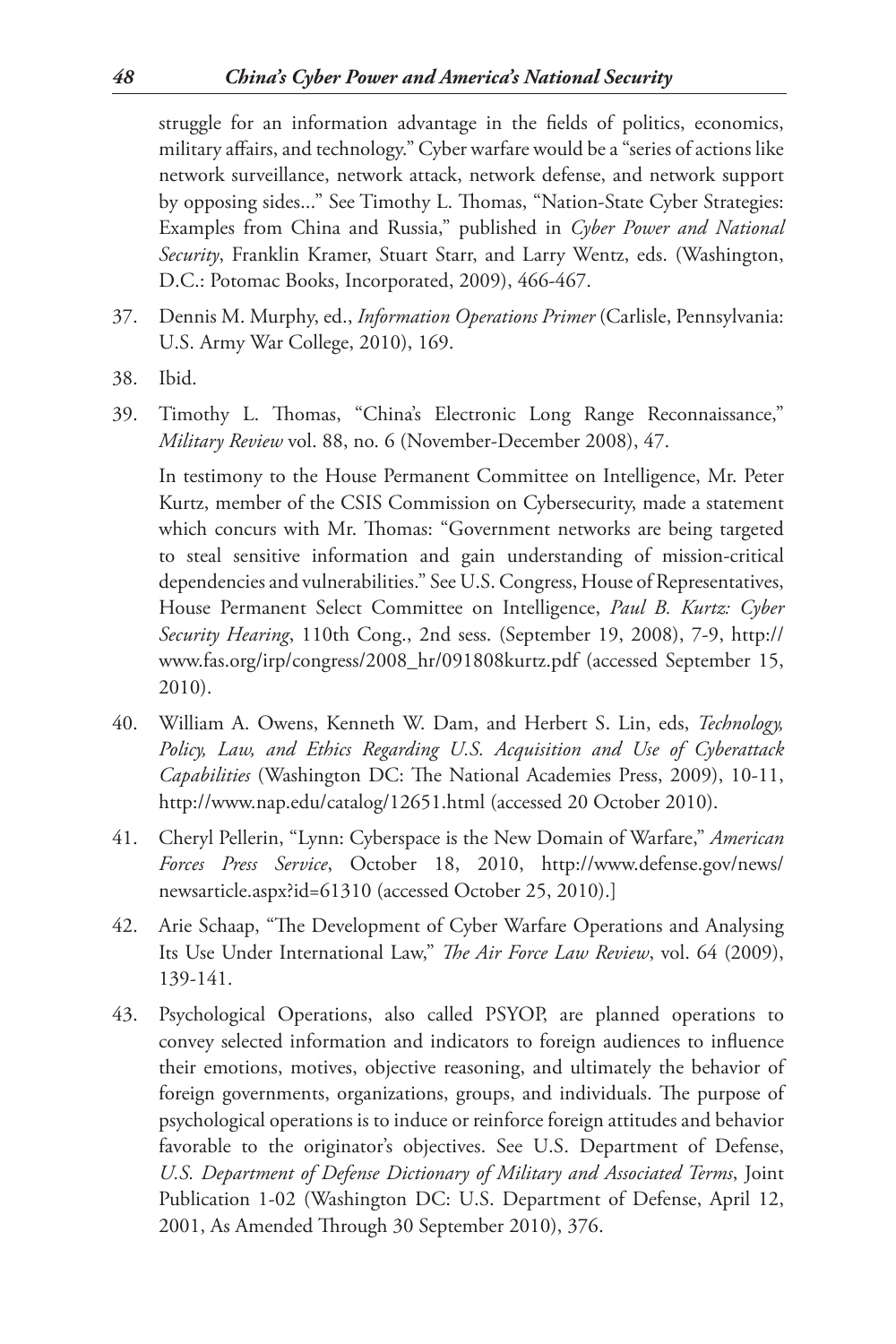On June 21, 2010, Admiral Eric T. Olson, commander of the U.S. Special Operations Command, announced a decision to change the term psychological operations (PSYOP) to "Military Information Support" and "Military Information Support Operations" (MISO). He stated that henceforth the term PSYOP will be eliminated from usage in the military. See Murphy, *Information Operations Primer*, 3-4.

- 44. Richard Clarke and Robert Knake, *Cyber War: The Next Threat to National Security and What to Do About It* (New York, New York: HarperCollins Publishers, 2010), 9-10.
- 45. William J Lynn III, "Defending a New Domain," *Foreign Affairs*, vol. 89, no. 5 (September/October 2010): 97-109, in ProQuest (accessed October 15, 2010).
- 46. Ibid. See also National Security Council, *The Comprehensive National Cybersecurity Initiative* (Washington DC: The White House, May 2009), http:// www.whitehouse.gov/cybersecurity/comprehensive-national-cybersecurityinitiative (accessed October 25, 2010).
- 47. U.S. Department of Defense, *U.S. Department of Defense Dictionary of Military and Associated Terms*, 118.
- 48. Franklin Kramer, "Cyber Power and National Security: Policy recommendations for a Strategic Framework," in *Cyber Power and National Security*, eds. Franklin Kramer, Stuart Starr and Larry Wentz (Washington DC: Potomac Books, Incorporated, 2009), 14.
- 49. Billo and Chang, *Cyber Warfare: An Analysis of the Means and Motivations of Selected Nation States*, 8 & 17; Steven A. Hildreth, *Cyberwarfare* (Washington DC: U.S. Library of Congress, Congressional Research Service, June 19, 2001), 12, http://www.fas.org/irp/crs/RL30735.pdf. (accessed October 15, 2010).
- 50. *Cyber attack on Estonia*. In 2007, the Estonian government authorized the movement of a Soviet-era monument from downtown Tallinn, the national capital, to the Defense Forces cemetery outside the city. In protest to this perceived insult to Russia, 'hacktavists' launched a large scale denial of service attack against Estonian targets including both public sector websites and key infrastructure in the private sector – banks, telecommunications, and media. Websites which normally received 1,000 visits a day were buried under 2,000 hits a second. While it had no direct impact on the Estonian military forces or national security apparatus, the attacks came close to shutting down Estonia's digital infrastructure, clogging government websites, bringing work at Estonia's biggest bank to a halt, and overwhelming the sites of several daily newspapers. While it is commonly held that the Russians were responsible for the attacks, digital forensics could not provide any direct link to the Russian government, which denied any involvement in the attacks. See Miller and Kuehl, "Cyberspace and the 'First Battle' in 21st-century War," 2-3; Mark Landler and John Markoff, "Digital Fears Emerge After Data Siege in Estonia,"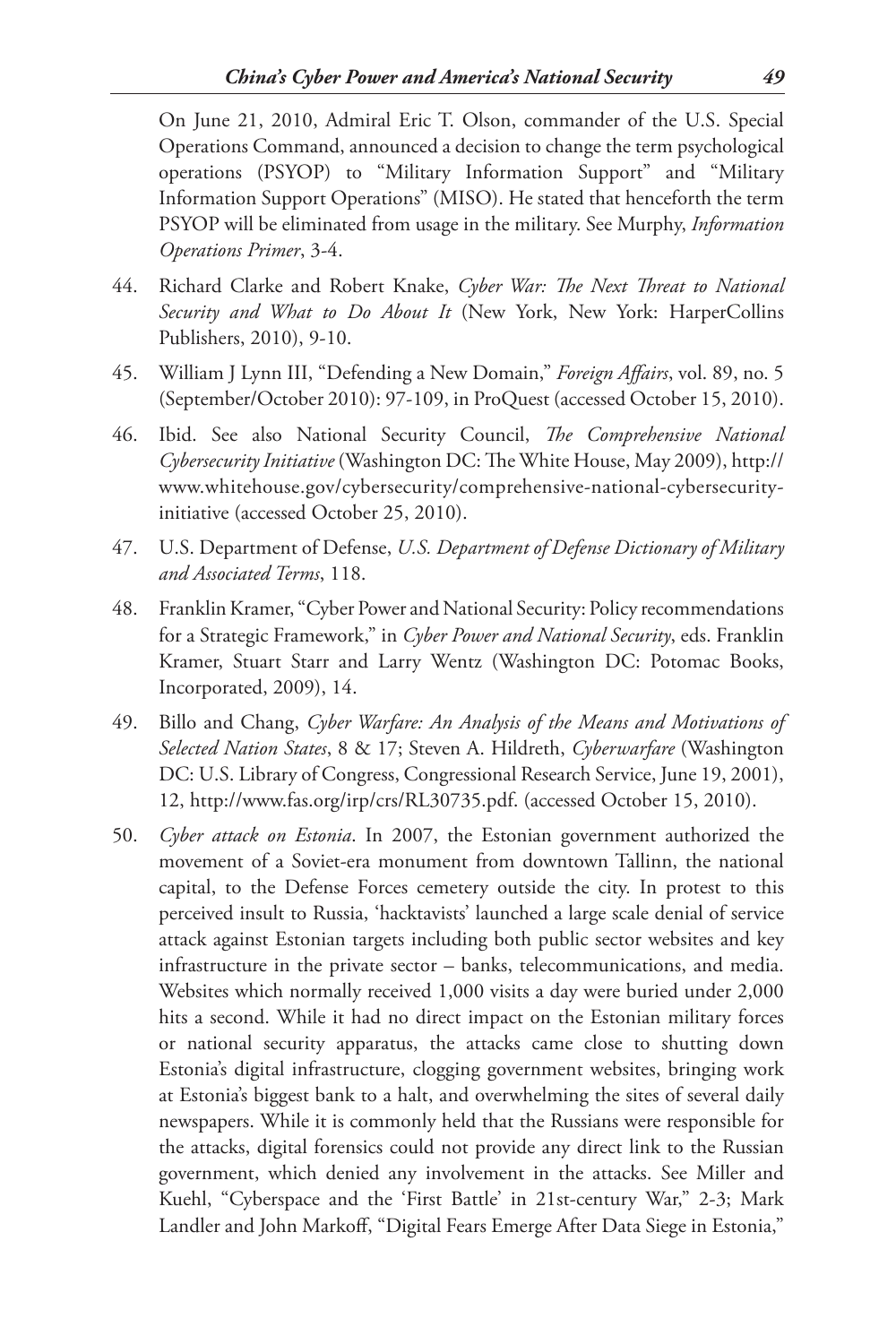*The New York Times*, May 29, 2007, http://www.nytimes.com/2007/05/ 29/ technology/29estonia.html (accessed November 26, 2010).

51. *Cyber attack on Georgia.* "In July 2008, South Ossetian rebels conducted a series of missile raids on Georgian villages. The Georgian Army responded by bombing then invading the region. The Russian Army attacked and ejected the Georgians. Even before the Russians attacked on the ground and through the air, Georgia came under a massive cyber attack. Denial of service attacks obstructed traffic into and out of Georgian government websites, shut down Georgian media outlets, and blocked Georgia's access to CNN and BBC websites. As ground fighting began, hackers flooded then seized control of routers supporting traffic to Georgia, the effect being that no Georgian could send email out of the country. When Georgia tried to block net traffic coming from Russia, the attacks were re-routed through China, Canada, Turkey and Estonia. When the Georgian banking sector shut down its servers, attacking botnets sent cyberattacks disguised as Georgian traffic to the international banking system, triggering and automatic shut down of connections to Georgian banks." See Clarke and Knake, *Cyber War: The Next Threat to National Security and What to Do About It*, 17-20.

The 2007 attack on Estonia was completely cyber in nature. In Georgia, cyber attacks preceded and essentially supported conventional military operation by the Russian military. The cyber attacks prepared the battlefield by causing confusion and denying communication. The Georgian government could not communicate through the internet or voice over internet protocol telephones, therefore the ability to communicate and coordinate government and military response. They lost situational awareness provided by international news services and surveillance capabilities such as GoogleEarth. They lost significant capacity to communicate with other governments or international news about the situation in Georgia. And they lost access to the monetary funds they might have used to defend themselves. See Miller and Kuehl, "Cyberspace and the 'First Battle' in 21st-century War," 1; Eugene Habiger, *Cyberwarfare and Cyberterrorism: The Need for a New U.S. Strategic Approach* (Washington DC: Cyber Secure Institute, February 1, 2010), 15-17.

- 52. Hollis, "USCYBERCOM: The Need for a Combatant Command versus a Subunified Command," 49-52.
- 53. Miller and Kuehl, "Cyberspace and the 'First Battle' in 21st-century War," 2.
- 54. *China Telecom Corporation*: "Formed in 2000 by the Ministry of Information Industry, China Telecom Corporation, Ltd. has…invested steadily in network and service expansion, controlling the largest amount of bandwidth between North America and China and being the first Chinese information services provider to expand into North America through its subsidiary, China Telecom America. China Telecom's reach extends to more than 73 countries, where China Telecom and its global client base enjoy mutually beneficial relationships with the world's most highly-regarded carriers." See China Telecoms America,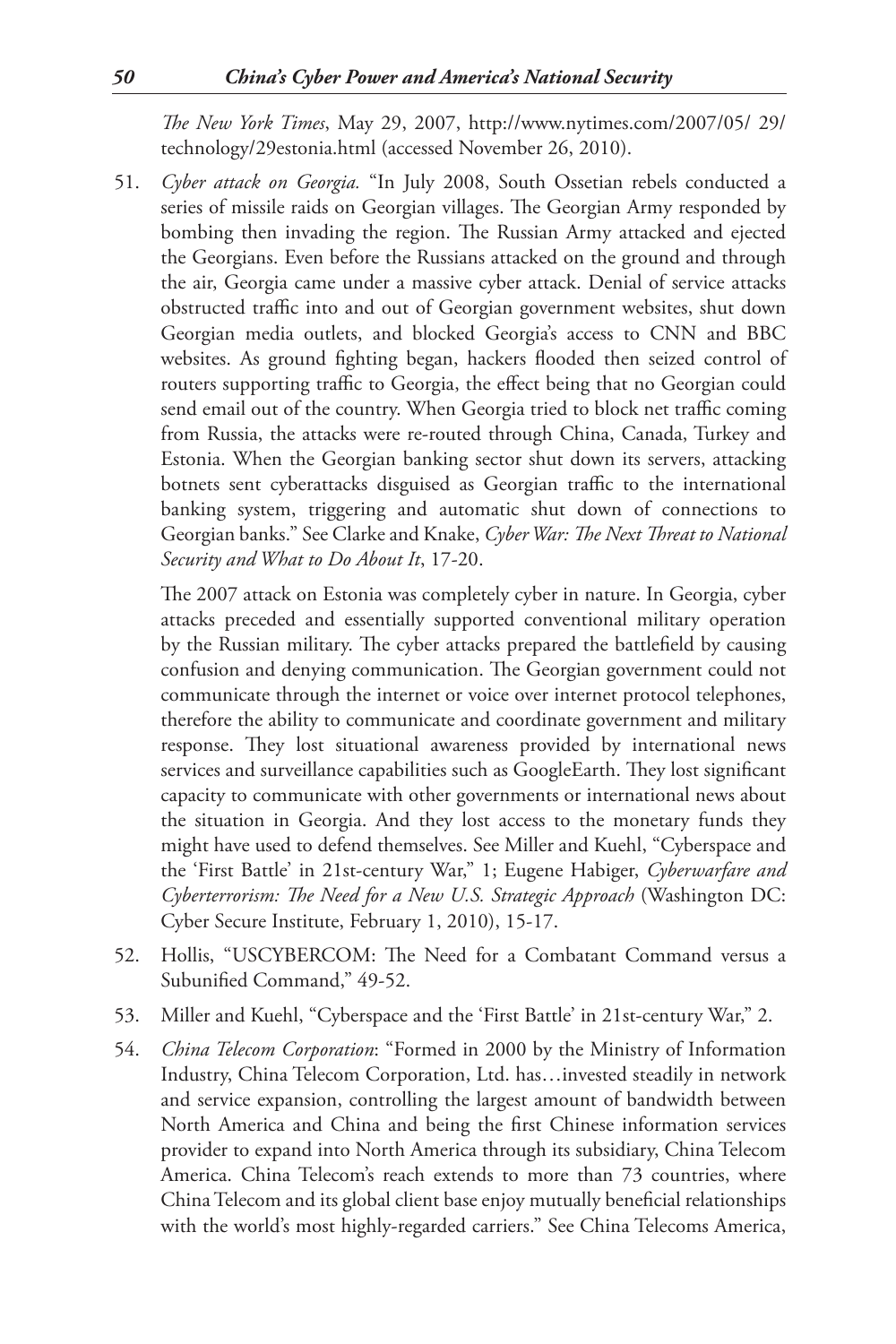*About China Telecom Americas: China Telecom Corporation: Key Facts*, http:// www.ctamericas.com/content.asp?pl=599&contentid=613&id=1&indexid=0 (accessed November 26, 2010).

- 55. Shaun Waterman, "Internet Traffic Was Routed Via Chinese Servers," *The Washington Times*, November 16, 2010, http://www.washingtontimes.com/ news/2010/nov/15/internet-traffic-was-routed-via-chinese-servers/ (accessed November 26, 2010).
- 56. *2010 Report to Congress of the US-China Economic and Security Review Commission*, 111th Cong., 2nd Sess., November 2010 (Washington DC: U.S. Government Printing Office), 244.
- 57. Waterman, "Internet Traffic Was Routed Via Chinese Servers."
- 58. John E Dunn, "Internet hijack claims denied by China Telecom," *Network World*, November 18, 2010, http://www.networkworld.com/news/2010/111810- Internet-hijack-claims-denied-by.html?hpg1=bn (accessed November 26, 2010).
- 59. Agence France-Presse, "China rejects US Web hijack allegations," *TotalTelecom Online Newsletter*, November 22, 2010, http://www.totaltele.com/view.aspx? ID=460470 (accessed November 26, 2010).
- 60. Three examples of other instances where the PRC was implicated, and denied involvement, in CNE:
	- 1. When Chinese infiltration of German ministry networks was exposed on the eve of Chancellor Merkel's visit to China, the Chinese Embassy in Berlin "vehemently denied the report" describing it as "irresponsible speculation without a shred of evidence" – despite the existence of considerable evidence. See *Der Spiegel*, "Merkel's China Visit Marred by Hacking Allegations."
	- 2. Secretary of State Hillary Clinton's demarche and public demand for a censorship-free internet, following Google's claim that Chinese hackers had infiltrated Gmail accounts owned by human rights activists caused 'concern' in the PRC. China's Vice Minister of Foreign Affairs, He Yafei, responded quickly saying, "The Google case shouldn't be linked to the two governments or bilateral relations....Otherwise it is over-interpreting." See Cecilia Kang, "Hillary Clinton calls for Web freedom, demands China investigate Google attack," *The Washington Post*, January 22, 2010, http://www.washingtonpost.com/wp-dyn/content/article/2010/01/21/ AR2010012101699.html (accessed December 8, 2010).
	- 3. When Canada's Munk Center exposed China's connection to the Ghostnet, the Chinese Foreign Ministry called the allegations "baseless" and stated "that China was opposed to hacking and considered it an international crime." See Indian Express, "China hackers 'stole' missile info, Naxal data," *MSN.news*, July 4, 2010, http://news.in.msn.com/internalsecurity/news/ article.aspx?cp-documentid=3771253 (accessed December 8, 2010).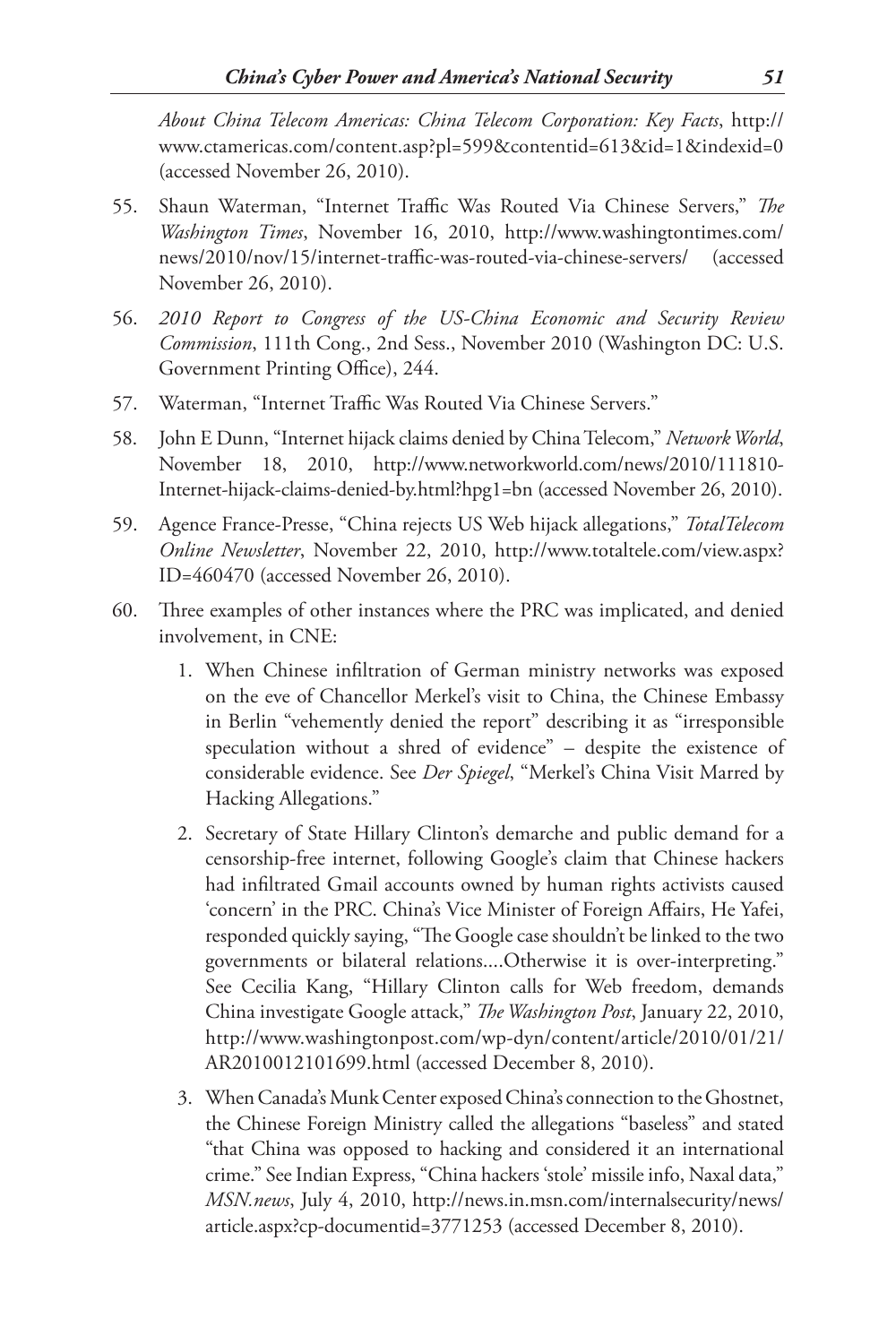- 61. Elinor Sloan, *China's Strategic Behaviour* (Calgary, Alberta: Canadian Defense & Foreign Affairs Institute, June 2010), 1-2; Evan S. Medeiros, *China's International Behavior: Activism, Opportunism, and Diversification* (Santa Monica, California: Rand Corporation: 2009), 14-18; James Mulvenon et al., *Chinese Responses to U.S. Military Transformation and Implications for the Department of Defense* (Arlington, Virginia: Rand Corporation, 2006), 7-8; Office of the Secretary of Defense, *Annual Report on Military and Security Developments Involving the People's Republic of China 2010* (Washington DC: U.S. Department of Defense, 2010), 15; Susan V. Lawrence and Thomas Lum, *U.S.-China Relations: Policy Issues* (Washington DC: U.S. Library of Congress, Congressional Research Service, January 12, 2011), 7-9, http://opencrs.com/ syndication/recent.xml (accessed on January 21, 2011); Secretary of State's International Security Advisory Board, *Report from the ISAB Task Force: China's Strategic Modernization* (Washington DC: Department of State, October 2008), 1-3, http://www.fas.org/nuke/guide/China/ISAB2008.pdf (accessed October 25, 2010).
- 62. *China's National Defense in 2008* (Beijing, People's Republic of China: Information Office of the State Council of the People's Republic of China, January 2009), 6-8, http://www.china.org.cn/government/whitepaper/node\_ 7060059.htm (accessed on November 3, 2010); Michael Chambers, "Framing the Problem: China's Threat Environment and International Obligations," in *Right-Sizing the People's Liberation Army: Exploring the Contours of China's Military*, Roy Kamphausen and Andrew Scobell, eds. (Carlisle, Pennsylvania: U.S. Army War College, 2007), 43-50.
- 63. Western analysts frequently note the difficulty in explaining the relationship between the PLA's 'revolution in military affairs' and repeated Chinese references to defense 'informatization' campaigns. In an effort to resolve these difficulties the U.S. Director of National Intelligence's Open Source Center (OSC) in May 2008 published a short study titled, "PRC Military Terminology: RMA with Chinese Characteristics." According to the OSC authors, "PRC media use the phrase 'Revolution in Military Affairs (RMA) with Chinese characteristics' to describe the process by which China's military and national defense industry is attempting to transform itself into a military capable of winning a limited, local high-tech war. The Chinese concept is built on the Western idea of RMA – the adoption of advanced military concepts and the incorporation of information technology ('informatization') – but also seeks to raise the general modernization level of China's military to a level comparable with those enjoyed by Western militaries even before they adopted the RMA concept." The OSC analysts go on to note, "As in the West, China aims to improve its ability to win a hightech war by transforming its military through the incorporation of information technology and overhauling its military's organization and doctrine." Chinese authors contend that 'the essence and core of the revolution in military affairs with Chinese characteristics is to bring about the informatization of national defense and army building.' According to the Chinese writers, 'informatization'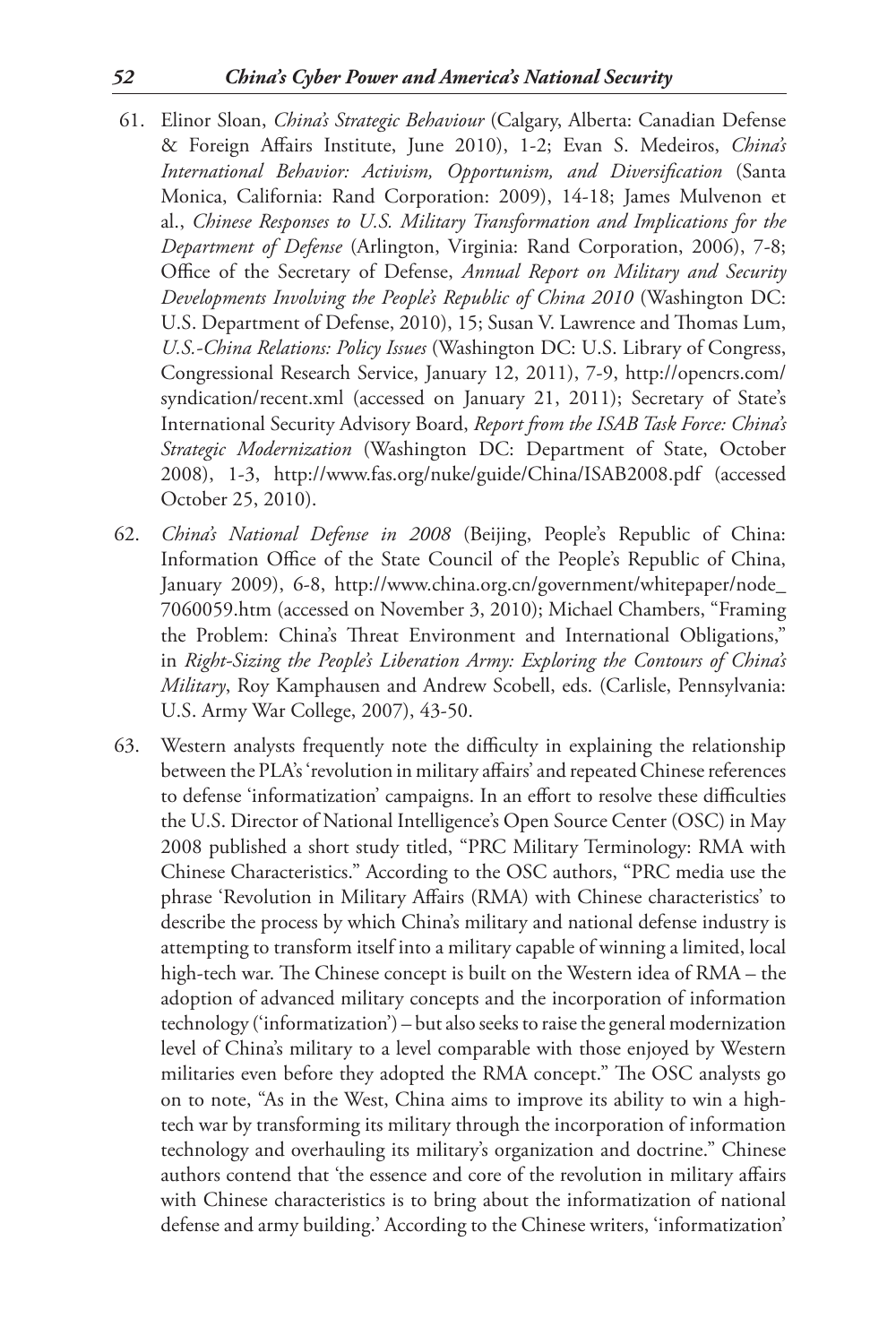involves 'many different elements and aspects, the more crucial of which are the development of weapons and armaments, optimization of the military's structure and organization, and innovations in military theories.' They go on to argue that all these elements have to 'come together to constitute an organic entity.' For the Chinese, 'informatization' appears to be a key element of the revolution in military affairs – modernization of the PLA in a manner intended to realize the synergistic benefits of simultaneous command, control, communications, and intelligence, surveillance and reconnaissance." See Eric C. Anderson and Jeffrey G. Engstrom, "The Revolution in Military Affairs and 'Informatizing,'" *Capabilities off the Chinese People's Liberation Army to Carry Out Military Action in the Event of a Regional Military Conflict*, Prepared for the U.S.-China Economic and Security Review Commission (McLean, Virginia: Science Applications International Corporation, March 2009), 9.

- 64. Secretary of State's International Security Advisory Board, *Report from the ISAB Task Force: China's Strategic Modernization*, 1-6; Michael G. Mullen, *The National Military Strategy for the United States of America* (Washington DC: Department of Defense, February 8, 2011), 3 & 14; Lawrence and Lum, *U.S.- China Relations: Policy Issues*, 24-25.
- 65. Fritz, "How China Will Use Cyber Warfare to Leapfrog in Military Competitiveness," 40.
- 66. Rosemary Foot, "China and the United States: Between Cold and Warm Peace," *Survival* vol. 51, no. 6 (December 2009-January 2010): 134; *China's National Defense in 2008*, 6; Lawrence and Lum, *U.S.-China Relations: Policy Issues*, 1-4, 30-31.
- 67. Secretary of State's International Security Advisory Board, *Report from the ISAB Task Force: China's Strategic Modernization*, 1-2; Kerry Dumbaugh, *China-U.S. Relations: Current Issues and Implications for U.S. Policy* (Washington DC: U.S. Library of Congress, Congressional Research Service, October 8, 2009), 2-3; Lawrence and Lum, *U.S.-China Relations: Policy Issues*, 9-12.
- 68. Medeiros, *China's International Behavior: Activism, Opportunism, and Diversification*, 31-35; Foot, "China and the United States: Between Cold and Warm Peace," 134; Chambers, "Framing the Problem: China's Threat Environment and International Obligations," 27-29.
- 69. Foot, "China and the United States: Between Cold and Warm Peace," 134; Sloan, *China's Strategic Behaviour*, 3-4; Thomas Lum, *U.S.-China Relations: Policy Issues* (Washington DC: U.S. Library of Congress, Congressional Research Service, March 12, 2010), 20; Gary Feuerberg, "Experts Urge Action on Chinese Currency Manipulation," *The Epoch Times*, September 22, 2010, http://www.theepochtimes.com/n2/content/view/43023/ (accessed November 26, 2010).
- 70. Medeiros, *China's International Behavior: Activism, Opportunism, and Diversification*, 10-11; Foot, "China and the United States: Between Cold and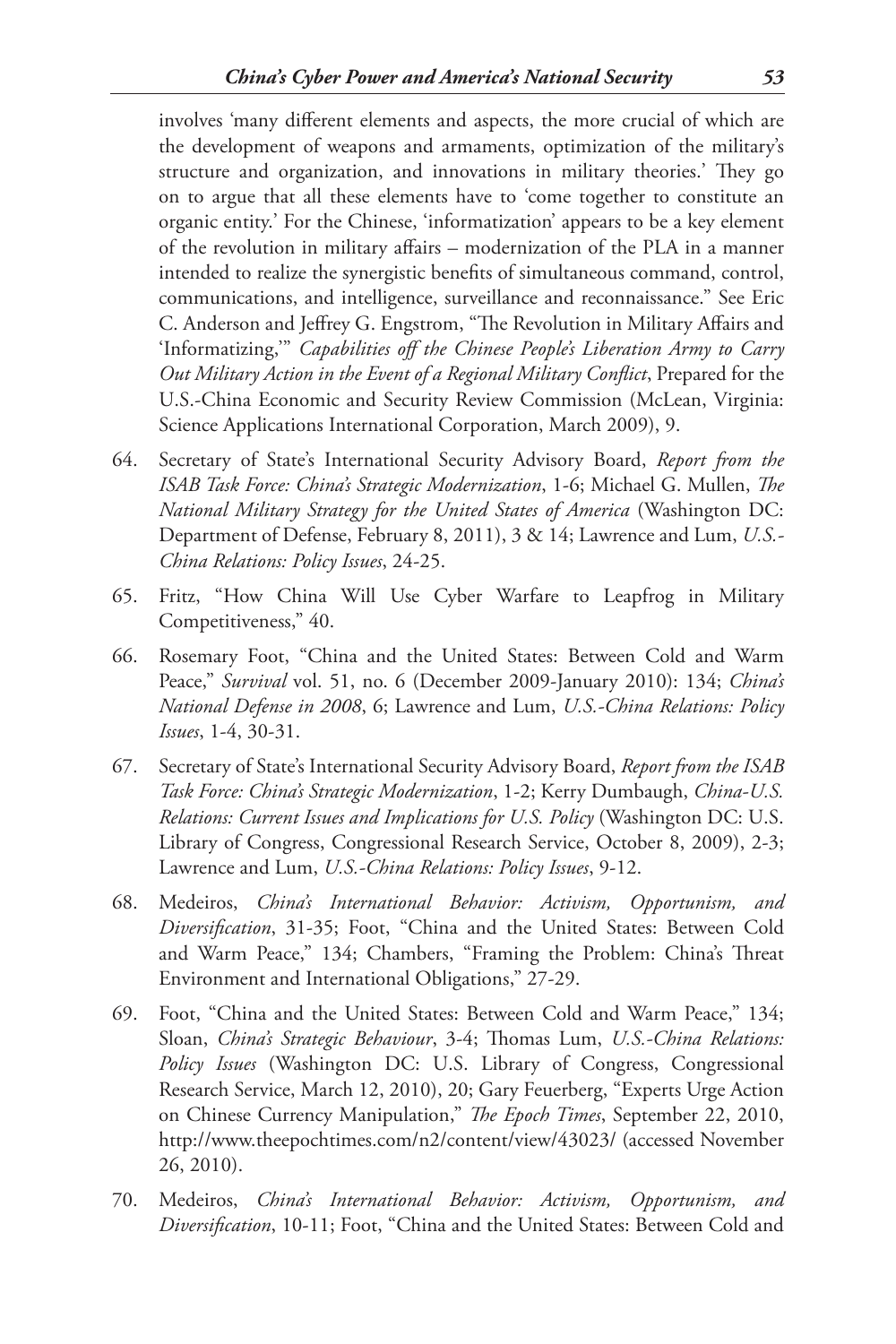Warm Peace," 129-130; Zbigniew Brezinkski, *The Geostrategic Triad: Living with China, Europe, and Russia* (Washington DC: Center for Strategic and International Studies, 2001), 8-9; Secretary of State's International Security Advisory Board, *Report from the ISAB Task Force: China's Strategic Modernization,*  2-4.

- 71. Foot, "China and the United States: Between Cold and Warm Peace," 130.
- 72. *China's National Defense in 2008*, 7.
- 73. Ibid.
- 74. Ibid*,* 8.
- 75. Ibid*,* 8-9.
- 76. Mazanec, "The Art of (Cyber) War," 1-3; Sloan, *China's Strategic Behaviour*, 4-5.
- 77. Arthur S. Ding, "China's Revolution in Military Affairs: An Uphill Endeavour," *Security Challenges*, vol. 4 no. 4 (Summer 2008): 81-82; David Finkelstein, "China's National Military Strategy: An Overview of the 'Military Strategic Guidelines,'" in *Right-Sizing the People's Liberation Army: Exploring the Contours of China's Military*, Roy Kamphausen and Andrew Scobell, eds. (Carlisle, Pennsylvania: U.S. Army War College, 2007), 102-103; Larry M. Wortzel, "PLA Command, Control and Targeting Architectures: Theory, Doctrine, and Warfighting Applications," in *Right-Sizing the People's Liberation Army: Exploring the Contours of China's Military*, Roy Kamphausen and Andrew Scobell, eds. (Carlisle, Pennsylvania: U.S. Army War College, 2007), 191-194.
- 78. Qiao Liang and Wang Xiangsui, *Unrestricted Warfare* (Beijing: PLA Literature and Arts Publishing House, February 1999), 8-12, 25-29, 210-214 & 220- 222, http://citeseerx.ist.psu.edu/viewdoc/download?doi=10.1.1.169.7179[1]. pdf (accessed on October 18, 2010).
- 79. Ding, "China's Revolution in Military Affairs: An Uphill Endeavour," 81-83; Thomas, *The Dragon's Quantum Leap: Transforming from a Mechanized to an Informatized Force*, 174-184.
- 80. *China's National Defense in 2008*, 8.
- 81. Krekel, *Capability of the People's Republic of China to Conduct Cyber Warfare and Computer Network Exploitation*, 6-7.
- 82. Ibid.
- 83. Thomas, "Nation-State Cyber Strategies: Examples from China and Russia," 466.
- 84. Krekel, *Capability of the People's Republic of China to Conduct Cyber Warfare and Computer Network Exploitation*, 6-7; Office of the Secretary of Defense, *Annual Report on Military and Security Developments Involving the People's Republic of China 2010*, 37.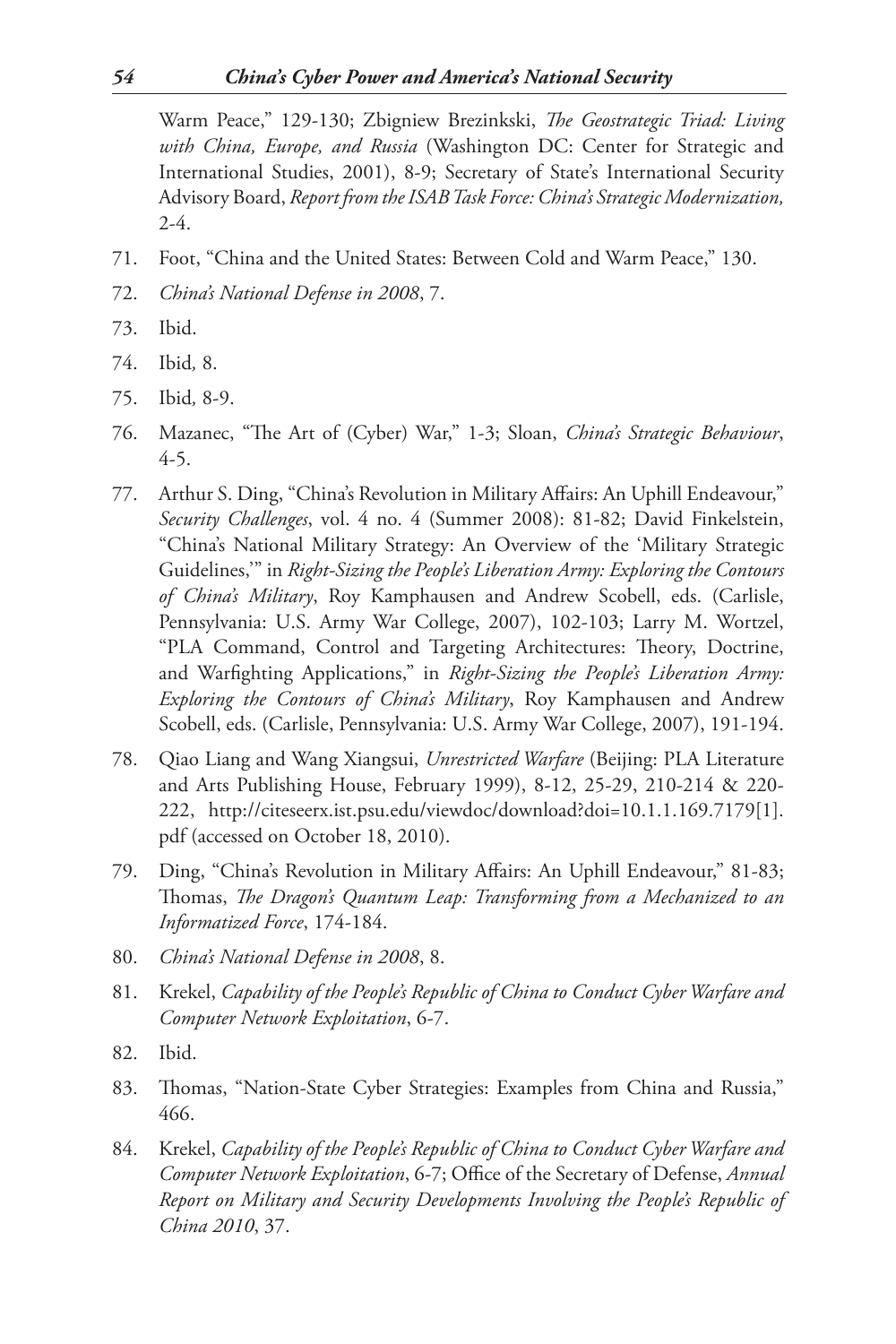- 85. Billo and Chang, *Cyber Warfare: An Analysis of the Means and Motivations of Selected Nation States*, 32-33.
- 86. Ibid.
- 87. Ibid.
- 88. Thomas, *The Dragon's Quantum Leap: Transforming from a Mechanized to an Informatized Force*, 180.
- 89. Monika Chansoria, "'Informationising' Warfare: China Unleashes the Cyber and Space Domain," *Centre for Land Warfare Studies Manekshaw Paper* no. 20 (New Delhi, India: Knowledge World Publishers, 2010), 15, http://claws.in/ download.php?action+1270592252MP-20.pdf (accessed December 8, 2010).
- 90. Russell Hsiao, "China's Cyber Command?" *China Brief: A Journal of Analysis and Information* vol. 10, no. 15, July 22, 2010, http://www.jamestown.org/ uploads/media/cb\_010\_74.pdf (accessed November 25, 2010); Tania Branigan, "Chinese army to target cyber war threat," *The Guardian*, July 22, 2010, http:// www.guardian.co.uk/world/2010/jul/22/chinese-army-cyber-war-department, (accessed November 25, 2010).
- 91. *China's National Defense in 2008*, 37.
- 92. Billo and Chang, *Cyber Warfare: An Analysis of the Means and Motivations of Selected Nation States*, 33.
- 93. Krekel, *Capability of the People's Republic of China to Conduct Cyber Warfare and Computer Network Exploitation*, 33-36.
- 94. Thomas, "Nation-State Cyber Strategies: Examples from China and Russia," 471.
- 95. "Hacktivist" is a combination of the words 'hacker' and 'activist,' a slang term for a person who changes or manipulates information on the Internet in order to convey a political message. See Macmillan Dictionary, "Buzzword – hacktivist," http://www.macmillandictionary.com/buzzword/entries/hacktivist.html, (accessed December 8, 2010).
- 96. Vincent Wei-cheng Wang and Gwendolyn Stamper, "Asymmetric war? Implications for China's information warfare strategies," *American Asian Review*. vol. 20, iss. 4 (Winter 2002), 167-178, in ProQuest (accessed September 15, 2010).
- 97. Simon Elegant, "Enemies at The Firewall," *Time Magazine***,** December 6, 2007, http://www.time.com/time/magazine/article/0,9171,1692063-2,00.html (Accessed November 28, 2010).
- 98. Krekel, *Capability of the People's Republic of China to Conduct Cyber Warfare and Computer Network Exploitation*, 7-8.
- 99. Gregg Keizer, "Chinese firm hired Blaster hacking group, says U.S. cable," *ComputerWorld*, December 6, 2010, http://www.computerworld.com/s/ article/9199898/Chinese\_firm\_hired\_Blaster\_hacking\_group\_says\_U.S.\_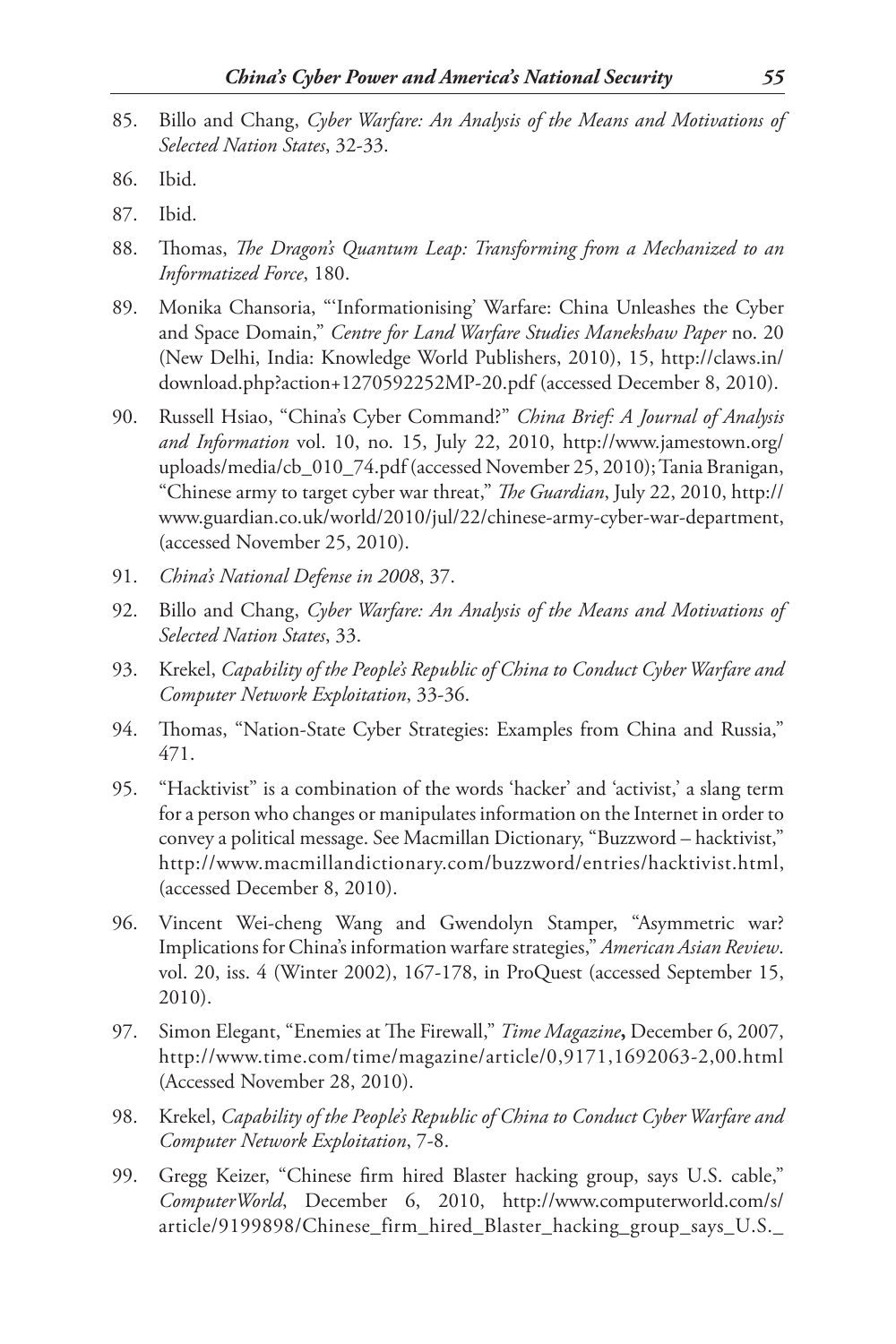cable (accessed December 8, 2010); "US embassy cables: China uses access to Microsoft source code to help plot cyber warfare, US fears," *The Guardian*, December 4, 2010, http://www.guardian.co.uk/world/us-embassy-cablesdocuments/214462 (accessed December 8, 2010).

- 100. James Mulvenon, "PLA Computer Network Operations: Scenarios, Doctrine, Organizations, and Capability," in *Beyond the Strait: PLA Missions other than Taiwan*, Roy Kamphausen, et al., ed. (Carlisle, Pennsylvania: U.S. Army War College, Strategic Studies Institute: April 2009), 256-257; Nigel Inkster, "China in Cyberspace," *Survival* vol. 52, no. 4 (July 2010), 60, http://www. informaworld.com/smpp/title~content=t713659919 (accessed November 8, 2010)
- 101. Information Office of the State Council of the People's Republic of China, *White Paper: The Internet in China*, June 8, 2010, http://www.gov.cn/ english/2010-06/08/content\_1622956\_7.htm (accessed November 28, 2010).
- 102. Krekel, *Capability of the People's Republic of China to Conduct Cyber Warfare and Computer Network Exploitation*, 6-7, 12-13.
- 103. Office of the Secretary of Defense, *Annual Report to Congress: Military Power of the People's Republic of China 2009,* (Washington DC: U.S. Department of Defense, 2009), 14; Matthew Davis, "Dominating the final frontier," *BBC News*, October 19, 2006, http://news.bbc.co.uk/2/hi/americas/6068304.stm (accessed November 28, 2010); Ehsan Ahrari, "US turns space into its colony," *The Asia Times Online*, October 20, 2006, http://www.atimes.com/atimes/ Front\_Page/HJ20Aa02.html (accessed November 28, 2010); Anderson and Engstrom, *Capabilities off the Chinese People's Liberation Army to Carry Out Military Action in the Event of a Regional Military Conflict*, 50-51; Dumbaugh, *China-U.S. Relations: Current Issues and Implications for U.S. Policy*, 2-3.
- 104. Sloan, *China's Strategic Behaviour*, 9-10; Noah Shachtman, "How China Loses the Coming Space War," *Wired.com* - The Danger Room, January 10, 2008, http://www.wired.com/dangerroom/2008/01/inside-the-chin/ (accessed November 28, 2010).
- 105. *China's National Defense in 2008*, 7-9.
- 106. Ding, "China's Revolution in Military Affairs: An Uphill Endeavour," 82, 87 & 92.
- 107. *2010 Report to Congress of the US-China Economic and Security Review Commission*, 43.
- 108. *China's National Defense in 2008*, 7.
- 109. *2010 Report to Congress of the US-China Economic and Security Review Commission*, 6.
- 110. Ibid., 99-100.
- 111. Ding, "China's Revolution in Military Affairs: An Uphill Endeavour," 96-97.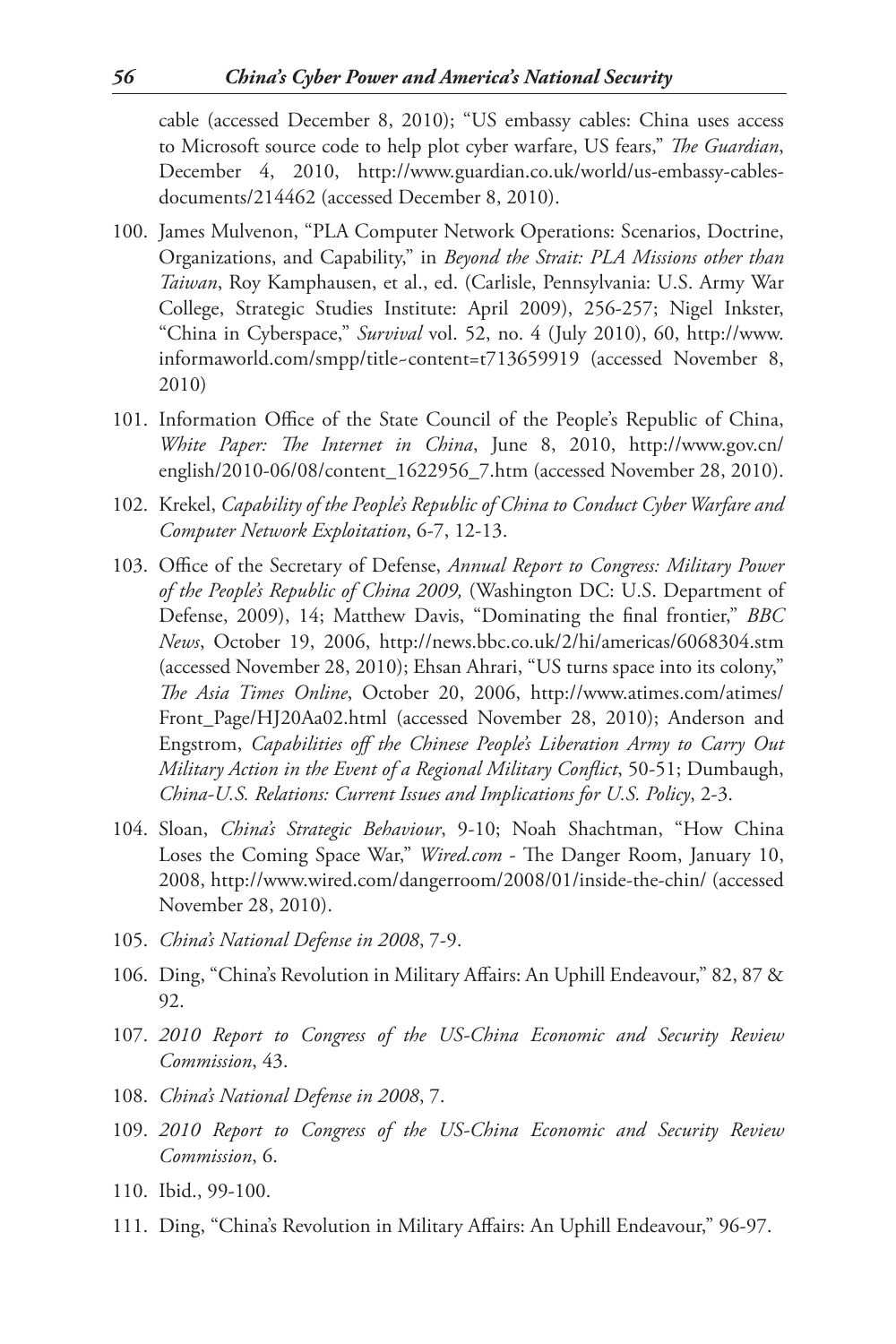- 112. Ibid., 93-95; Fritz, "How China Will Use Cyber Warfare to Leapfrog in Military Competitiveness," 33.
- 113. Clarke and Knake, *Cyber War: The Next Threat to National Security and What to Do About It*, 94-95; "Major Foreign Companies in China," *China Radio International*, http://english.cri.cn/1702/2004-10-29/116@163189.htm (accessed November 28, 2010).
- 114. Fritz, "How China Will Use Cyber Warfare to Leapfrog in Military Competitiveness," 57; Krekel, *Capability of the People's Republic of China to Conduct Cyber Warfare and Computer Network Exploitation*, 58.
- 115. Rogin, "The Top 10 Chinese Cyber Attacks (that we know of)."
- 116. "Spearfishing" is a social engineering tactic used to introduce malware on to a computer. The hacker sends an email message personalized so as to appeal to specific people in hopes that the targeted person will open the email or an email attachment. Upon opening, the email downloads malware to the targeted person's computer. This is called "spearfishing" because it targets a specific individual or persons, rather than the technique of sending out a broadbased message – or "spamming" – to a large number of people. See Protect My ID.com, "Types of Identity Fraud – Spear Fishing," http://www.protectmyid. com/identity-theft-protection-resources/types-of-fraud/spear-fishing.aspx, (accessed January 17, 2010).
- 117. *2010 Report to Congress of the US-China Economic and Security Review Commission*, 237-239; Clarke and Knake, *Cyber War: The Next Threat to National Security and What to Do About It*, 60-61.
- 118. Fritz, "How China Will Use Cyber Warfare to Leapfrog in Military Competitiveness," 41; Lawrence and Lum, *U.S.-China Relations: Policy Issues*, 13; Morrison, *China-U.S. Trade Issues,* 21-23.
- 119. "FBI: China may use counterfeit Cisco routers to penetrate U.S. networks," *World Tribune*, May 15, 2008, http://www.worldtribune.com/worldtribune/ WTARC/2008/ea\_china0141\_05\_15.asp (accessed November 28, 2010); Clarke and Knake, *Cyber War: The Next Threat to National Security and What to Do About It*, 55-57.
- 120. David Kirkpatrick, "How Microsoft conquered China Or is it the other way around?" *Fortune Magazine*, July 17 2007, http://money.cnn.com/magazines/ fortune/fortune\_archive/2007/07/23/100134488/ (accessed November 28, 2010).
- 121. Clarke and Knake, *Cyber War: The Next Threat to National Security and What to Do About It*, 55-57.
- 122. Kevin Coleman, "China Demands Computer Encryption Codes From Cyber Security Firms," *DefenseTech.org*, May 3, 2010, http://defensetech. org/2010/05/03/china-demands-computer-encryption-codes-from-cybersecurity-firms/ (accessed October 29, 2010); Joe McDonald, "China scales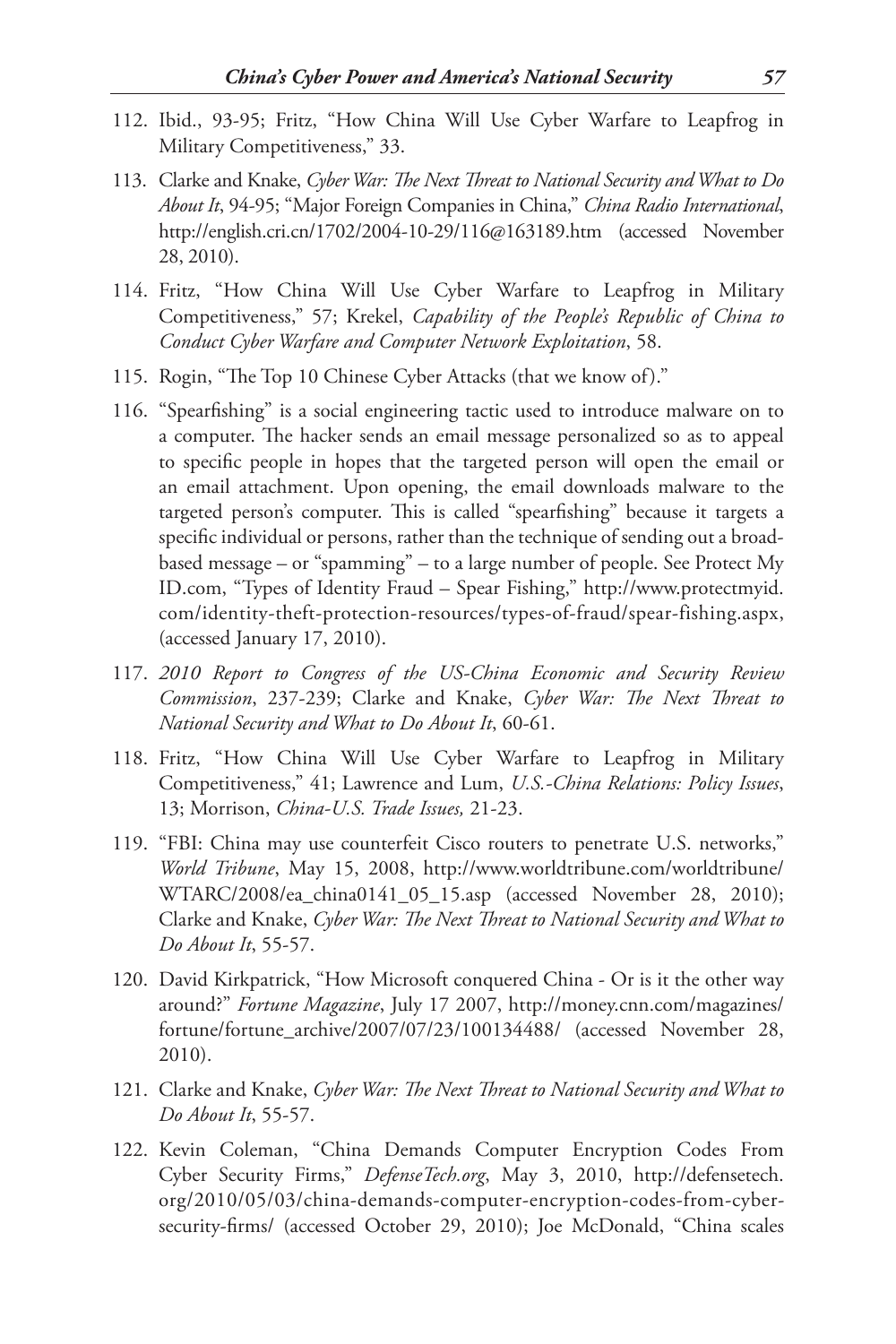back IT disclosure demands," *Sydney Morning Herald*, April 30, 2009, http:// news.smh.com.au/breaking-news-technology/china-scales-back-it-disclosuredemands-20090430-aod1.html (accessed October 29, 2010); *2010 Report to Congress of the US-China Economic and Security Review Commission*, 244-245.

Chinese rules for information technology imports cover the following categories:

- 1. Firewalls (hardware & software) but it does not apply to personal firewalls
- 2. Network security separation cards and line selectors
- 3. Security isolation and information exchange products
- 4. Secure network routers
- 5. Chip operating systems (COS)
- 6. Data backup and recovery products
- 7. Secure operating systems
- 8. Secure database systems
- 9. Anti-spam products
- 10. Intrusion detection systems
- 11. Network vulnerability scanning products
- 12. Security auditing products
- 13. Web site recovery products
- 123. Clay Wilson, *Botnets, Cybercrime, and Cyber Terrorism: Vulnerabilities and Policy Issues for Congress* (Washington, DC: U.S. Library of Congress, Congressional Research Service, January 29, 2008), 20.
- 124. Billo and Chang, *Cyber Warfare: An Analysis of the Means and Motivations of Selected Nation States*, 9-10.
- 125. Christopher Burgess, "Nation States' Espionage and Counterespionage: An Overview of the 2007 Global Economic Espionage Landscape."
- 126. Nirmala George, "India Bans Chinese telecom equipment," *The Boston Globe*, April 30, 2010, http://www.boston.com/business/techn...com\_equipment/ (accessed September 29, 2010); Krekel, *Capability of the People's Republic of China to Conduct Cyber Warfare and Computer Network Exploitation*, 49-50
- 127. *China's National Defense in 2008*, 9.
- 128. James Mulvenon, "The PLA and Information Warfare," in James Mulvenon and Richard H. Yang, ed., *The People's Liberation Army in the Information Age*  (Washington DC: RAND, 1999), 182.
- 129. Chansoria, "'Informationising' Warfare: China Unleashes the Cyber and Space Domain," 5.
- 130. Mazanec, "The Art of (Cyber) War," 3.
- 131. Mulvenon, "PLA Computer Network Operations: Scenarios, Doctrine, Organizations, and Capability," 257-259.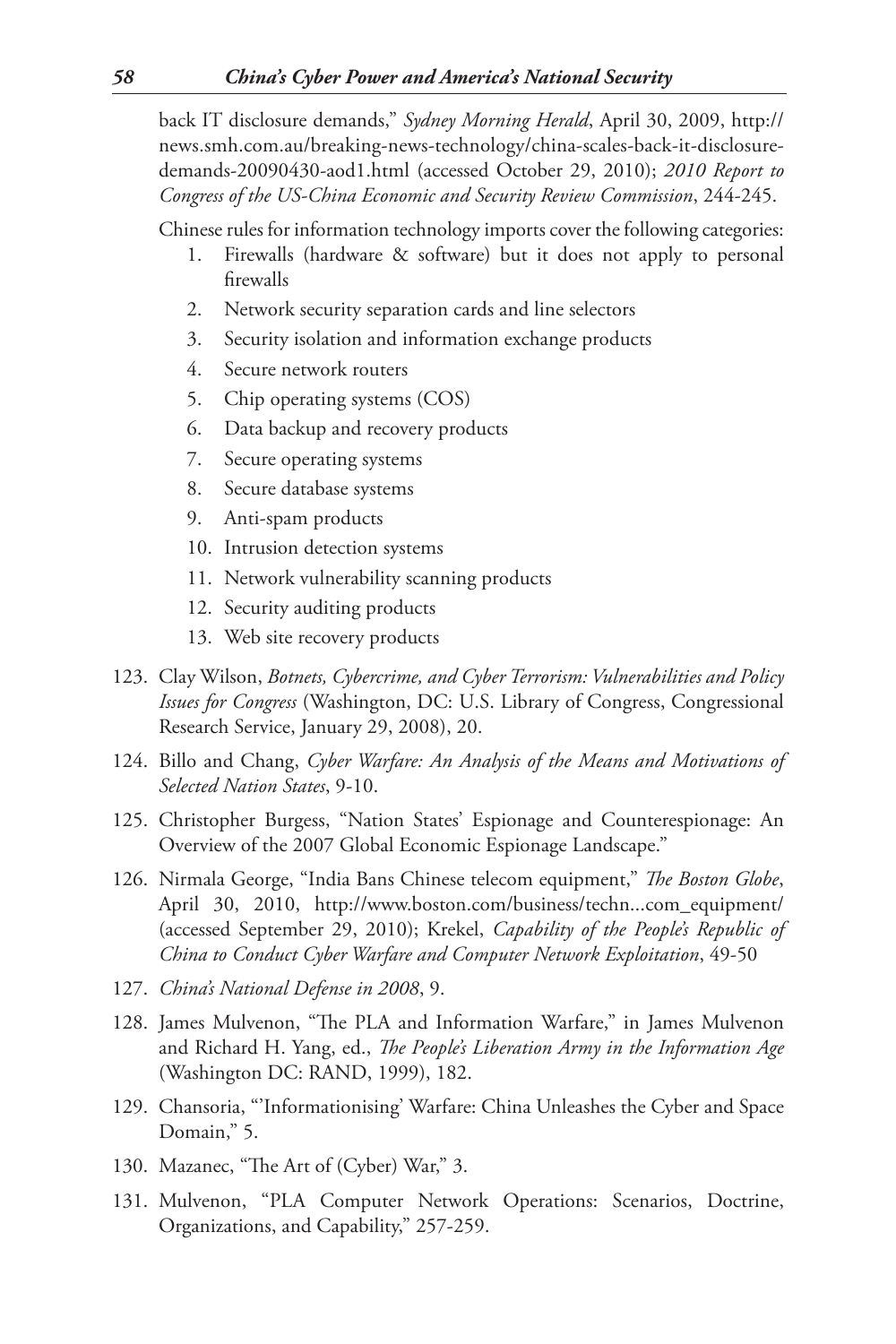- 132. Krekel, *Capability of the People's Republic of China to Conduct Cyber Warfare and Computer Network Exploitation*, 19-20.
- 133. Martin C. Libicki, *Cyberdeterrence and Cyberwar* (Arlington, Virginia: Rand Corporation, 2009), 7-8; Richard Kugler, "Deterrence of Cyber Attacks," published in *Cyber Power and National Security*, Franklin Kramer, Stuart Starr, and Larry Wentz, ed. (Washington DC: Potomac Books, Incorporated, 2009), 327; William Goodman, "Cyber Deterrence: Tougher in Theory than in Practice?" *Strategic Studies Quarterly*, vol. 4, no. 3 (Fall 2010), 102-128.
- 134. Abram N. Shulsky, *Deterrence Theory and Chinese Behavior* (Santa Monica, California: RAND Corporation, 2000), 55.

Dr. Evan Medeiros, a senior political scientist at the RAND Corporation and former External Researcher for the U.S. Army War College Strategic Studies Institute, concurs with Shulsky. "China's most acute concerns about U.S. intentions are seldom directly articulated in official statements, but these themes persist in the writings of scholars and analysts – and across a broad range of issues beyond military ones." See Medeiros, *China's International Behavior: Activism, Opportunism, and Diversification*, 31.

- 135. Thomas, *The Dragon's Quantum Leap: Transforming from a Mechanized to an Informatized Force*, 187.
- 136. Lawrence and Lum, *U.S.-China Relations: Policy Issues*, 1-4, 30-31.
- 137. Mazanec, "The Art of (Cyber) War," 3-5; Krekel, *Capability of the People's Republic of China to Conduct Cyber Warfare and Computer Network Exploitation*, 8.
- 138. Billo and Chang, *Cyber Warfare: An Analysis of the Means and Motivations of Selected Nation States*, 9-10; U.S. Government Accountability Office, *Cyberspace: United States Faces Challenges in Addressing Global Cybersecurity and Governance* (Washington DC: U.S. Government Accountability Office, July 2010), 2-4.
- 139. Elihu Zimet and Charles Barry, "Military Service Cyber Overview," published in Larry Wentz, ed, *Military Perspectives on Cyber power* (Washington DC: National Defense University, July 2009), 11; Lynn, "Defending a New Domain," 97-109.
- 140. Billo and Chang, *Cyber Warfare: An Analysis of the Means and Motivations of Selected Nation States*, 16; U.S. Congress, House of Representatives, House Permanent Select Committee on Intelligence, *Paul B. Kurtz: Cyber Security Hearing,* 2, 7-11.
- 141. U.S. Government Accountability Office, *Cyberspace: United States Faces Challenges in Addressing Global Cybersecurity and Governance*, 3; Peter D. Gasper, "Cyber Threat to Critical Infrastructure 2010-2015," *The Nexus,* vol. 2/1 (February 24, 2009): 2-3.
- 142. White House Office of the Press Secretary, "Remarks by the President on Securing our Nation's Cyber Infrastructure," press release, May 29, 2009,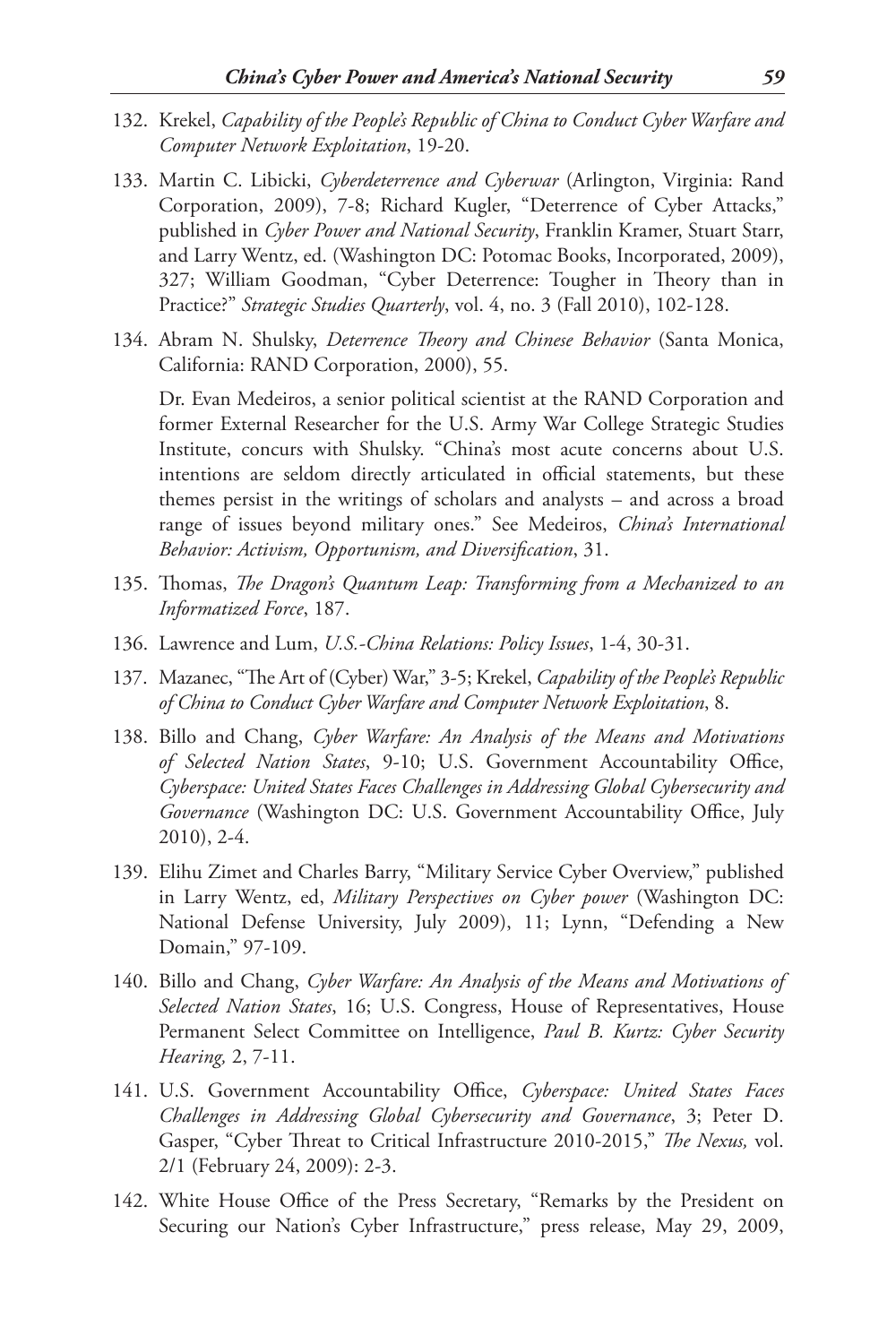http://www.whitehouse.gov/the\_press\_office/Remarks-by-the-Presidenton-Securing-Our-Nations-Cyber-Infrastructure/ (accessed October 25, 2010).

- 143. Adams, "Virtual Defense," 98-112; Hildreth, *Cyberwarfare*, 4-5; Ellen Nakashima, "Warriors in the Battle for Cyberspace," *The Washington Post*, September 24, 2010, A-18.
- 144. Adams, "Virtual Defense," 98-112.
- 145. Habiger, *Cyberwarfare and Cyberterrorism: The Need for a New U.S. Strategic Approach*, 15-17.
- 146. Ibid.
- 147. U.S. Congress, House of Representatives, Committee on Foreign Affairs, *Larry M. Wortzel: China's Approach to Cyber Operations: Implications for the United States*, 111th Congress, 2nd sess., March 10, 2010, 3-4; Krekel, *Capability of the People's Republic of China to Conduct Cyber Warfare and Computer Network Exploitation*, 51-53.
- 148. Both the Obama and Senator John McCain campaign teams were targeted by a computer network exploitation originating from China: "The hackers were looking for policy data as a way to predict the positions of the future winner. Senior campaign staffers have acknowledged that the Chinese government contacted one campaign and referred to information that could only have been gained from the theft.…In the McCain case, Chinese officials later approached staff members about information that had appeared only in restricted e-mails, according to a person close to the campaign." See Ellen Nakashima and John Pomfret, "China proves to be an aggressive foe in cyberspace," *The Washington Post*, November 11, 2009, http://www.washingtonpost.com/wp-dyn/content/ article/2009/11/10/ AR2009111017588.html (accessed October 20, 2010).
- 149. The George W. Bush administration addressed cybersecurity in three policy documents, *National Strategy to Secure Cyberspace*, *National Strategy for Homeland Security,* 2003 and 2007, and *National Security Presidential Directive 54/ Homeland Security Presidential Directive 23*, also known as the *Comprehensive National Cybersecurity Initiative (CNCI)*. While these documents acknowledged cyberspace threats and their asymmetric nature, they provided little to no. specific guidance on how the United States would prevent cyber attacks. The Bush Administration tended to couch cybersecurity threats and responses in terms of their place and application in the Global War on Terrorism. Each of the documents spoke in broad terms of prevention through denial and deterrence and of deterrence in terms of the right to respond to cyber attack through all instruments of national power. See George W. Bush, *National Strategy to Secure Cyberspace* (Washington DC: The White House, February 2003), 50-51, http://www.us-cert.gov/reading\_room/cyberspace\_strategy.pdf (accessed October 20, 2010); George W. Bush, *National Strategy for Homeland Security* (Washington DC: The White House, June 2002), http://www.dhs. gov/xlibrary/assets/book.pdf. (accessed October 20, 2010); George W. Bush,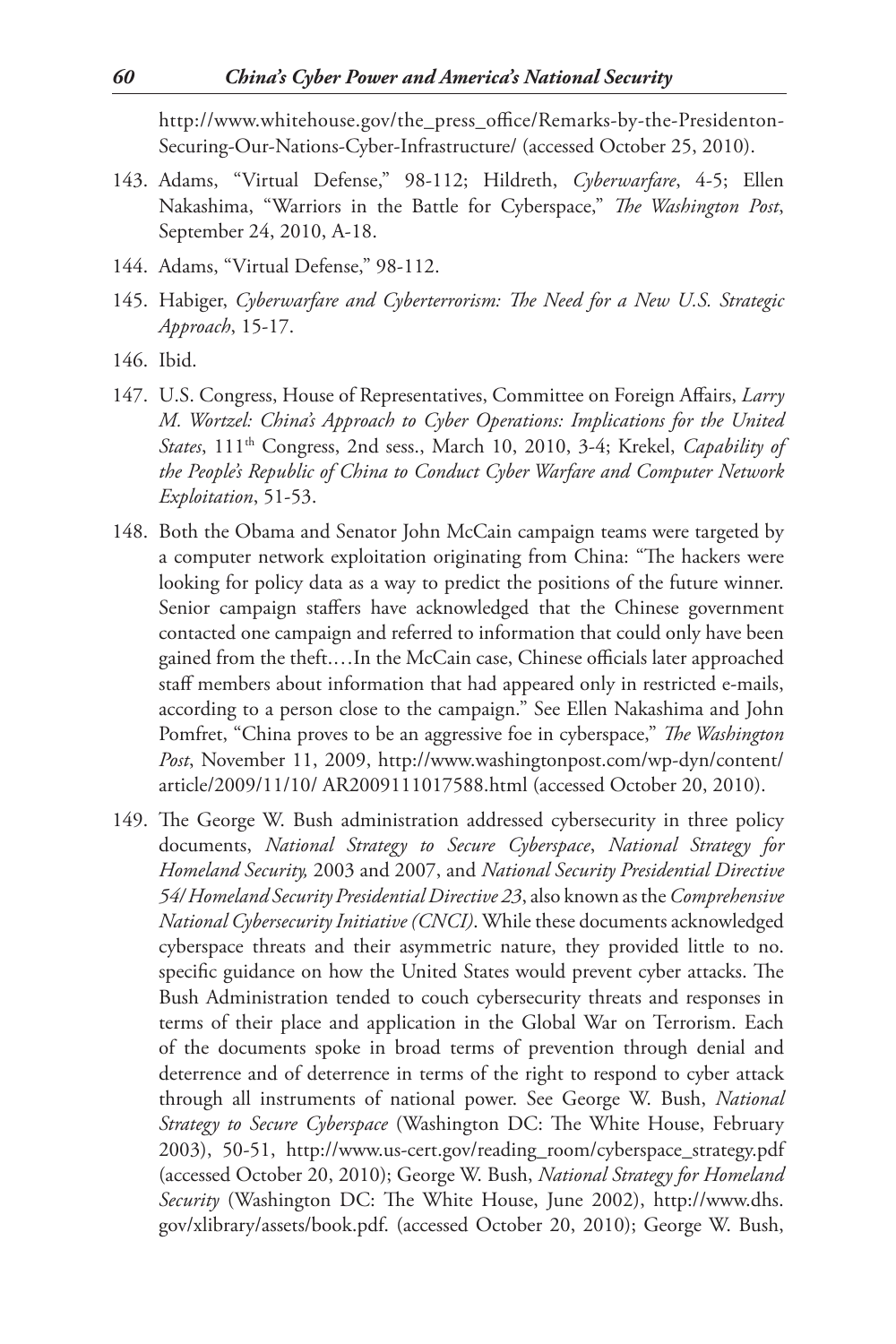*National Strategy for Homeland Security* (Washington DC: The White House, October 2007), 25-27, http://www.dhs.gov/xlibrary/assets/book.pdf (accessed October 20, 2010).

- 150. Melissa Hathaway, *Cyberspace Policy Review: Assuring a Trusted and Resilient Information and Communications Infrastructure* (Washington DC: The White House, May 2009), http://www.whitehouse.gov/assets/documents/ Cyberspace\_Policy\_Review\_final.pdf (accessed October 20, 2010).
- 151. National Security Council, *The Comprehensive national Cybersecurity Initiative.*  The twelve *CNCI* initiatives released by the Obama White House:
	- 1. Manage the Federal Enterprise Network as a single network enterprise with Trusted Internet Connections.
	- 2. Deploy an intrusion detection system of sensors across the Federal enterprise.
	- 3. Pursue deployment of intrusion prevention systems across the Federal enterprise.
	- 4. Coordinate and redirect research and development (R&D) efforts.
	- 5. Connect current cyber ops centers to enhance situational awareness.
	- 6. Develop and implement a government-wide cyber counterintelligence (CI) plan.
	- 7. Increase the security of our classified networks.
	- 8. Expand cyber education.
	- 9. Define and develop enduring "leap-ahead" technology, strategies, and programs.
	- 10. Define and develop enduring deterrence strategies and programs.
	- 11. Develop a multi-pronged approach for global supply chain risk management.
	- 12. Define the Federal role for extending cybersecurity into critical infrastructure domains.
- 152. Clarke and Knake, *Cyber War: The Next Threat to National Security and What to Do About It*, 118-119.
- 153. U.S. Government Accountability Office, *Cyberspace: United States Faces Challenges in Addressing Global Cybersecurity and Governance*, 32-33.
- 154. A sub-unified command subordinate to U.S. Strategic Command, CYBERCOM was established in 2009 by combining Joint Functional Component Command-Network Warfare (JFCC-NW) and Joint Task Force – Global Network Operations (JTF*-*GNO) and the addition of four service cyber commands, Army Forces Cyber Command, the Marine Corps Forces Cyberspace Command, the U.S. Navy's 10th Fleet, and the 24th Air Force. CYBERCOM's commander, General Keith Alexander, also serves as the Director of the National Security Agency (NSA). See U.S. Cyber Command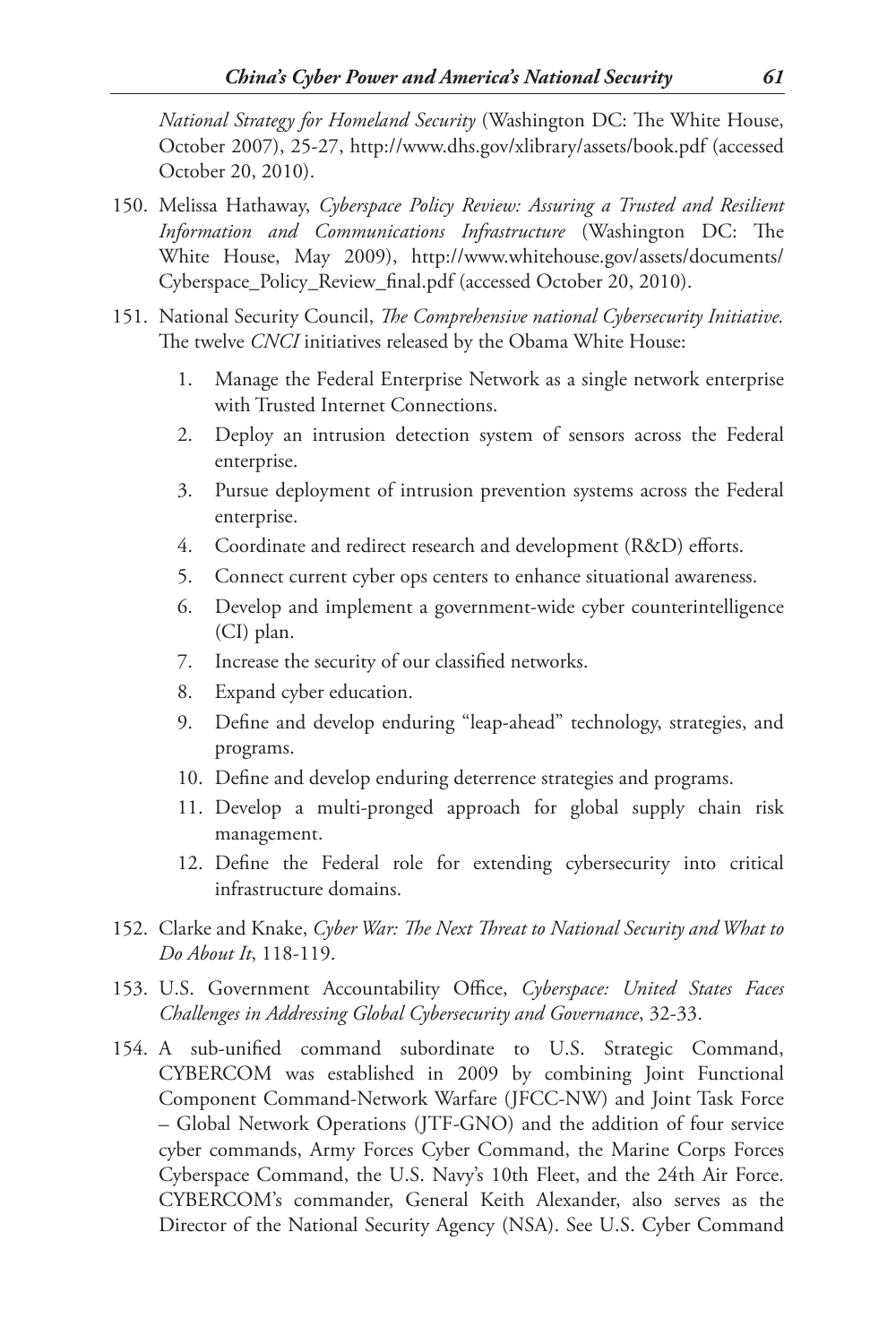Public Affairs, *Fact Sheet: U.S. CYBERCOMMAND*, October 2010, http:// www.stratcom.mil/factsheets/cc/ (accessed October 15, 2010).

- 155. U.S. Congress, Senate, Senate Armed Services Committee, *Advance Questions for Lieutenant General Keith Alexander, USA, Nominee for Commander, United States Cyber Command,* 111th Congress, 2nd session, April 14 & 15, 2010, 26, http://armed-services.senate.gov/statemnt/2010/.../Alexander%2004-15-10. pdf (accessed October 27, 2010).
- 156. Most Americans use the term ".com" (pronounced "dot com") to refer to the commercial and private sector owned and operated part of the internet. In fact, .com includes only part of the civilian internet infrastructure. In the Domain Name System (DNS) there is a hierarchy of names for non-governmental computer addresses including .com, .net, .org, and .edu. See Postel, below. This paper uses the term ".com" in its colloquial sense, referring to the nonfederal government portions of the American internet structure. A more technical explanation follows from Jonathan Bruce Postel, Internet Engineering Task Force (IETF), "Memorandum: Domain Name System Structure and Delegation" (March 1994), http://www.ietf.org/rfc/rfc1591.txt (accessed on January 21, 2011).

"In the Domain Name System (DNS) naming of computers there is a hierarchy of names. The root of system is unnamed. There are a set of what are called "top-level domain names" (TLDs). These are the generic TLDs (EDU, COM, NET, ORG, GOV, MIL, and INT), and the two letter country codes. Each of the generic TLDs was created for a general category of organizations. The country code domains (for example, FR, NL, KR, US) are each organized by an administrator for that country. These administrators may further delegate the management of portions of the naming tree. Of these generic domains, five are international in nature, and two are restricted to use by entities in the United States.

World Wide Generic Domains:

COM: This domain is intended for commercial entities, that is companies. This domain has grown very large and there is concern about the administrative load and system performance if the current growth pattern is continued. Consideration is being taken to subdivide the COM domain and only allow future commercial registrations in the subdomains.

EDU: This domain was originally intended for all educational institutions. Many Universities, colleges, schools, educational service organizations, and educational consortia have registered here.

NET: This domain is intended to hold only the computers of network providers, that is the NIC and NOC computers, the administrative computers, and the network node computers.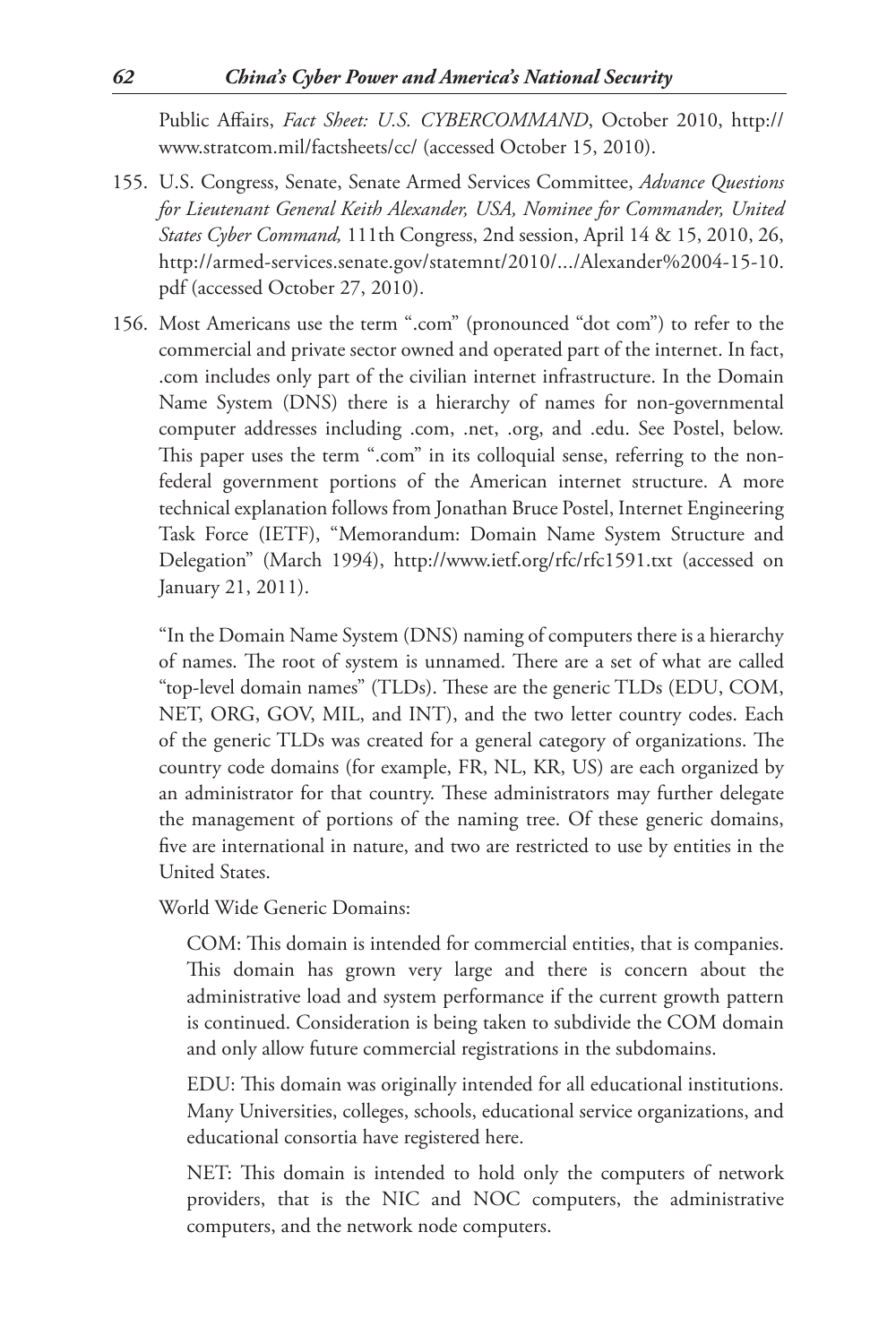ORG: This domain is intended as the miscellaneous TLD for organizations that didn't fit anywhere else. Some non-government organizations may fit here.

INT: This domain is for organizations established by international treaties, or international databases.

United States Only Generic Domains:

GOV: This domain was originally intended for any kind of government office or agency. More recently a decision was taken to register only agencies of the U.S. Federal government in this domain. State and local agencies are registered in the country domains.

MIL: This domain is used by the U.S. military.

Example country code Domain:

US: As an example of a country domain, the US domain provides for the registration of all kinds of entities in the United States on the basis of political geography, that is, a hierarchy of <entity-name>.<locality>.<statecode>.US. For example, "IBM.Armonk.NY.US." In addition, branches of the US domain are provided within each state for schools (K12), community colleges (CC), technical schools (TEC), state government agencies (STATE), councils of governments (COG), libraries (LIB), museums (MUS), and several other generic types of entities."

- 157. U.S. Congress, Senate, Senate Armed Services Committee, *Advance Questions for Lieutenant General Keith Alexander, USA, Nominee for Commander, United States Cyber Command*, 3-4, 12.
- 158. Lynn, "Defending a New Domain," 97-109.
- 159. Department of Homeland Security, *White Paper: Computer Network Security & Privacy Protection*, February 19, 2010, http://www.dhs.gov/files/publications/ editorial\_0514.shtm#4 (accessed October 27, 2010).
- 160. Ibid; Clarke and Knake, *Cyber War: The Next Threat to National Security and What to Do About It*, 121-122.
- 161. Lynn, "Defending a New Domain," 97-109.
- 162. Clarke and Knake, *Cyber War: The Next Threat to National Security and What to Do About It*, 119-122, 143-144; Inkster, "China in Cyberspace," 65; James R. Langevin, Michael T. McCaul, and Harry Raduege, *Cybersecurity Two Years Later: A Report of the CSIS Commission on Cybersecurity for the 44th Presidency*, 3; U.S. Government Accountability Office, *Cybercrime: Public and Private Entities Face Challenges in Addressing Cyber Threats*, 33-34; Multi-State Information Sharing and Analysis Center, "About the MS-ISAC," http://www.msisac.org/ about/ (accessed October 20, 2010).
- 163. Lynn, "Defending a New Domain," 97-109.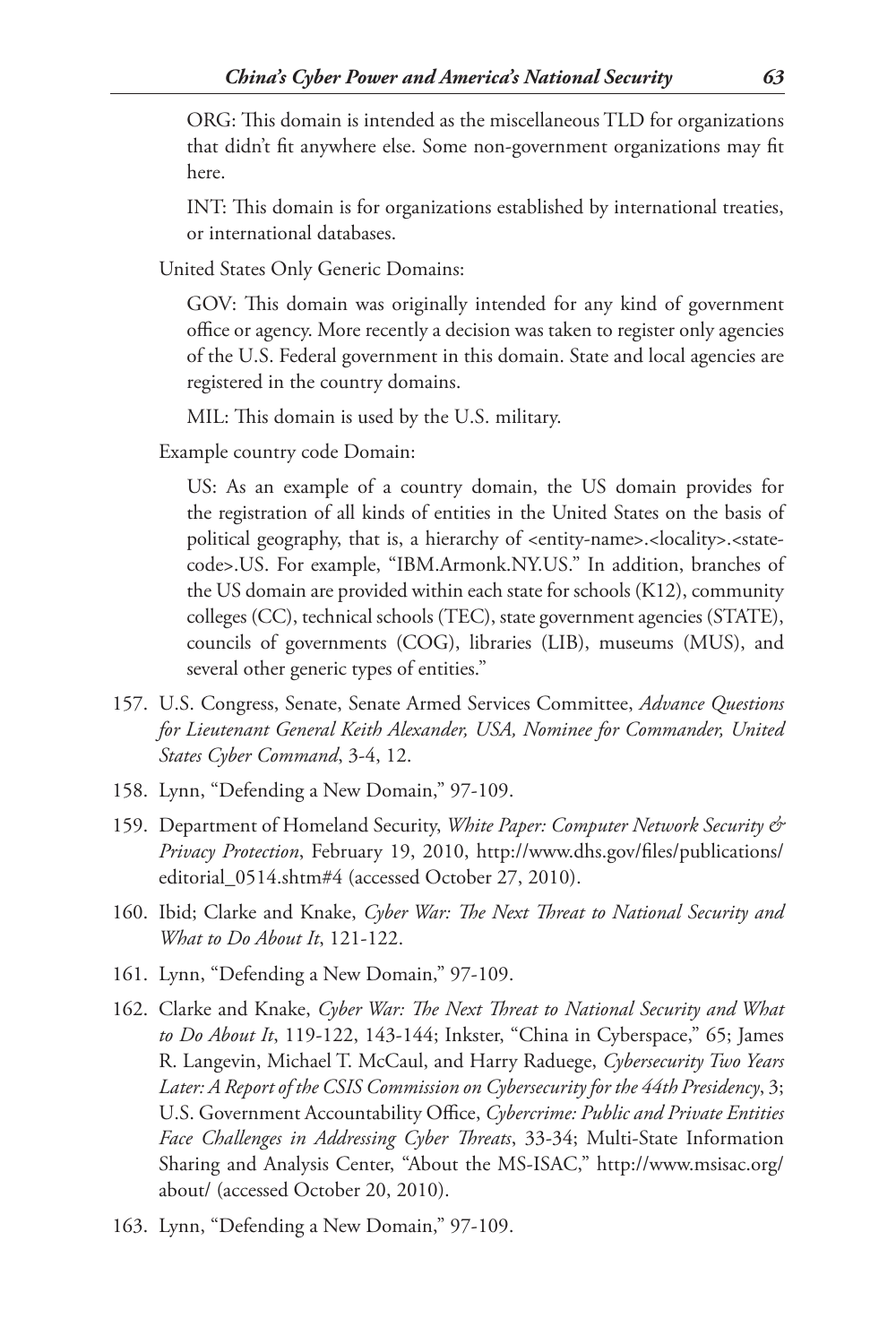- 164. White House Office of the Press Secretary, "Remarks by the President on Securing our Nation's Cyber Infrastructure."
- 165. Pellerin, "Lynn: Cyberspace is the New Domain of Warfare."
- 166. Department of Homeland Security, *National Cyber Incident Response Plan-Interim Version* (Washington DC: Department of Homeland Security, September 2010), www.federalnewsradio.com/pdfs/NCIRP\_Interim\_Version\_ September\_2010.pdf (accessed October 20, 2010).
- 167. Secretary of Homeland Security Janet Napolitano and Secretary of Defense Robert Gates, "Memorandum of Agreement Between The Department of Homeland Security and The Department of Defense Regarding Cybersecurity," September 27, 2010, http://www.dhs.gov/files/publications/gc\_128 6986004190.shtm (accessed October 20, 2010).
- 168. Cheryl Pellerin, "DOD, DHS Join Forces to Promote Cybersecurity," American Forces Press Service, accessed on October 13, 2010, http://www.defense.gov/ news/newsarticle. aspx?id=61264 (accessed October 20, 2010).
- 169. The Presidential Cybersecurity Coordinator is a Special Assistant to the President, serves primarily the President's representative to the interagency, and leads the interagency process for cyber security strategy and policy development. Like DHS, the Presidential Cybersecurity Coordinator has no. real authority to compel coordination, compliance, or action. See National Security Council, *Cybersecurity Progress after President Obama's Address*, July 14, 2010, http:// www.whitehouse.gov/administration/eop/nsc/cybersecurity/progressreports/ july2010 (accessed December 8, 2010); U.S. Government Accountability Office, *Cyberspace: United States Faces Challenges in Addressing Global Cybersecurity and Governance*, 7, 31, 33-34 & 41; Ellen Nakashima, "Obama to name Howard Schmidt as cybersecurity coordinator," *The Washington Post*, December 22, 2009, http://www.washingtonpost.com/wp-dyn/content/ article/2009/12/21/AR2009122103055.html (accessed December 8, 2010).
- 170. Peter R. Orszag Director of the Office of Management and Budget and Howard A. Schmidt, Special Assistant to the President and Cybersecurity Coordinator, "Clarifying Cybersecurity Responsibilities and Activities of the Executive Office of the President and the Department of Homeland Security," Memorandum for the Heads of Executive Departments and Agencies," Washington, DC, July 6, 2010, http://www.whitehouse.gov/sites/default/files/ omb/assets/memoranda\_2010/m10-28.pdf (accessed December 8, 2010); Hollis, "USCYBERCOM: The Need for a Combatant Command versus a Subunified Command," 51-53.
- 171. Lynn, "Defending a New Domain," 97-109.
- 172. U.S. Government Accountability Office, *Cyberspace: United States Faces Challenges in Addressing Global Cybersecurity and Governance*, 33.
- 173. Russell Hsiao, "China's Cyber Command?"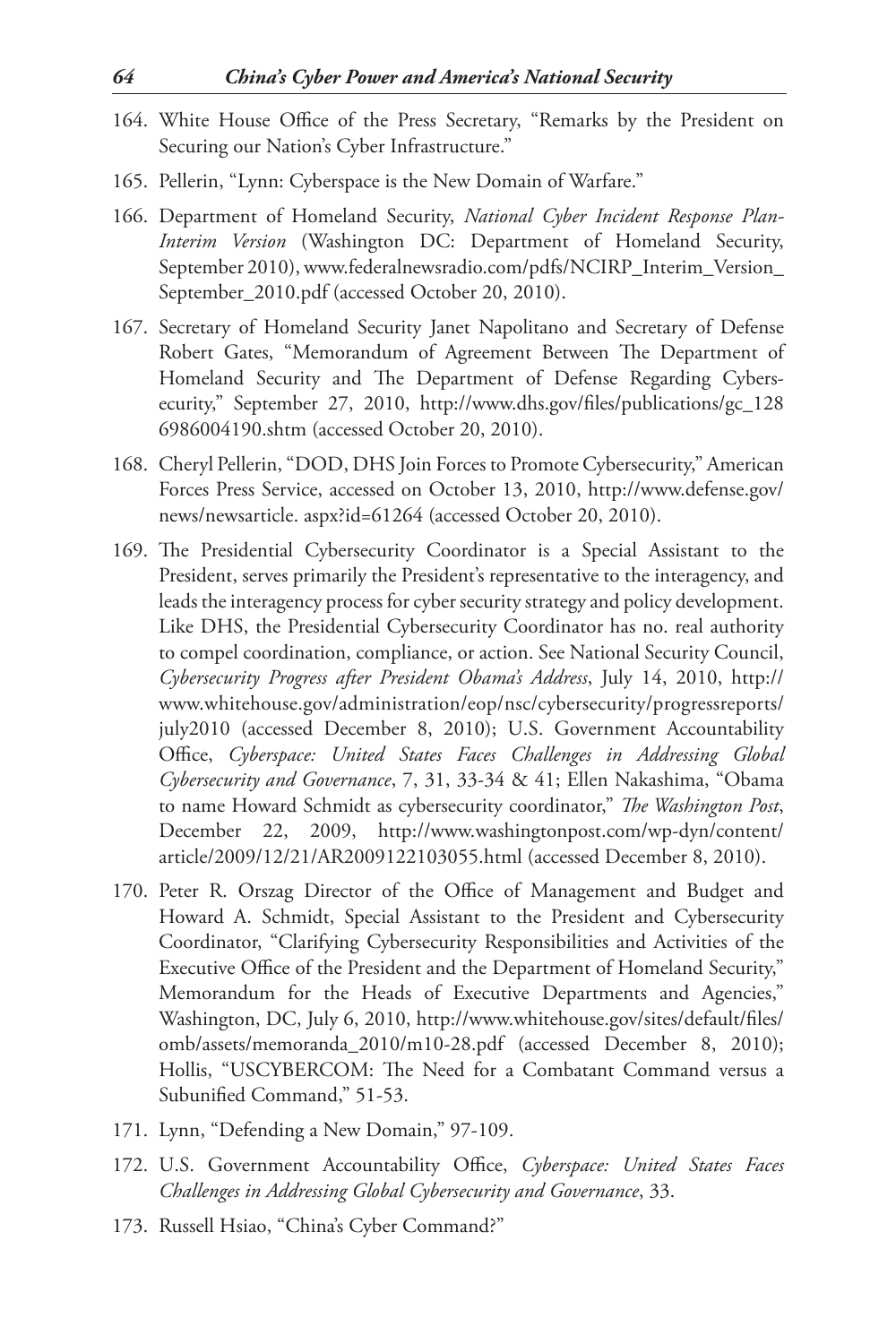- 174. Thomas Lum, *Internet Development and Information Control in the People's Republic of China* (Washington DC: U.S. Library of Congress, Congressional Research Service, February 10, 2006), 3; Clarke and Knake, *Cyber War: The Next Threat to National Security and What to Do About It*, 145-147; David Eimer, "How the Great Firewall of China keeps cyber dissidents in check," *The Independent*, November 16, 2005, http://www.independent.co.uk/news/world/ asia/how-the-great-firewall-of-china-keeps-cyber-dissidents-in-check-515494. html (accessed December 8, 2010); Minxin Pei and Rebecca MacKinnon "Cyber-ocracy: How the Internet is Changing China," briefing presented at the Carnegie Endowment for International Peace, Washington DC, February 19, 2009, http://www.carnegieendowment.org/events/index.cfm? fa=eventDetail&id=1263 (accessed December 8, 2010); Art Jarmin, "Getting Around the Great Cyber Wall of China," *Internet Evolution*, March 10, 2009, http://www.internetevolution.com/author.asp?section\_id=717&doc\_id= 173192 (accessed December 8, 2010).
- 175. Willy Lam, **"**Beijing beefs up cyber-warfare capacity," *The AsiaTimesOnline*, February 9, 2010, http://www.atimes.com/atimes/China/LB09Ad01.html (accessed November 25, 2010); Pei and MacKinnon "Cyber-ocracy: How the Internet is Changing China."

China's censorship of the anti-Mubarak demonstrations in Egypt is a recent example of PRC control of the internet. Early in the protests, China's web portals blocked keyword searches using the word "Egypt." When China's citizens attempted to use their version of Twitter, called Sina Weibo, to get news on Egypt, they received the message, "According to relevant laws, regulations and policies, the search results are not shown." Although the story was too big to expunge completely, the PRC directed national news media to run reports only from the state-run Xinhua News Agency. See Edward Wong and David Barboza, "Wary of Egypt Unrest, China Censors Web," *The New York Times*, January 31, 2011, http://www.nytimes.com/2011/02/01/world/asia/01beijing. html (accessed February 5, 2011); *"*Build a wall; China's reaction," *The Economist,* vol. 398, no. 8719, February 5, 2011, 34.

- 176. Lum, *Internet Development and Information Control in the People's Republic of China*, 4-7; Clarke and Knake, *Cyber War: The Next Threat to National Security and What to Do About It*, 145-147; Nina Hachigian, "China's cyber-strategy," *Foreign Affairs;* vol. 80, no. 2 (March/April 2001), 120-129, in ProQuest (accessed October 15, 2010).
- 177. Bill Gertz, "China blocks U.S. from cyber warfare," *The Washington Times*, May 12, 2009 http://www.washingtontimes.com/news/2009/may/12/chinabolsters-for-cyber-arms-race-with-us/print/ (accessed 20 October 2010).
- 178. From the Black Hat website: "The Black Hat Briefings are a series of highly technical information security conferences that bring together thought leaders from all facets of the infosec (*information security*) world – from the corporate and government sectors to academic and even underground researchers. The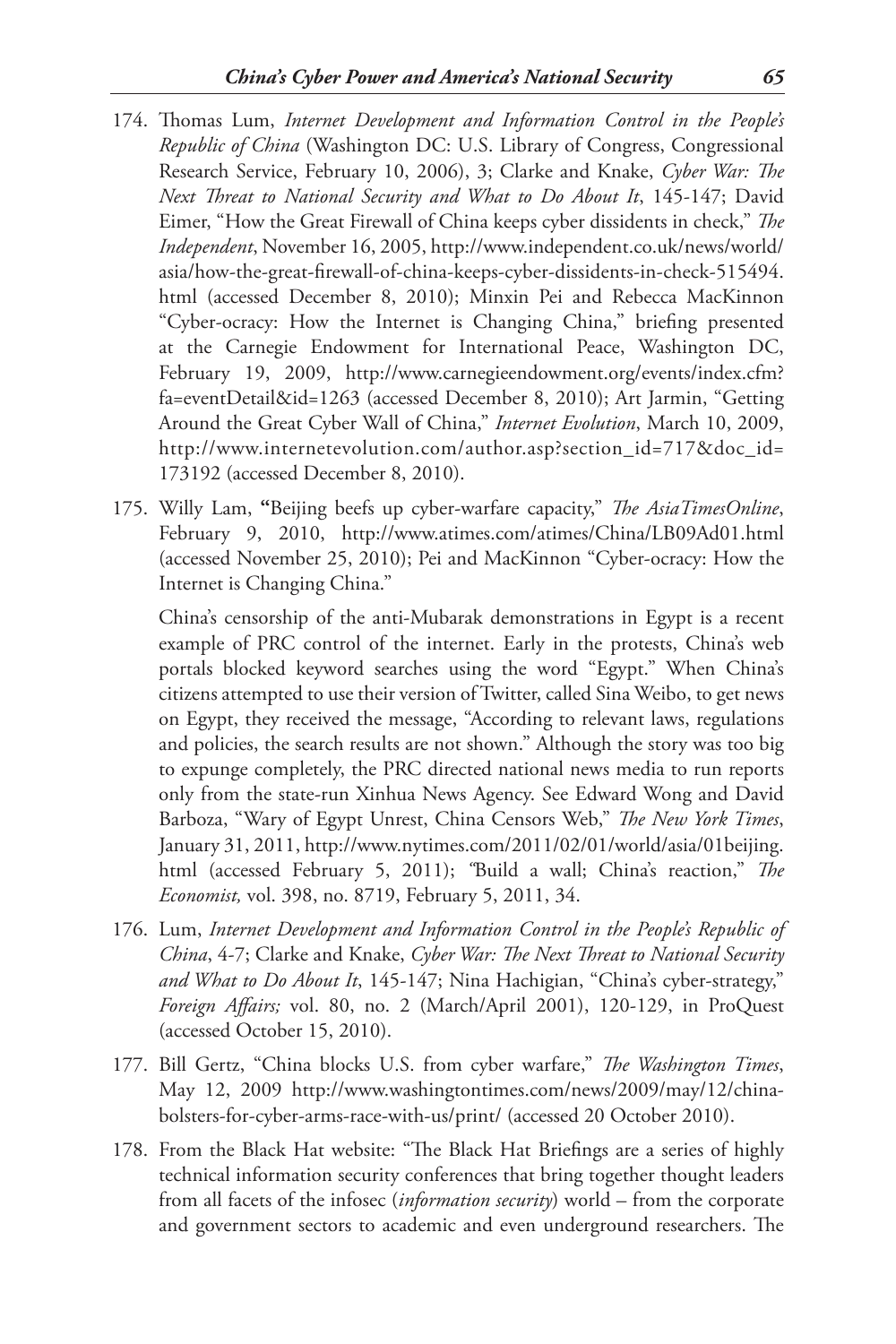environment is strictly vendor-neutral and focused on the sharing of practical insights and timely, actionable knowledge. Black Hat remains the best and biggest event of its kind, unique in its ability to define tomorrow's information security landscape. In addition to the large number of short, topical presentations in the Briefings, Black Hat also provides hands-on, high-intensity, multi-day Trainings. The Training sessions are provided by some of the most respected experts in the world and many also provide formal certifications to qualifying attendees. Arrangements can also be made to bring Black Hat's trainers to your location for private and customized training. Black Hat's decade of leadership attracts the most prestigious names from the full spectrum of security thinkers, and ensures that the conference stays on the leading edge of new security trends as they emerge. Our commitment to delegate feedback also helps keep our presentations aligned to the needs and desires of our delegates." See Black Hat, *About Black Hat Professional Security Events*, http://www.blackhat.com/html/ about.html (accessed December 8, 2010).

- 179. Clarke and Knake, *Cyber War: The Next Threat to National Security and What to Do About It*, 130.
- 180. National Security Council, *The Comprehensive National Cybersecurity Initiative*.
- 181. Gates, *National Defense Strategy 2008,* 6-12.
- 182. Adams, "Virtual Defense," 98-112.
- 183. U.S. Government Accountability Office, *Cyberspace: United States Faces Challenges in Addressing Global Cybersecurity and Governance*, i-ii.
- 184. U.S. Government Accountability Office, *National Cybersecurity Strategy: Key Improvements Are Needed to Strengthen the Nation's Posture* (Washington DC: U.S. Government Accountability Office, March 10, 2009), 9.
- 185. About the Office of the Director of National Intelligence, http://www.dni.gov/ who.htm (accessed December 8 2010).
- 186. National Security Council, *The Comprehensive National Cybersecurity Initiative*.
- 187. U.S. Government Accountability Office, *Cyberspace: United States Faces Challenges in Addressing Global Cybersecurity and Governance*, i-ii.
- 188. Lynn, "Defending a New Domain," 97-109.
- 189. National Security Council, *The Comprehensive National Cybersecurity Initiative.*
- 190. Ibid.
- 191. Gail H. Brooks, "Content Monitoring & Protection (CMP) as an OPSEC Compliance Tool," information paper prepared for Deputy Chief of Staff Army G-3/5/7 (DAMO-ODI), Fort Belvoir, Virginia, May 28, 2010.
- 192. Ben Bain, "DHS releases new details on Einstein 3 intrusion prevention pilot," *Federal Computer Week*, March 19, 2010, http://fcw.com/articles/2010/03/19/ einstein-3-test-intrusion-prevention-system.aspx (accessed November 9, 2010);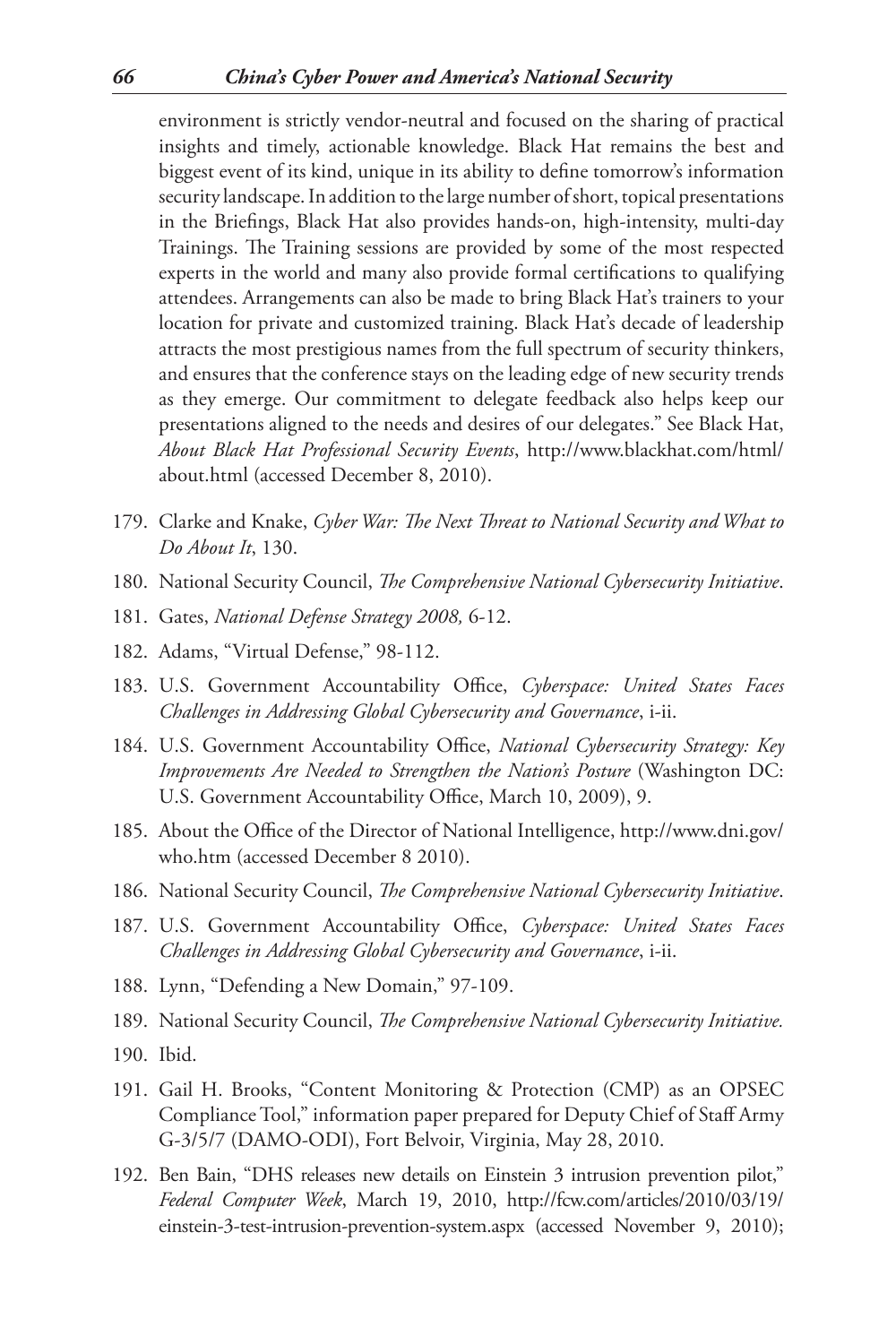Mary Ellen Callahan, *Privacy Impact Assessment for the Initiative Three Exercise* (Washington DC: Department of Homeland Security, March 18, 2010), 10- 16, http://www.dhs.gov/xlibrary/assets/privacy/privacy\_pia\_nppd\_initiative3 exercise.pdf (accessed October 20, 2010); Seamus K. Berry, "Legal Review for 1st IO Command Employment of Content Aware Critical Data Loss Prevention Appliances in support of Army OPSEC," memorandum for Deputy Chief of Staff Army G-3/5/7 (DAMO-ODI), August 23, 2010.

- 193. National Security Council, *The Comprehensive National Cybersecurity Initiative.*
- 194. "Websense, a provider of employee Internet management solutions, said that Internet misuse in the workplace costs American corporations more than \$178 billion annually in lost productivity. This translates into a loss of more than \$5,000 per employee, per year. Workplace Internet access continues to increase, resulting in more than 68 million U.S. employees accessing the web at work in 2005, according to the IDC Internet Commerce Market Model version 9.1. However, as web use becomes increasingly engaging and interactive, workers are spending more office time surfing the Internet for personal reasons. A recent America Online and Salary.com survey reported that 44.7% of the more than 10,000 American workers polled cited web surfing as their number one distraction at work. Furthermore, according to a recent Websense/Harris Interactive Web@Work survey, 50% of employees surveyed, who access the Internet at work, admit they do so for both work and personal reasons. Based upon this statistic, of the 68 million U.S. employees who access the Internet at work, approximately 34 million spend time surfing the web for personal usage at the office. This time spent 'cyberslacking', multiplied by the average U.S. salary, as reported by the US Bureau of Labor's National Compensation Survey, accounts for the multi-billion dollar crisis facing American businesses." See DQ Channels, *Internet misuse at workplace*, July 25, 2005 http://dqchannels.ciol. com/content/ reselleralert/105072503.asp (accessed December 8, 2010).
- 195. J. Nicholas Hoover, "Gen. Alexander Calls For 'Secure, Protected Zone' On Internet For Nation's Networks," *InformationWeek,* http://www.darkreading. com/security/government/show Article.jhtml?articleID=227500612 (accessed October 25, 2010).
- 196. Thom Shanker, "Cyberwar Chief Calls for Secure Computer Network," *The New York Times*, http://www.nytimes.com/2010/09/24/us/24cyber.html (accessed October 25, 2010).
- 197. S. Massoud Amin, "Securing the Electricity Grid," *The Bridge*, vol. 40, no. 1 (Spring 2010), 19-20; Peter D. Gasper, "Cyber Threat to Critical Infrastructure 2010-2015," 2-3.
- 198. John Markoff and David Barboza, "Academic Paper in China Sets Off Alarms in U.S.," *The New York Times*, March 20, 2010, http://www.nytimes. com/2010/03/21/world/asia/21grid.html (accessed November 25, 2010).
- 199. National Security Council, *The Comprehensive National Cybersecurity Initiative.*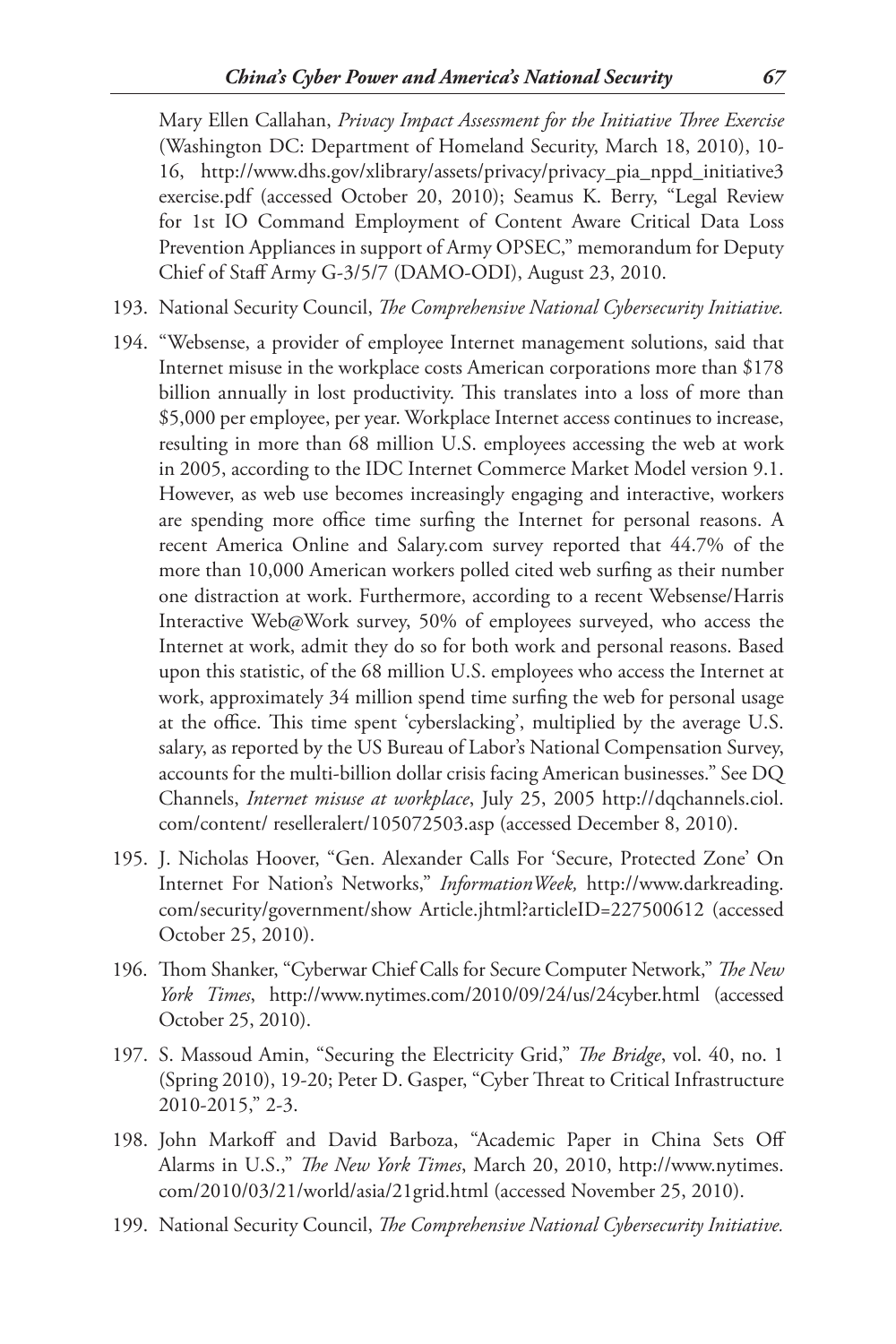- 200. Clarke and Knake, *Cyber War: The Next Threat to National Security and What to Do About It*, 140.
- 201. Ibid., 160-178.
- 202. National Security Council, *The Comprehensive National Cybersecurity Initiative.*
- 203. U.S. Government Accountability Office, *National Cybersecurity Strategy: Key Improvements Are Needed to Strengthen the Nation's Posture,* 9.
- 204. Department of Homeland Security, National Cybersecurity Awareness Month, http://www.dhs.gov/files/programs/gc\_1158611596104.shtm (accessed December 10, 2010).
- 205. Inkster, "China in Cyberspace," 65; Clarke and Knake, *Cyber War: The Next Threat to National Security and What to Do About It*, 160-161.
- 206. National Security Council, *The Comprehensive National Cybersecurity Initiative*.
- 207. "Merkel's China Visit Marred by Hacking Allegations," *Spiegel Online International*; AFP, "China rejects US Web hijack allegations."
- 208. Shirley A. Kan, *U.S.-China Military Contacts: Issues for Congress* (Washington, DC: U.S. Library of Congress, Congressional Research Service, December 14, 2010), 3-4 & 18, http://opencrs.com/syndication/recent.xml (accessed on January 21, 2011).
- 209. Nye, *Cyber Power*, 16-17; Adams, "Virtual Defense," 98-112.
- 210. Thomas, *The Dragon's Quantum Leap: Transforming from a Mechanized to an Informatized Force*, 187; Shirley A. Kan, *U.S.-China Military Contacts :Issues for Congress,* 3-4, 18 & 34.
- 211. U.S. Congress, Senate, Senate Armed Services Committee, *Advance Questions for Lieutenant General Keith Alexander, USA, Nominee for Commander, United States Cyber Command,* 12; Secretary of State's International Security Advisory Board, *Report from the ISAB Task Force: China's Strategic Modernization*, 6-9.

Lieutenant General Keith Alexander, responding to questions from the Senate Armed Services Committee said, "The establishment of U.S. Cyber Command, in and of itself, does not change the lawful employment of military force for selfdefense. In this case, if the 'attack' met the criteria approved by the President in our Standing Rules of Engagement, the military would exercise its obligation of self-defense. Operationally, it is difficult to develop an effective response when we do not know who is responsible for an 'attack'; however, the circumstances may be such that at least some level of mitigating action can be taken even when we are not certain who is responsible. Regardless whether we know who is responsible, international law requires that our use of force in self-defense be proportional and discriminate. Neither proportionality nor discrimination requires that we know who is responsible before we take defensive action."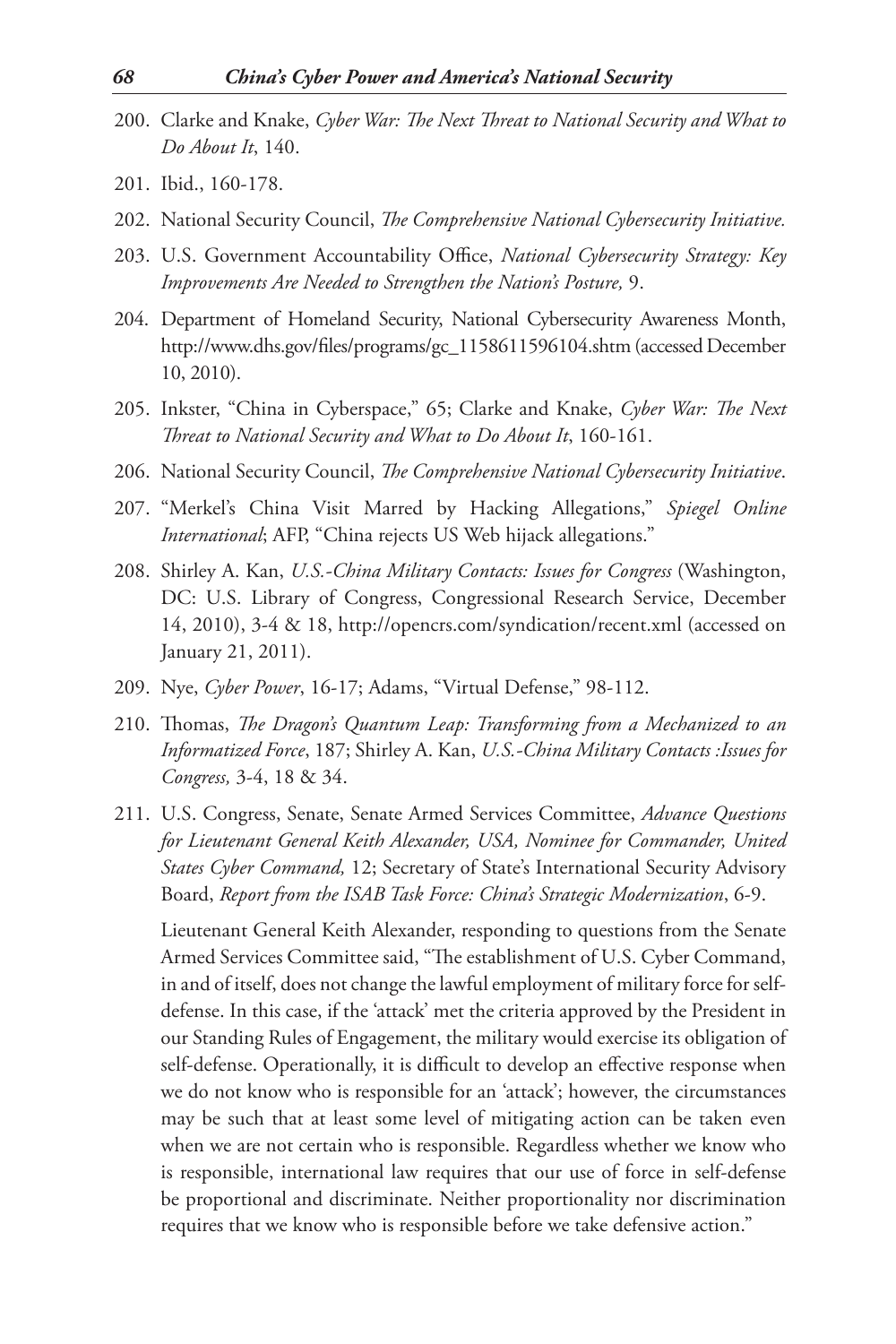- 212. Hathaway, *Cyberspace Policy Review: Assuring a Trusted and Resilient Information and Communications Infrastructure*; Hathaway, *National Strategy to Secure Cyberspace*.
- 213. U.S. Government Accountability Office, *Cyberspace: United States Faces Challenges in Addressing Global Cybersecurity and Governance*, 37-38.
- 214. Greg Masters, "Global cybercrime treaty rejected at U.N.," *SCMagazine*, April 23, 2010, http://www.scmagazineus.com/global-cybercrime-treaty-rejected-atun/article/168630/ (accessed November 8, 2010); Mark Ballard, "UN rejects international cybercrime treaty *ComputerWeekly*," 20 April 2010, http://www. computerweekly.com/Articles/2010/04/20/ 240973/UN-rejects-internationalcybercrime-treaty.htm (accessed November 8, 2010).
- 215. In addition to 47 members of the Council of Europe, ten other countries are signatory members of the *Convention*, including Argentina, Australia, Canada, Chile, Costa Rica, Dominican Republic, Japan, Mexico, Philippines, South Africa, and the United States. Council of Europe, *Convention on Cybercrime,* Chart of signatures and ratifications, status as of December 10, 2010, http:// conventions.coe.int/Treaty/Commun/ChercheSig.asp?NT=185&CM =&DF= &CL=ENG (accessed December 10, 2010).
- 216. Brian Harley, "A Global Convention on Cybercrime?" *Columbia Science and Technology Law Review*, March 23, 2010, http://www.stlr.org/2010/03/aglobal-convention-on-cybercrime/ (accessed November 8, 2010).
- 217. United Nations General Assembly Resolution 3314, *Definition of Aggression*, University of Minnesota – Human Rights Library, http://www1.umn.edu/ humanrts/instree/GAres3314.html (accessed December 10, 2010).
- 218. The United Nations, *Charter of the United Nations*, Chapter VII: Action with Respect to Threats to the Peace, Breaches of the Peace, and Acts of Aggression, Article 41, http://www.un.org/en/documents/charter/chapter7.shtml (accessed December 10, 2010); Schaap, "The Development of Cyber Warfare Operations and Analysing Its Use Under International Law," 144.
- 219. U.S. Congress, Senate, Senate Armed Services Committee, *Advance Questions for Lieutenant General Keith Alexander, USA, Nominee for Commander, United States Cyber Command*, 12.
- 220. NATO is at least aware of the existing cyber threat, acknowledged in *NATO 2020: Assured Security; Dynamic Engagement,* a document which provides "analysis and recommendations of the group of experts on a New Strategic Concept" for the Alliance. Awareness does not necessarily translate into action, as the below list of six cyber related recommendations illustrates. See North Atlantic Treaty Organization, *NATO 2020: Assured Security; Dynamic Engagement,* May 17, 2010, 35, http://www.nato.int/strategic-concept/experts report.pdf (accessed January 14 2011).

*"Cyber defence capabilities*. The next significant attack on the Alliance may well come down a fibre optic cable. Already, cyber attacks against NATO systems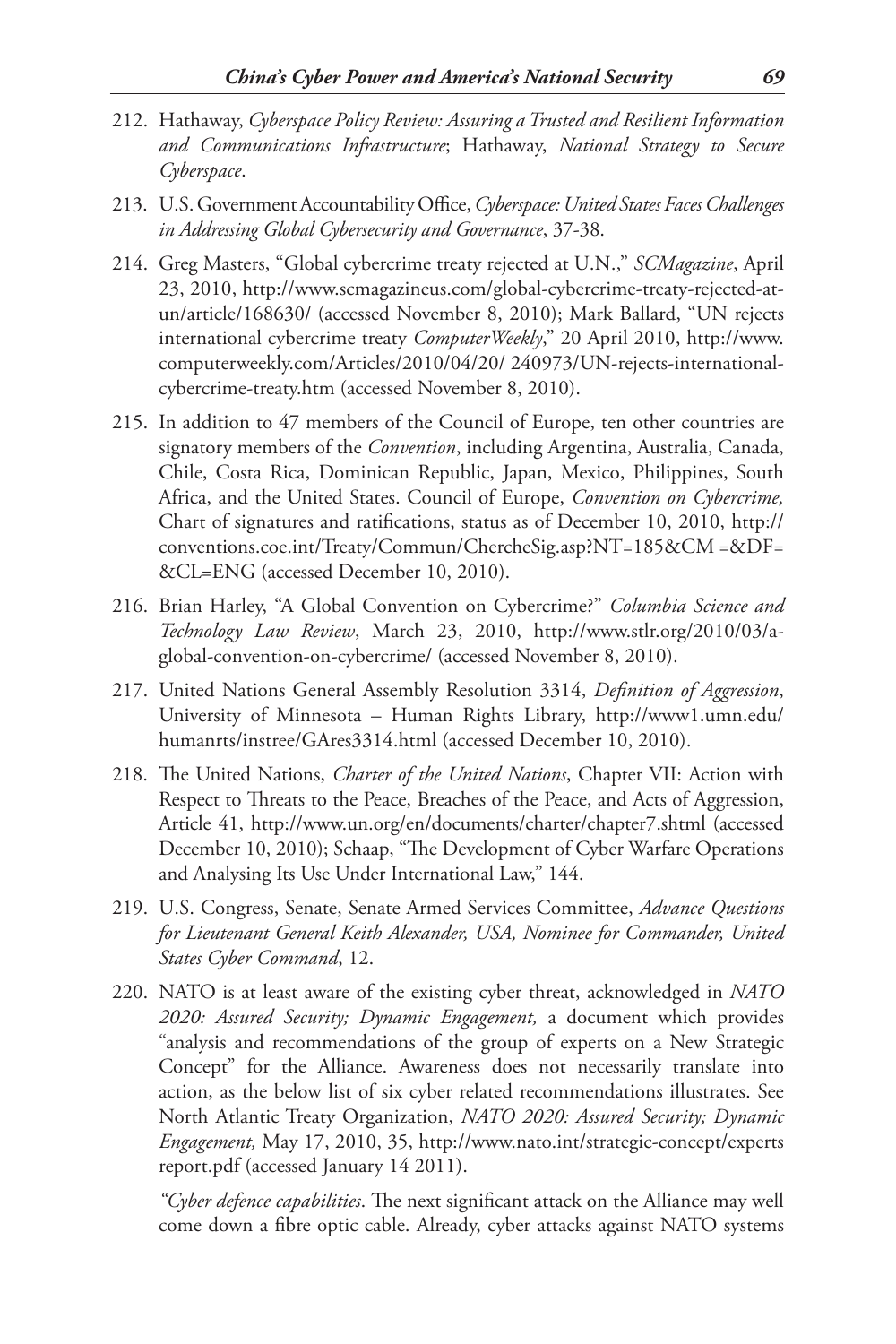occur frequently, but most often below the threshold of political concern. However, the risk of a large-scale attack on NATO's command and control systems or energy grids could readily warrant consultations under Article 4 and could possibly lead to collective defence measures under Article 5. Effective cyber defence requires the means to prevent, detect, respond to, and recover from attacks. NATO has taken steps to develop these capabilities through creation of a Cyber Defence Management Authority, a Cooperative Cyber Defence Centre of Excellence, and a Computer Incident Response Capability. Nonetheless, there persist serious gaps in NATO's cyber defence capabilities. The Strategic Concept should place a high priority on addressing these vulnerabilities, which are both unacceptable and increasingly dangerous.

Recommendations:

1. NATO should recognize that cyber attacks are a growing threat to the security of the Alliance and its members. Accordingly:

- A major effort should be undertaken to increase the monitoring of NATO's critical network and to assess and furnish remedies to any vulnerabilities that are identified.
- The Centre of Excellence should do more, through training, to help members improve their cyber defence programmes.
- • Allies should expand early warning capabilities in the form of a NATOwide network of monitoring nodes and sensors.
- The Alliance should be prepared to send an expert team to any member experiencing or threatened by a major cyber attack.
- • Over time, NATO should plan to mount a fully adequate array of cyber defence capabilities, including passive and active elements."
- 221. K. Alan Kronstadt, *India-U.S. Relations* (Washington DC: U.S. Library of Congress, Congressional Research Service, July 1, 2008), 18-19, 47. Also see updated version: K. Alan Kronstadt, *India-U.S. Relations* (Washington DC: U.S. Library of Congress, Congressional Research Service, January 30, 2009), 21-22 & 52.
- 222. U.S. Congress, Senate, Senate Armed Services Committee, *Advance Questions for Lieutenant General Keith Alexander, USA, Nominee for Commander, United States Cyber Command,* 32.
- 223. Inkster, "China in Cyberspace," 60.
- 224. Jake Tapper, et al., "No Mandarin Word for 'Town Hall': Obama Introduces China to US Political Tradition," *ABC News*, November 16, 2009, http:// abcnews.go.com/Politics/president-obama-holds-town-hall-china-humanrights/story?id=9091246 (accessed October 25, 2010).
- 225. Secretary of State's International Security Advisory Board, *Report from the ISAB Task Force: China's Strategic Modernization*, 1.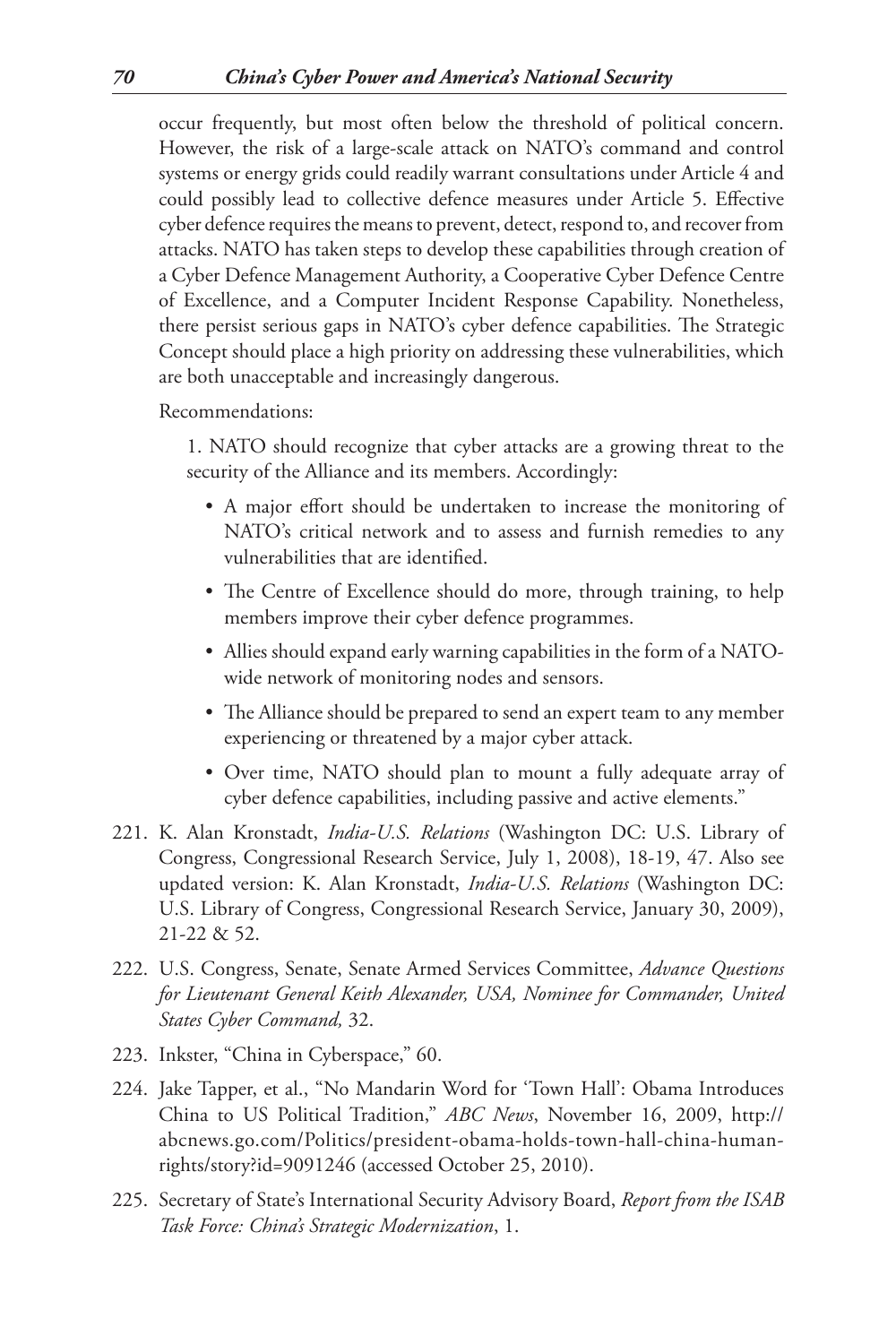- 226. Mulvenon, "PLA Computer Network Operations: Scenarios, Doctrine, Organizations, and Capability," 260-271; Mulvenon, "The PLA and Information Warfare," 180-85; Jan van Tol, et al., *Air Sea Battle: A Point-of-Departure Operational Concept* (Washington DC: Center for Strategic and Budgetary Assessments, 2010), ix-xii, 18-22.
- 227. Nye, *Cyber Power*, 10-11; Mark Clayton, "Stuxnet 'virus' could be altered to attack US facilities, report warns," *The Christian Science Monitor*, December 15, 2010, http://www. csmonitor.com/USA/2010/1215/Stuxnet-virus-couldbe-altered-to-attack-US-facilities-report-warns (accessed December 19, 2010).
- 228. Audrey Plonk and Anne Carblanc, *Malicious Software (Malware): A Security Threat to the Internet Economy* (Paris, France: Organization for Economic Cooperation and Development, March 6, 2008), 10-32, http://www.oecd.org/ dataoecd/53/34/40724457.pdf (accessed November 28, 2010).